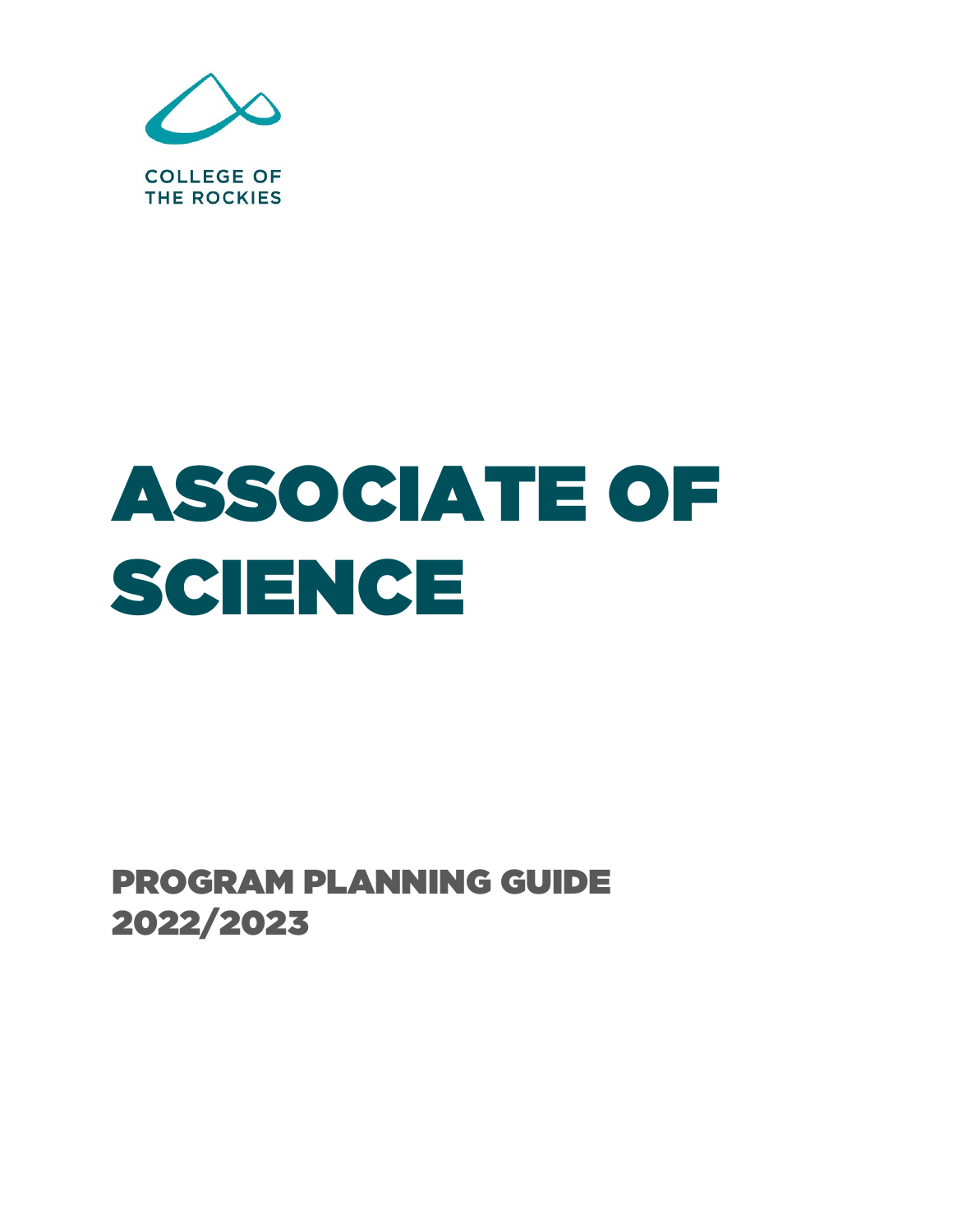## **Contents**

| Institution Specific Science Requirements that can be completed at COTR 15 |  |
|----------------------------------------------------------------------------|--|
|                                                                            |  |
|                                                                            |  |
|                                                                            |  |
|                                                                            |  |
|                                                                            |  |
|                                                                            |  |

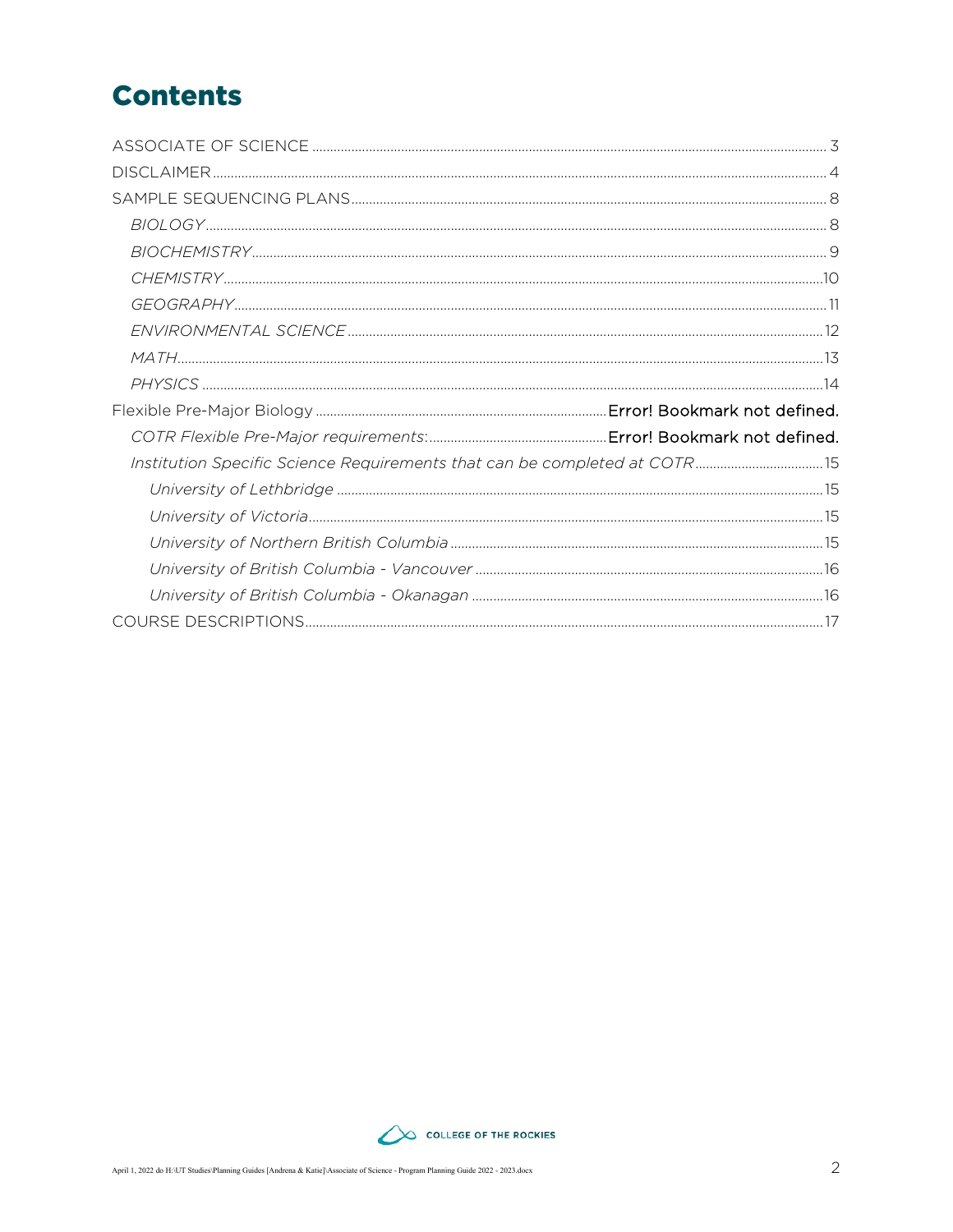## <span id="page-2-0"></span>ASSOCIATE OF SCIENCE

An Associate of Science (ASc) Degree provides students with the first two year of study towards a Bachelor of Science degree.

In the ASc, degree program, students complete 20 courses providing both breadth of knowledge and in-depth study in specific disciplines.

Since many students will continue their studies, the requirements are sufficiently flexible to enable students to complete the required prerequisites for upper level coursework in their intended major.

This guide was developed to help students choose courses and to develop a sequencing plan for transfer to a Bachelor of Science degree program.

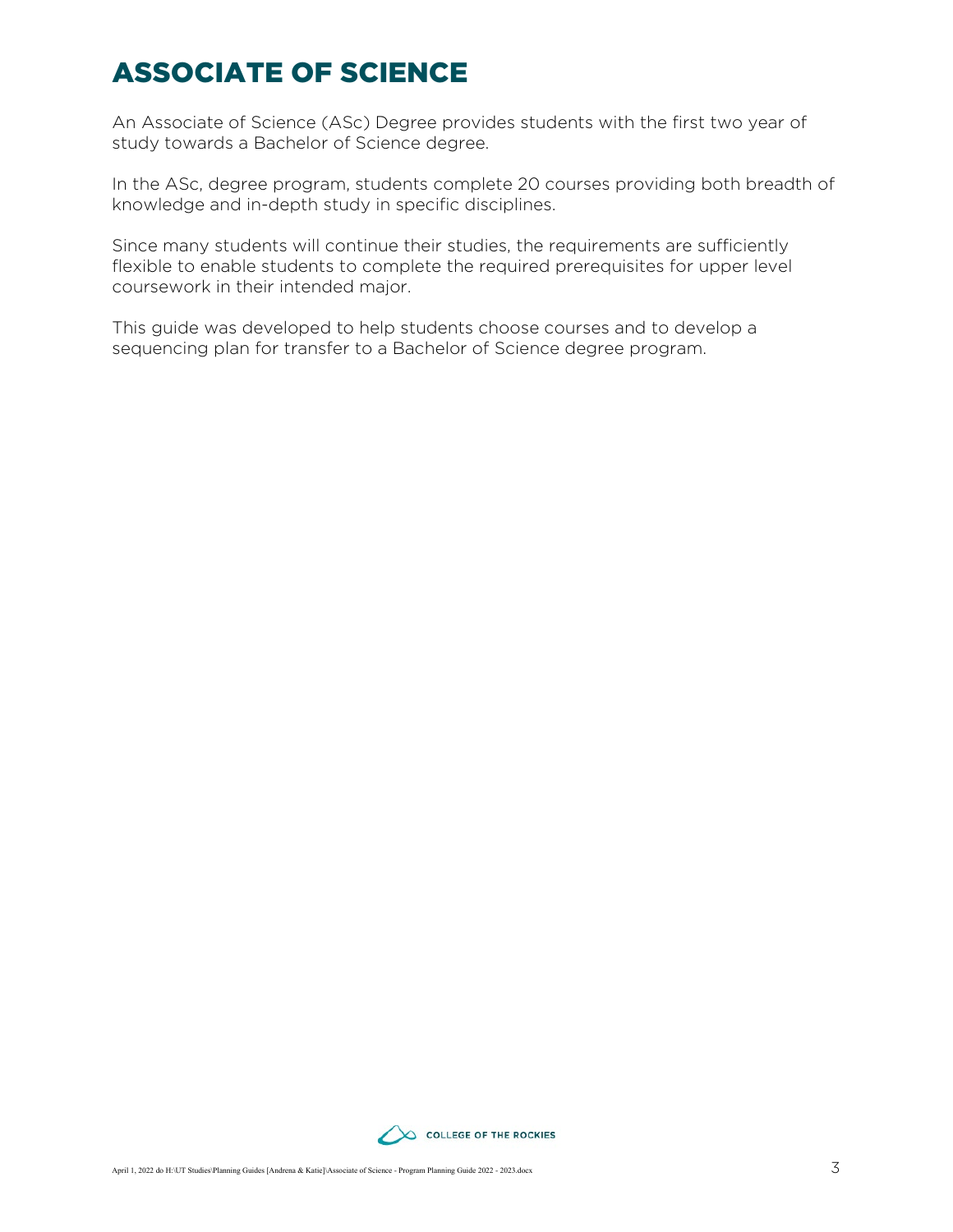## <span id="page-3-0"></span>DISCLAIMER

#### **This document is provided for information only.**

Students should always consult the course calendar of the degree-granting institution to ensure that they have taken appropriate prerequisites.

COTR Education advisors are available for further assistance.

For current course transfer agreements between COTR and BC institutions please consult *bctransferguide.ca*

For transfer to AB institutions please consult *[transferalberta.alberta.ca/transfer-alberta-search](http://transferalberta.alberta.ca/transfer-alberta-search)*

For University of Lethbridge transfer agreements please consult *[bridge.uleth.ca/PROD/uofl\\_ro\\_tc\\_agrmnts.front\\_end](https://bridge.uleth.ca/PROD/uofl_ro_tc_agrmnts.front_end)*

Sequencing plans are samples.

Students may need to modify plans based on prerequisite requirements or course scheduling and availability.

![](_page_3_Picture_9.jpeg)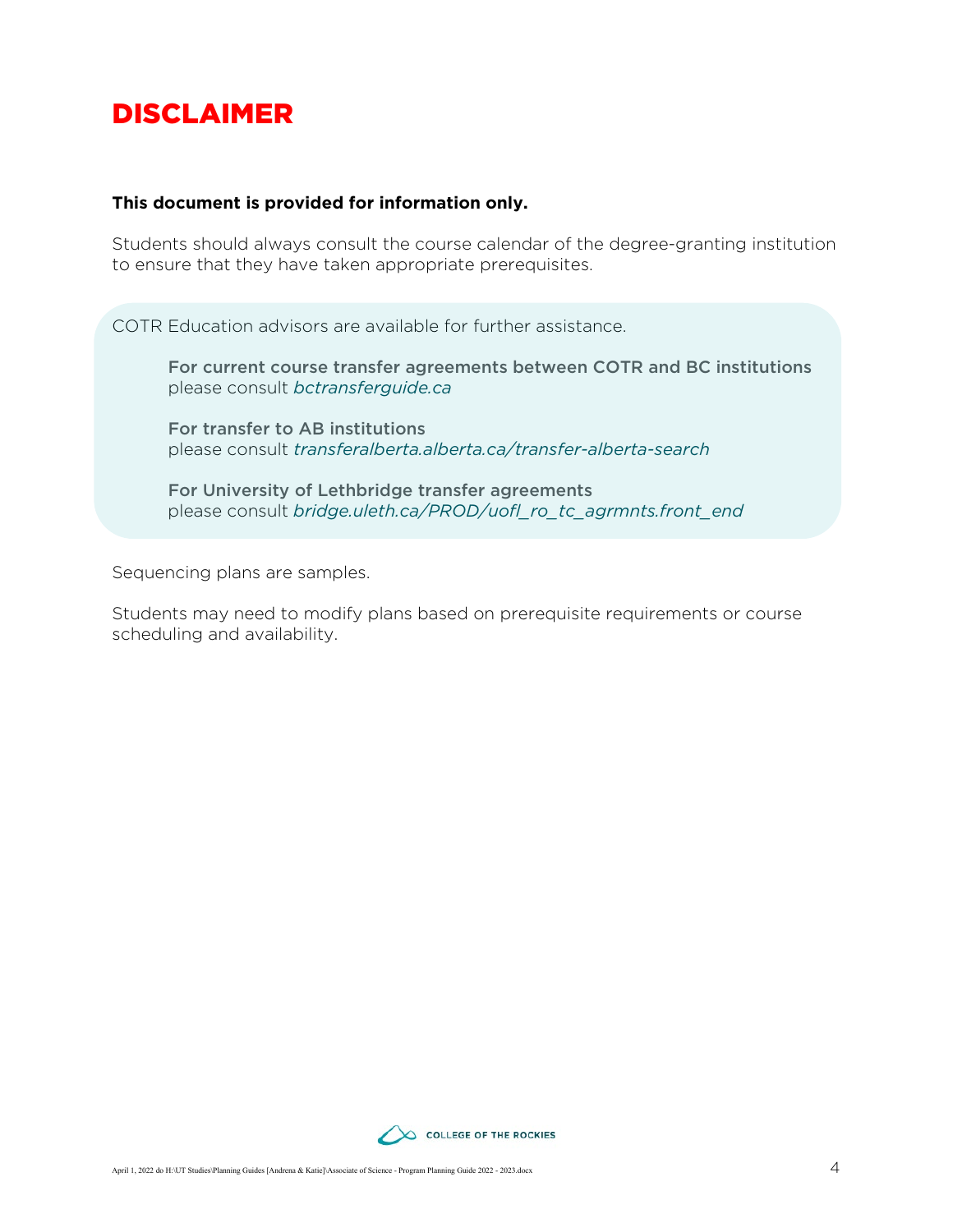## **Biology, Chemistry, & Biochemistry majors**

#### 36 credits in SCIENCE

| 1. Biology 101 - Intro to Biology 1 |
|-------------------------------------|
| 2. Biology 102 - Intro to Biology 2 |

- \_\_\_\_\_ 3. Biology 200 *Intro to Microbiology*
- \_\_\_\_\_ 4. Biology 201 *Cell Biology*
- \_\_\_\_\_ 5. Biology 202 *Introduction to Biochemistry*
- \_\_\_\_\_ 6. Biology 203 *Genetics*
- \_\_\_\_\_ 7. Biology 204 *Intro to Ecology*
- \_\_\_\_\_ 8. Biology 208 *Vertebrate Biology*
- \_\_\_\_\_ 9. Chemistry 101 *Fundamentals of Chemistry 1*
- \_\_\_\_\_ 10. Chemistry 102 *Fundamentals of Chemistry 2*
- \_\_\_\_\_ 11. Chemistry 201 *Organic Chemistry 1*
- \_\_\_\_\_ 12. Chemistry 202 *Organic Chemistry 2*
- \_\_\_\_\_ 13. Chemistry 215 *Analytical Chemistry*

#### 6 credits in ENGLISH

- \_\_\_\_\_ 1. English 100 *English Composition*
- \_\_\_\_\_ 2. English 101 *Intro to Poetry & Drama*
- \_\_\_\_\_ 3. English 102 *Intro to Prose Fiction*

#### 6 Credits in MATH (at least 3 credits in Calculus)

- \_\_\_\_\_ 1. Math 103 *Differential Calculus* \_\_\_\_\_ 2. Math 104 – *Integral Calculus* \_\_\_\_\_ 3. Math 101 – *Finite Mathematics 1* \_\_\_\_\_ 4. Math 102 – *Finite Mathematics 2*
- \_\_\_\_\_ 5. Math 201 *Multivariable Calculus*
- \_\_\_\_\_ 6. Math 106 *Statistics*

#### 6 Credits in ARTS (other than English)

- \_\_\_\_\_ 1. Elective
- \_\_\_\_\_ 2. Elective

#### 6 credits in ARTS, SCIENCE, *or* OTHER AREAS

- \_\_\_\_\_ 1. Physics 103 *Intro to Physics 1*
	- \_\_\_\_\_ 2. Physics 104 *Intro to Physics 2*
- \_\_\_\_\_ 3. Computing 105 *Intro to C and C++*
- \_\_\_\_\_ 4. Math 221 *Linear Algebra*

| <b>Biology, Chemistry,</b><br>& Biochemistry majors<br><b>36 credits in SCIENCE</b><br>at least 3 credits in laboratory science,<br>15 credits other science courses and at least<br>18 credits in 200 level in 2 or more areas |                                                                                                                                         | of L BSc. Biological Science<br>$\Rightarrow$ | L BSc. Biochemistry<br>$\overleftarrow{\mathrm{o}}$<br>C | Chemistry<br>U of L BSc. | UVic BSc. Biology | UVic BSc. Biochemistry | UVic BSc. Chemistry | <b>UBC BSc Biology</b> | UBC B Sc. Biochemistry | <b>CB Sc. Chemistry</b><br>уan | UNBC BSc Biology    | UNBC B Sc. Biochemistry | UNBC B Sc. Chemistry                                                                                                                            |  |
|---------------------------------------------------------------------------------------------------------------------------------------------------------------------------------------------------------------------------------|-----------------------------------------------------------------------------------------------------------------------------------------|-----------------------------------------------|----------------------------------------------------------|--------------------------|-------------------|------------------------|---------------------|------------------------|------------------------|--------------------------------|---------------------|-------------------------|-------------------------------------------------------------------------------------------------------------------------------------------------|--|
| 1. Biology 101 - Intro to Biology 1                                                                                                                                                                                             |                                                                                                                                         | x                                             | x                                                        | x                        | x                 | x                      | x                   | x                      | x                      | R.                             | x                   | x                       | X                                                                                                                                               |  |
| 2. Biology 102 - Intro to Biology 2                                                                                                                                                                                             |                                                                                                                                         | x                                             | x                                                        | x                        | x                 | x                      | x                   | x                      | x                      | R.                             | x                   | x                       | x                                                                                                                                               |  |
| 3. Biology 200 - Intro to Microbiology                                                                                                                                                                                          |                                                                                                                                         | x                                             | x                                                        |                          |                   | x                      |                     | $x^*$                  |                        |                                | x                   | x                       |                                                                                                                                                 |  |
| 4. Biology 201 - Cell Biology                                                                                                                                                                                                   |                                                                                                                                         | x                                             | x                                                        | x                        | x                 | x                      | X                   | x                      | x                      | R                              | x                   | x                       | X                                                                                                                                               |  |
| 5. Biology 202 - Introduction to Biochemistry                                                                                                                                                                                   |                                                                                                                                         | x                                             | X                                                        | x                        | X                 | x                      | X                   |                        | x                      | R                              | x                   | X                       | X                                                                                                                                               |  |
| 6. Biology 203 - Genetics                                                                                                                                                                                                       |                                                                                                                                         | x                                             | x                                                        |                          | x                 | x                      |                     | x                      | x                      |                                | x                   | x                       |                                                                                                                                                 |  |
| 7. Biology 204 - Intro to Ecology                                                                                                                                                                                               |                                                                                                                                         | x                                             |                                                          |                          | x                 |                        |                     | x                      |                        |                                | x                   |                         |                                                                                                                                                 |  |
| 8. Biology 208 - Vertebrate Biology                                                                                                                                                                                             |                                                                                                                                         | R                                             |                                                          |                          |                   |                        |                     | x*                     |                        |                                | x                   |                         |                                                                                                                                                 |  |
| 9. Chemistry 101 - Fundamentals of Chemistry 1                                                                                                                                                                                  |                                                                                                                                         | x                                             | X                                                        | x                        | x                 | x                      | x                   | x                      | x                      | x                              | x                   | x                       | X                                                                                                                                               |  |
| 10. Chemistry 102 - Fundamentals of Chemistry 2                                                                                                                                                                                 |                                                                                                                                         | x                                             | x                                                        | x                        | x                 | x                      | x                   | x                      | x                      | x                              | x                   | x                       | x                                                                                                                                               |  |
| 11. Chemistry 201 - Organic Chemistry 1                                                                                                                                                                                         |                                                                                                                                         | x                                             | x                                                        | x                        | x                 | x                      | x                   | x                      | x                      | x                              | x                   | x                       | x                                                                                                                                               |  |
| 12. Chemistry 202 - Organic Chemistry 2                                                                                                                                                                                         |                                                                                                                                         | x                                             | x                                                        | x                        | X                 | x                      | x                   | x                      | x                      | x                              | x                   | x                       | x                                                                                                                                               |  |
| 13. Chemistry 215 - Analytical Chemistry                                                                                                                                                                                        |                                                                                                                                         |                                               | x                                                        | x                        |                   |                        | x                   |                        | x                      | x                              |                     |                         | x                                                                                                                                               |  |
| <b>6 credits in ENGLISH</b>                                                                                                                                                                                                     |                                                                                                                                         |                                               |                                                          |                          |                   |                        |                     |                        |                        |                                |                     |                         |                                                                                                                                                 |  |
| 1. English 100 - English Composition                                                                                                                                                                                            |                                                                                                                                         | x                                             | x                                                        | x                        | X                 | x                      | x                   | x                      | x                      | x                              | x                   | x                       | x                                                                                                                                               |  |
| 2. English 101 - Intro to Poetry & Drama                                                                                                                                                                                        |                                                                                                                                         |                                               |                                                          |                          |                   |                        |                     |                        |                        |                                |                     |                         |                                                                                                                                                 |  |
| 3. English 102 - Intro to Prose Fiction                                                                                                                                                                                         |                                                                                                                                         |                                               |                                                          |                          |                   |                        |                     |                        |                        |                                |                     |                         |                                                                                                                                                 |  |
| 6 Credits in MATH (at least 3 credits in Calculus)                                                                                                                                                                              |                                                                                                                                         |                                               |                                                          |                          |                   |                        |                     |                        |                        |                                |                     |                         |                                                                                                                                                 |  |
| 1. Math 103 - Differential Calculus                                                                                                                                                                                             |                                                                                                                                         | x                                             | X                                                        | x                        | x                 | x                      | x                   | x                      | x                      | x                              | x                   | x                       | x                                                                                                                                               |  |
| 2. Math 104 - Integral Calculus                                                                                                                                                                                                 |                                                                                                                                         |                                               | X                                                        | x                        | x                 | x                      | x                   | x                      | x                      | x                              | x                   | x                       | x                                                                                                                                               |  |
| 3. Math 101 - Finite Mathematics 1                                                                                                                                                                                              |                                                                                                                                         |                                               |                                                          | x                        |                   |                        |                     |                        |                        |                                |                     |                         |                                                                                                                                                 |  |
| 4. Math 102 - Finite Mathematics 2                                                                                                                                                                                              |                                                                                                                                         |                                               |                                                          | x                        |                   |                        |                     |                        |                        |                                |                     |                         |                                                                                                                                                 |  |
| 5. Math 201 - Multivariable Calculus                                                                                                                                                                                            |                                                                                                                                         |                                               |                                                          |                          |                   |                        | x                   |                        | x                      | x                              |                     |                         |                                                                                                                                                 |  |
| 6. Math 106 - Statistics                                                                                                                                                                                                        |                                                                                                                                         | R                                             |                                                          |                          | x                 | x                      | x                   | R                      |                        |                                | X                   |                         |                                                                                                                                                 |  |
| <b>6 Credits in ARTS</b> (other than English)                                                                                                                                                                                   |                                                                                                                                         |                                               |                                                          |                          |                   |                        |                     |                        |                        |                                |                     |                         |                                                                                                                                                 |  |
| _______ 1. Elective                                                                                                                                                                                                             |                                                                                                                                         | x                                             | x                                                        | x                        | x                 | x                      | x                   | x                      | x                      | x                              | x                   | x                       | x                                                                                                                                               |  |
|                                                                                                                                                                                                                                 |                                                                                                                                         | x                                             | X                                                        | x                        | X                 | x                      | X                   | x                      | X                      | x                              | X                   | x                       | x                                                                                                                                               |  |
| <b>6 credits in ARTS, SCIENCE, or OTHER AREAS</b>                                                                                                                                                                               |                                                                                                                                         |                                               |                                                          |                          |                   |                        |                     |                        |                        |                                |                     |                         |                                                                                                                                                 |  |
| 1. Physics 103 - Intro to Physics 1                                                                                                                                                                                             |                                                                                                                                         | x                                             | x                                                        | x                        | x                 | x                      | x                   |                        |                        | x                              |                     | x                       | x                                                                                                                                               |  |
| 2. Physics 104 - Intro to Physics 2                                                                                                                                                                                             |                                                                                                                                         |                                               | x                                                        | x                        | x                 | x                      | x                   |                        |                        |                                |                     | x                       | x                                                                                                                                               |  |
| 3. Computing 105 - Intro to C and C++                                                                                                                                                                                           |                                                                                                                                         |                                               |                                                          |                          |                   |                        |                     |                        |                        |                                |                     |                         | x                                                                                                                                               |  |
| 4. Math 221 - Linear Algebra                                                                                                                                                                                                    |                                                                                                                                         |                                               |                                                          |                          |                   |                        |                     |                        |                        |                                |                     |                         | x                                                                                                                                               |  |
|                                                                                                                                                                                                                                 | NOTE: the above listed are EXAMPLE<br><b>INSTITUTIONS</b><br>Consult bctransferguide.ca for transfer to these<br>and other institutions |                                               |                                                          |                          |                   |                        |                     |                        |                        |                                | option.<br>elective |                         | * - indicates that there is mor<br>ex. English 101 or 102 will<br>the English requireme<br>English 100 is required<br>R - indicates recommended |  |
| April 1, 2022 do H:\UT Studies\Planning Guides [Andrena & Katie]\Associate of Science - Program Planning Guide 2022 - 2023.docx                                                                                                 | <b>COLLEGE OF THE ROCKIES</b>                                                                                                           |                                               |                                                          |                          |                   |                        |                     |                        |                        |                                |                     | credit granted          | $x1$ - indicates non-specific                                                                                                                   |  |

|  |  | $x   x   x   x   x   x   x   x   x   x   x   x$ |  |  |  |  |
|--|--|-------------------------------------------------|--|--|--|--|
|  |  |                                                 |  |  |  |  |
|  |  |                                                 |  |  |  |  |

| x | $\boldsymbol{\mathsf{x}}$ | $\mathsf{I} \mathsf{X}$   | $\mathbf x$  | $\mathsf{I} \mathsf{X}$ | $\mathbf{x}$              | $\mathsf{I} \mathsf{x}$ | $\mathbf{x}$            | $\mathsf{X}$ | $\mathsf{I} \mathsf{X}$   | $\mathsf{I} \mathsf{x}$ | $\mathbf{x}$              |
|---|---------------------------|---------------------------|--------------|-------------------------|---------------------------|-------------------------|-------------------------|--------------|---------------------------|-------------------------|---------------------------|
|   | x                         | $\boldsymbol{\mathsf{x}}$ | $\mathbf{x}$ | $\mathbf{x}$            | $\boldsymbol{\mathsf{x}}$ | $\mathbf{x}$            | $\overline{\mathbf{x}}$ | $\mathbf{x}$ | $\boldsymbol{\mathsf{x}}$ | $\mathbf{x}$            | $\boldsymbol{\mathsf{x}}$ |
|   |                           | x                         |              |                         |                           |                         |                         |              |                           |                         |                           |
|   |                           | X                         |              |                         |                           |                         |                         |              |                           |                         |                           |
|   |                           |                           |              |                         | X                         |                         | x                       | ∣ x          |                           |                         |                           |
| R |                           |                           | X            | X                       | $\pmb{\chi}$              | $\mathsf{R}$            |                         |              | X                         |                         |                           |

| $x \mid x \mid x \mid x \mid x \mid x \mid x \mid x \mid x \mid x \mid x \mid x$ |  |  |  |  |  |  |
|----------------------------------------------------------------------------------|--|--|--|--|--|--|
| $x \mid x \mid x \mid x \mid x \mid x \mid x \mid x \mid x \mid x \mid x \mid x$ |  |  |  |  |  |  |

|  |   | x   x   x   x   x   x    |  |  | $\boldsymbol{\mathsf{x}}$ | <b>X</b> | $\boldsymbol{\mathsf{x}}$ |
|--|---|--------------------------|--|--|---------------------------|----------|---------------------------|
|  | x | $x \mid x \mid x \mid x$ |  |  |                           | x        | $\boldsymbol{\mathsf{x}}$ |
|  |   |                          |  |  |                           |          | v                         |
|  |   |                          |  |  |                           |          |                           |

#### **\*** - indicates that there is more than one option.

#### ex. *English 101 or 102 will help fulfill the English requirement, but English 100 is required.*

#### **x1** - indicates non-specific credit granted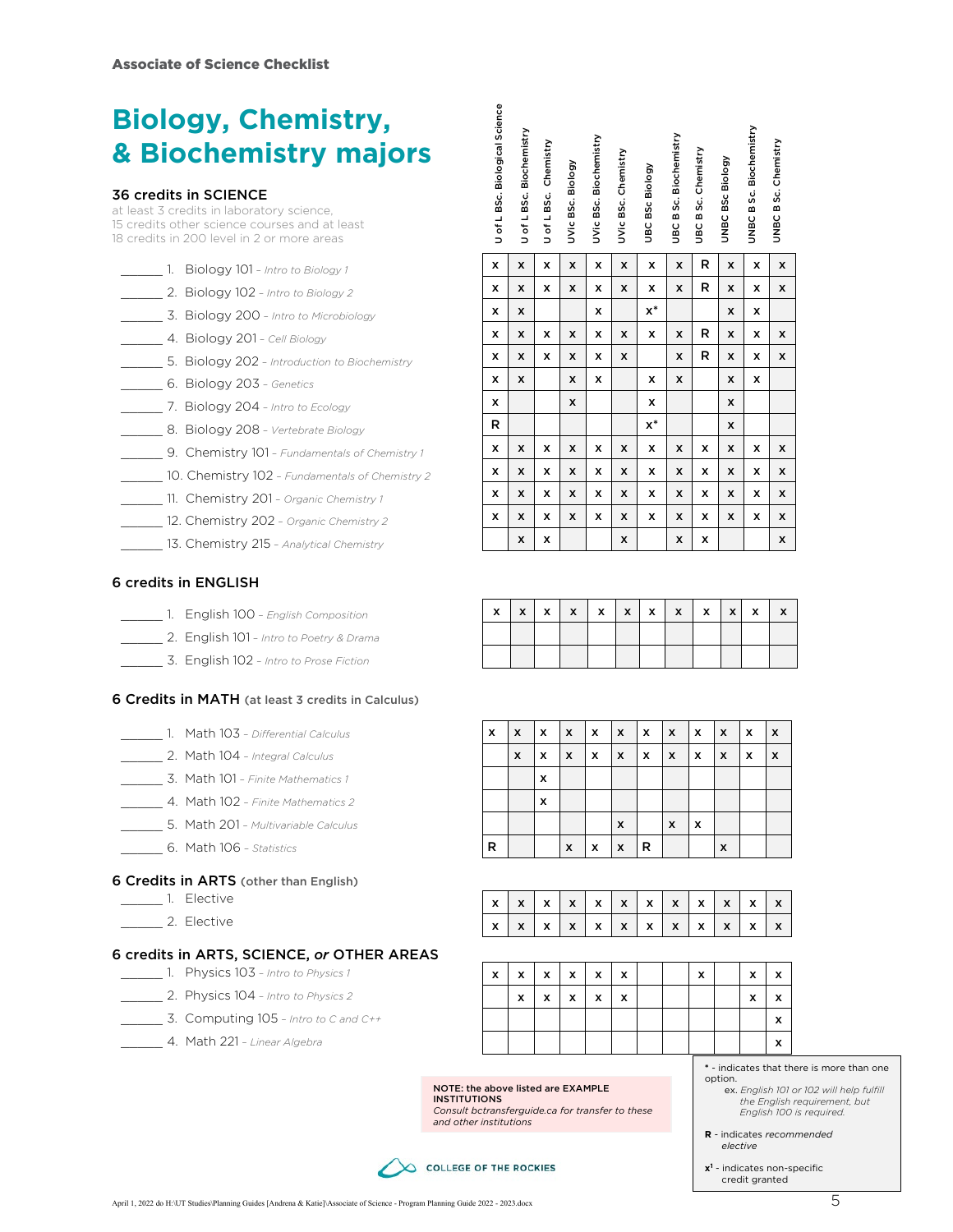## **Physical Geography & Environmental Science majors**

#### 36 credits in SCIENCE

at least 3 credits in laboratory science, 15 credits other science courses and at least 18 credits in 200 level in 2 or more areas

- \_\_\_\_\_ 1. Biology 101 *Intro to Biology 1*
- \_\_\_\_\_ 2. Biology 102 *Intro to Biology 2*
- \_\_\_\_\_ 3. Biology 200 *Intro to Microbiology*
- \_\_\_\_\_ 4. Biology 204 *Intro to Ecology*
- \_\_\_\_\_ 5. Biology 208 *Vertebrate biology*
- \_\_\_\_\_ 6. ENSC 101 *Intro to Environmental Science*
- \_\_\_\_\_ 7. ENST 200 *Intro to Enviro. Sustainability*
- \_\_\_\_\_ 8. Geography 101 *Physical Geography*
- \_\_\_\_\_ 9. Geography 105 *Intro to Geology*
- \_\_\_\_\_ 10. Geography 106 *Physical & Historical Geology*
- \_\_\_\_\_ 11. Geography 210 *Geography of BC*
- \_\_\_\_\_ 12. Geography 220 *Envrio Geo & Nat .Hazards*
- \_\_\_\_\_ 13. Geography 230 *Meteorol, Climatol & Hydrol*
- \_\_\_\_\_ 14. Chemistry 101 *Fundamentals of Chemistry 1*
- \_\_\_\_\_ 1.5 Chemistry 102 *Fundamentals of Chemistry 2*

#### 6 credits in ENGLISH

- \_\_\_\_\_ 1. English 101 *English Composition*
- \_\_\_\_\_ 2. English 102 *Intro to Poetry & Drama*
- \_\_\_\_\_ 3. English 103 *Intro to Prose Fiction*

#### 6 credits in MATH (at least 3 credits in Calculus)

- \_\_\_\_\_ 1. Math 101 *Finite Mathematics 1*
- \_\_\_\_\_ 2. Math 102 *Finite Mathematics 2*
- \_\_\_\_\_ 3. Math 103 *Differential Calculus*
- \_\_\_\_\_ 4. Math 104 *Integral Calculus*
- \_\_\_\_\_ 5. Statistics 106 *Statistics*

#### 6 credits in ARTS (other than English)

- \_\_\_\_\_ 1. Anthropology 102 *Intro to Arch/Phys Anth*
- 2. Elective

#### 6 credits in ARTS, SCIENCE, *or* OTHER AREAS

- \_\_\_\_\_ 1. Biology 151 *Biology of the Environment*
- \_\_\_\_\_ 2. Chemistry 201 *Organic Chemistry 1*
- \_\_\_\_\_ 3. Physics 103 *Intro to Physics 1*
- \_\_\_\_\_ 4. Physics 104 *Intro to Physics 2*

| Ω |                     |
|---|---------------------|
|   |                     |
|   |                     |
|   |                     |
| ი |                     |
|   |                     |
|   |                     |
|   |                     |
|   |                     |
|   |                     |
|   |                     |
|   | gra<br>Φ<br>ن<br>٢n |

x

|                                                                                           | l |
|-------------------------------------------------------------------------------------------|---|
|                                                                                           |   |
|                                                                                           |   |
|                                                                                           |   |
|                                                                                           |   |
|                                                                                           |   |
|                                                                                           |   |
| $\begin{array}{c} \begin{array}{c} \bullet \\ \bullet \\ \bullet \end{array} \end{array}$ |   |
|                                                                                           |   |
|                                                                                           |   |

| ٠                                                           |
|-------------------------------------------------------------|
|                                                             |
|                                                             |
|                                                             |
| ĺ                                                           |
|                                                             |
|                                                             |
|                                                             |
|                                                             |
| ֖֖֖֖֖֖֧ׅׅ֧ׅ֖֧֧ׅ֧֪֧֚֚֚֚֚֚֚֚֚֚֚֚֚֚֚֚֚֚֚֚֚֚֚֚֚֬֝֝֬֓֞֝֓֞֝֬֓֞֝֬֝ |
|                                                             |
|                                                             |
|                                                             |
| י                                                           |
| י                                                           |
|                                                             |
| ł                                                           |
|                                                             |
| š                                                           |
| ı                                                           |
|                                                             |

| whisking school clinic |  |
|------------------------|--|
|                        |  |
|                        |  |
|                        |  |

| U of L BSc. Geography | U of L BSc. Environme | UVic BSc. Geography | UBC BSc Geography | UBCO BA Geography | UNBC BSc Geography | UNBC BSc. Environme |
|-----------------------|-----------------------|---------------------|-------------------|-------------------|--------------------|---------------------|
| x*                    | x                     | R                   | x                 |                   |                    | X                   |
|                       |                       | D                   |                   |                   |                    |                     |

 $x \mid R \mid x \mid$  x x  $x \mid \mid \cdot \mid$  x

| $\pmb{\times}$ | x | X | $\pmb{\times}$ | X                         | X                         | $\pmb{\mathsf{x}}$ |
|----------------|---|---|----------------|---------------------------|---------------------------|--------------------|
| R              |   | R |                | $\boldsymbol{\mathsf{x}}$ | $\mathsf{x}$              | $\pmb{\mathsf{x}}$ |
| $\pmb{\times}$ | X |   |                | $\mathsf{x}$              | x <sup>1</sup>            |                    |
| ${\sf R}$      |   | X | $\mathsf{X}^1$ | $\pmb{\times}$            | $\boldsymbol{\mathsf{x}}$ | $\pmb{\mathsf{x}}$ |
|                |   |   |                |                           |                           |                    |
| R              |   | R | $\mathsf{X}^1$ | $\pmb{\mathsf{x}}$        | $x^1$                     |                    |
| $x^*$          | X |   | $\mathsf{x}$   |                           | $\boldsymbol{\mathsf{x}}$ | $\pmb{\mathsf{x}}$ |
|                | X |   | X              |                           | $\boldsymbol{\mathsf{x}}$ | X                  |

| $\boldsymbol{\mathsf{x}}$ | x     | $\boldsymbol{\mathsf{x}}$ | $\boldsymbol{\mathsf{x}}$ |       | $\mathbf{x}$ | $\boldsymbol{\mathsf{x}}$ |
|---------------------------|-------|---------------------------|---------------------------|-------|--------------|---------------------------|
| $x^*$                     | $x^*$ |                           | $x^*$   $x^*$             | $x^*$ | $x^*$ $x^*$  |                           |
| $x^*$ 1                   | $x^*$ | $x^*$                     | $x^*$                     | $x^*$ | $x^*$        | $\mathsf{x}^*$            |

 $R$   $x$   $R$   $x$   $x$ 

| X           | X | X | X | X | X | X |
|-------------|---|---|---|---|---|---|
|             |   |   | X |   |   |   |
|             |   |   |   |   |   |   |
|             |   |   |   |   |   |   |
| $\mathsf R$ | x | R |   |   | x | x |

![](_page_5_Picture_49.jpeg)

![](_page_5_Figure_50.jpeg)

NOTE: the above listed are EXAMPLE INSTITUTIONS *Consult bctransferguide.ca for transfer to these and other institutions*

**\*** - indicates that there is more than one option. ex. *English 101 or 102 will help fulfill the English requirement, but English 100 is required.*

**R** - indicates *recommended elective*

**x1** - indicates non-specific credit granted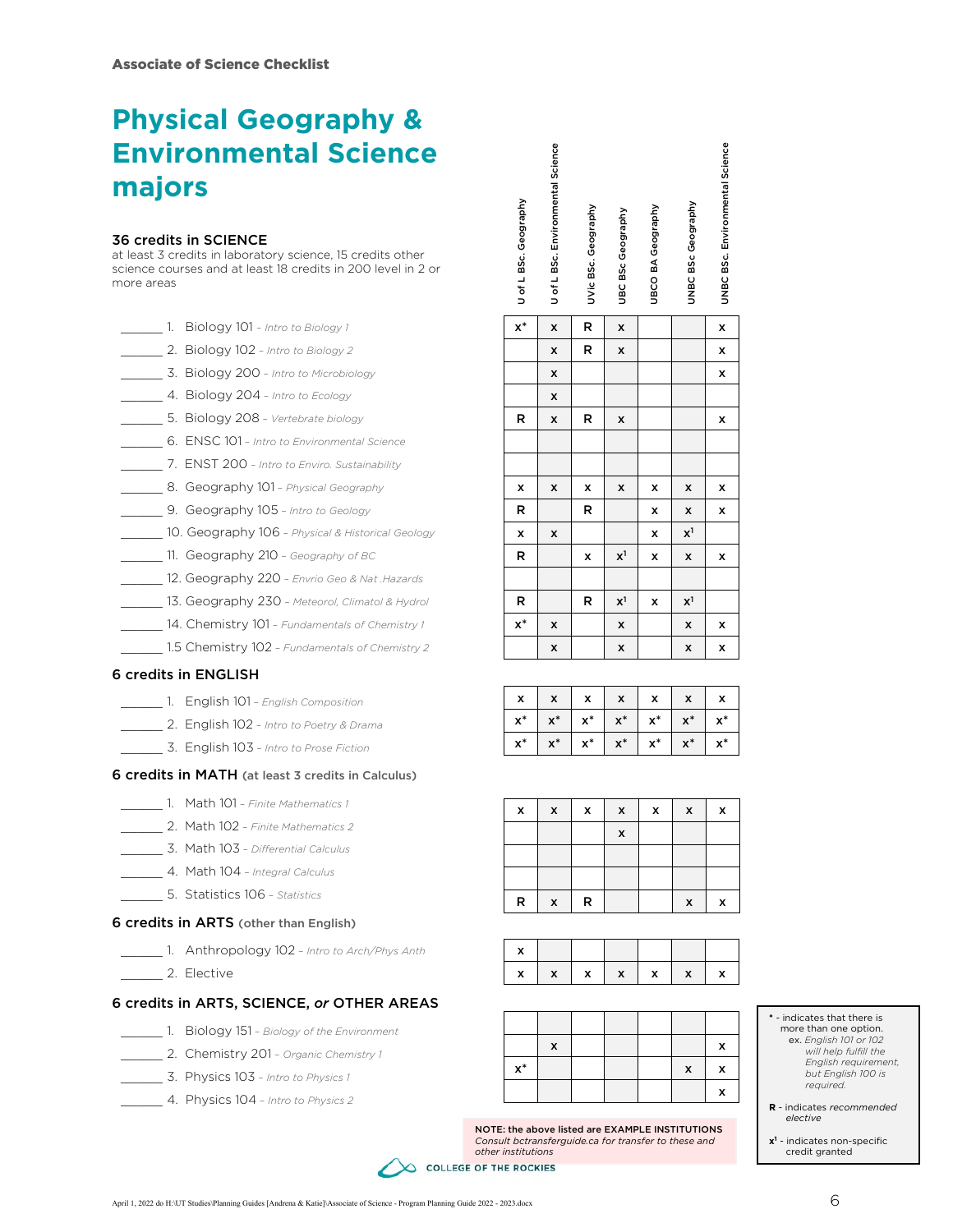## **Mathematics and Physics Majors**

#### 36 credits in SCIENCE

- \_\_\_\_\_ 1. Math 103 *Differential Calculus* \_\_\_\_\_ 2. Math 104 – *Integral Calculus* \_\_\_\_\_ 3. Physics 103 – *Intro to Physics 1* \_\_\_\_\_ 4. Physics 104 – *Intro to Physics 2* \_\_\_\_\_ 5. Statistics 106 – *Statistics*
- \_\_\_\_\_ 6. Comp 105 *Intro to Programming in C++*
- \_\_\_\_\_ 7. Math 201 *Multivariable Calculus*
- \_\_\_\_\_ 8. Math 202 *Vector Calculus*
- \_\_\_\_\_ 9. Math 203 *Differential Equations*
- \_\_\_\_\_ 10. Math 220 *Mathematical Structures & Proofs*
- \_\_\_\_\_ 11. Math 221 *Elementary Linear Algebra*
- \_\_\_\_\_ 12. Statistics 206 *Mathematical Statistics*
- **13. Physics 201 Analytical Methods** 
	- \_\_\_\_\_ 14. Physics 202 *Intro to Modern Physics*

#### 6 Credits in English

|  |  |  |  | 1. English 100 - English Composition |
|--|--|--|--|--------------------------------------|
|--|--|--|--|--------------------------------------|

- \_\_\_\_\_ 2. English 101 *Intro to Poetry & Drama*
- \_\_\_\_\_ 3. English 102 *Intro to Prose Fiction*

#### 6 Credits in Math (at least 3 credits in Calculus)

- \_\_\_\_\_ 1. Math 103 *Differential Calculus*
	- \_\_\_\_\_ 2. Math 104 *Integral Calculus*

#### 6 Credits in Arts other than English

- \_\_\_\_\_ 1. Elective
- \_\_ 2. Elective

#### 6 Credits in Arts, Science or other areas (suggested courses)

- \_\_\_\_\_ 1. Astronomy 100 *Astronomy*
- \_\_\_\_\_ 2. Biology 101 *Intro to Biology 1*
- \_\_\_\_\_ 3. Biology 102 *Intro to Biology 2*
- \_\_\_\_\_ 4. Chemistry 101 *Fundamentals of Chemistry 1*
- \_\_\_\_\_ 5. Chemistry 102 *Fundamentals of Chemistry 2*

| more areas          | <b>Physics Majors</b><br>36 credits in SCIENCE<br>at least 3 credits in laboratory science, 15 credits other<br>science courses and at least 18 credits in 200 level in 2 or      | U of L BSc. Mathematics | of L BSc Physics<br>$\Rightarrow$ | <b>UVic BSc. Mathematics</b> | UVic. BSc. Physics           | <b>UBC BSc Mathematics</b> | UBC BSc. Physics    | <b>UBCO BSc Mathematics</b>                                                                             | UBCO BSc. Physics   | <b>UNBC BSc. Mathematics</b> | <b>UNBC BSc. Physics</b> |
|---------------------|-----------------------------------------------------------------------------------------------------------------------------------------------------------------------------------|-------------------------|-----------------------------------|------------------------------|------------------------------|----------------------------|---------------------|---------------------------------------------------------------------------------------------------------|---------------------|------------------------------|--------------------------|
|                     | 1. Math 103 - Differential Calculus                                                                                                                                               | x                       | X                                 | x                            | x                            | x                          | x                   | x                                                                                                       | X                   | x                            | x                        |
|                     | 2. Math 104 - Integral Calculus                                                                                                                                                   | x                       | X                                 | x                            | x                            | x                          | x                   | x                                                                                                       | X                   | x                            | x                        |
|                     | 3. Physics 103 - Intro to Physics 1                                                                                                                                               | R                       | X                                 | R                            | x                            | x                          | x                   | x                                                                                                       | X                   | R                            | x                        |
|                     | 4. Physics 104 - Intro to Physics 2                                                                                                                                               | R                       | X                                 | R                            | x                            | x                          | x                   | x                                                                                                       | X                   | R                            | x                        |
|                     | 5. Statistics 106 - Statistics                                                                                                                                                    | x                       |                                   | x                            |                              | x                          |                     | x                                                                                                       |                     | x                            |                          |
|                     | 6. Comp $105$ - Intro to Programming in $C++$                                                                                                                                     | x                       | X                                 |                              | x                            | x1                         |                     | x                                                                                                       |                     | x                            | x                        |
|                     | 7. Math 201 - Multivariable Calculus                                                                                                                                              | x                       | x                                 | x                            | x                            | x                          | x                   | x                                                                                                       | X                   | x                            | x                        |
|                     | 8. Math 202 - Vector Calculus                                                                                                                                                     | x                       | X                                 | x                            | x                            | x                          | x                   | x                                                                                                       | X                   | x                            | x                        |
|                     | 9. Math 203 - Differential Equations                                                                                                                                              | x                       |                                   | x1                           |                              | x                          | x                   | x                                                                                                       | x                   | x                            |                          |
|                     | 10. Math 220 - Mathematical Structures & Proofs                                                                                                                                   | x                       |                                   | x1                           |                              | x                          |                     | x                                                                                                       | X                   | x1                           |                          |
|                     | 11. Math 221 - Elementary Linear Algebra                                                                                                                                          | x                       | x                                 | x                            | x                            | x                          | x                   | x                                                                                                       | x                   | x                            | x                        |
|                     | 12. Statistics 206 - Mathematical Statistics                                                                                                                                      | x                       |                                   | x                            |                              | x                          |                     | x                                                                                                       |                     | x                            |                          |
|                     | 13. Physics 201 - Analytical Methods                                                                                                                                              |                         |                                   |                              | x                            |                            | x                   |                                                                                                         | X                   |                              | x1                       |
|                     | 14. Physics 202 - Intro to Modern Physics                                                                                                                                         |                         |                                   |                              | x                            |                            | x                   |                                                                                                         | X                   |                              | x                        |
|                     | 1. English 100 - English Composition<br>2. English 101 - Intro to Poetry & Drama<br>3. English 102 - Intro to Prose Fiction<br>6 Credits in Math (at least 3 credits in Calculus) | x<br>$x^*$<br>$x^*$     | x<br>$x^*$<br>$x^*$               | x<br>x*<br>$\mathsf{x}^*$    | x<br>$\mathsf{x}^*$<br>$x^*$ | x<br>$x^*$<br>$x^*$        | x<br>$x^*$<br>$x^*$ | x<br>$x^*$<br>$x^*$                                                                                     | x<br>$x^*$<br>$x^*$ | x<br>$x^*$<br>$x^*$          | x<br>$x^*$<br>$x^*$      |
|                     |                                                                                                                                                                                   |                         |                                   |                              |                              |                            |                     |                                                                                                         |                     |                              |                          |
|                     | 1. Math 103 - Differential Calculus<br>2. Math 104 - Integral Calculus                                                                                                            | x                       | X                                 | x                            | X                            | x                          | X                   | x                                                                                                       | x                   | x                            | x                        |
|                     |                                                                                                                                                                                   | x                       | x                                 | x                            | x                            | x                          | X                   | x                                                                                                       | X                   | x                            | x                        |
|                     | 6 Credits in Arts other than English                                                                                                                                              |                         |                                   |                              |                              |                            |                     |                                                                                                         |                     |                              |                          |
| 1. Elective         |                                                                                                                                                                                   |                         |                                   |                              |                              |                            |                     |                                                                                                         |                     |                              |                          |
| 2. Elective         |                                                                                                                                                                                   | x                       | x                                 | x                            | x                            | x                          | X                   | x                                                                                                       | x                   | x                            | x                        |
|                     | 6 Credits in Arts, Science or other areas                                                                                                                                         | x                       | X                                 | x                            | x                            | x                          | x                   | x                                                                                                       | x                   | x                            | x                        |
| (suggested courses) |                                                                                                                                                                                   |                         |                                   |                              |                              |                            |                     |                                                                                                         |                     |                              |                          |
|                     | 1. Astronomy 100 - Astronomy<br>2. Biology 101 - Intro to Biology 1                                                                                                               |                         |                                   |                              |                              |                            |                     |                                                                                                         |                     |                              |                          |
|                     | 3. Biology 102 - Intro to Biology 2                                                                                                                                               |                         |                                   |                              |                              |                            |                     |                                                                                                         |                     |                              |                          |
|                     | 4. Chemistry 101 - Fundamentals of Chemistry 1                                                                                                                                    |                         |                                   |                              |                              |                            |                     |                                                                                                         |                     |                              |                          |
|                     | 5. Chemistry 102 - Fundamentals of Chemistry 2                                                                                                                                    |                         | X                                 |                              | x                            |                            |                     | x                                                                                                       | x                   |                              | x                        |
|                     |                                                                                                                                                                                   |                         |                                   |                              | x                            |                            |                     | x                                                                                                       | x                   |                              |                          |
|                     | <b>COLLEGE OF THE ROCKIES</b>                                                                                                                                                     |                         |                                   |                              | other institutions           |                            |                     | NOTE: the above listed are EXAMPLE INSTITUTIONS<br>Consult betransferguide.ca for transfer to these and |                     |                              |                          |

|  | $x \mid x \mid x \mid x \mid x \mid x \mid x \mid x \mid x$ |  |  |  |  |
|--|-------------------------------------------------------------|--|--|--|--|
|  |                                                             |  |  |  |  |
|  |                                                             |  |  |  |  |

|  | x   x   x   x   x   x   x   x   x |  |  |  |
|--|-----------------------------------|--|--|--|
|  | x   x   x   x   x   x   x   x   x |  |  |  |

| X | x |  | x | х |  |
|---|---|--|---|---|--|
|   | x |  | x | x |  |

![](_page_6_Picture_35.jpeg)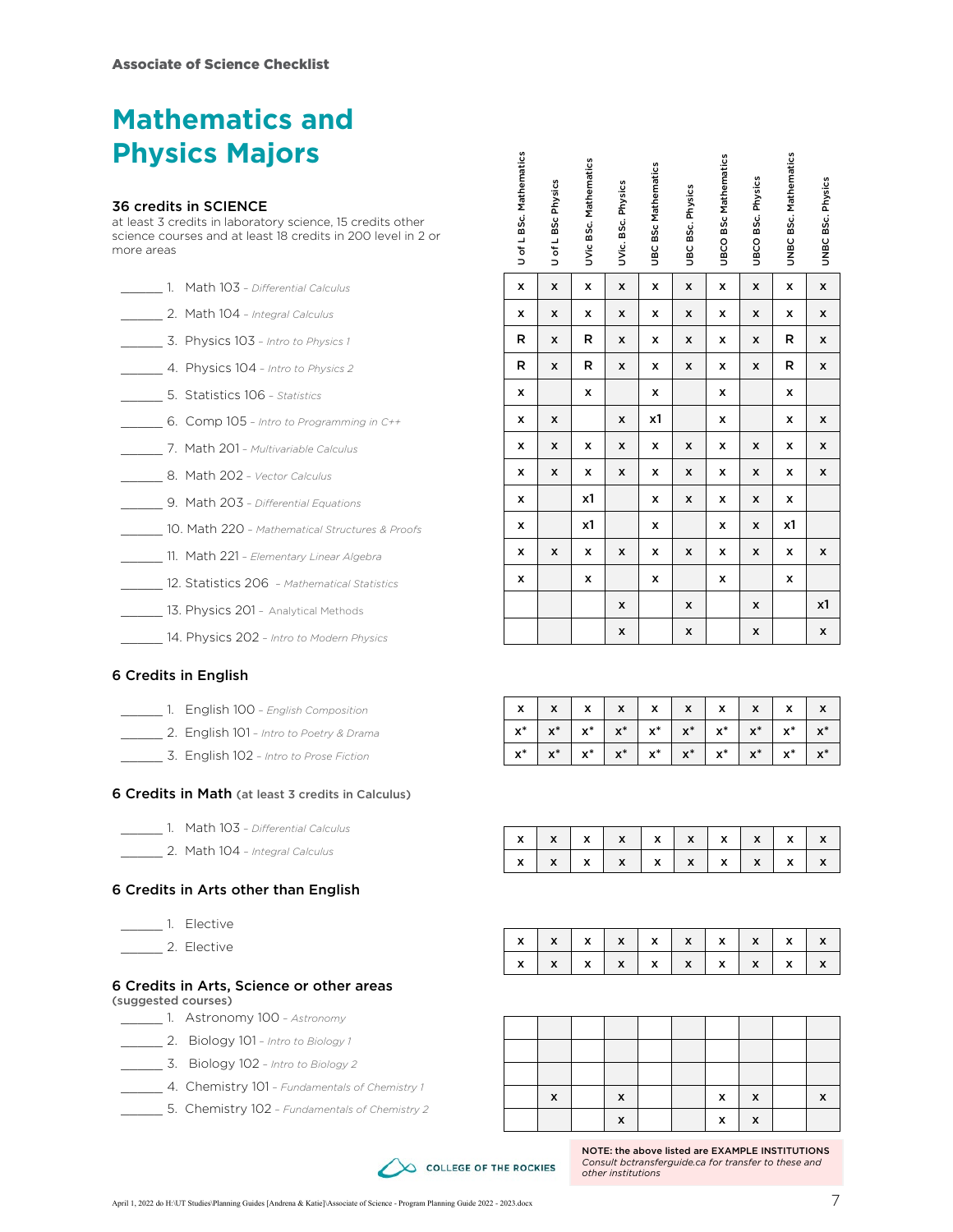## <span id="page-7-1"></span><span id="page-7-0"></span>SAMPLE SEQUENCING PLANS

**BIOLOGY MAJOR**

### YEAR 1

#### BIOL 101

Intro to Biology 1

#### CHEM 101

Fundamentals of Chemistry 1

MATH 103

Differential Calculus

PHYS 103

Intro to Physics 1

ENG 100

English Composition

**Fall Semester Winter Semester**

BIOL 102 Intro to Biology 2

CHEM 102 Fundamentals of Chemistry 2

> MATH 104 Integral Calculus

PHYS 104 Intro to Physics 2 or Arts Elective

ENG 101

Intro to Poetry & Drama

OR

ENG 102 Intro to Prose

### YEAR 2

BIOL 201

Cell Biology

#### BIOL 204

Ecology

#### BIOL 208

Vertebrate Biology

#### CHEM 201

Organic Chemistry 1

Fall Semester Winter Semester BIOL 202

Intro to Biochemistry

BIOL 203 Genetics

BIOL 200 Intro to Microbiology

CHEM 202

Organic Chemistry 2

Arts, Science or Other Elective Arts, Science or Other Elective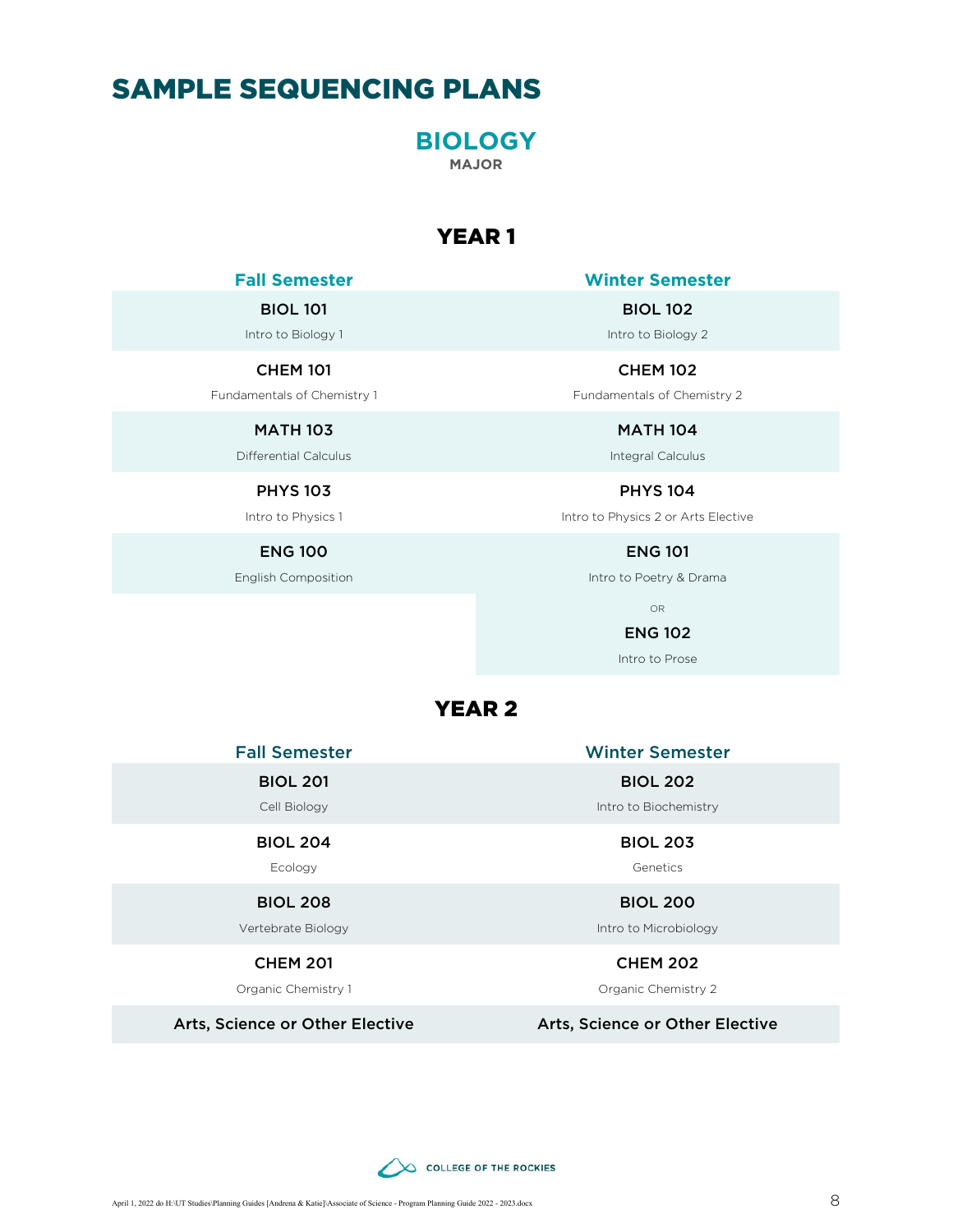## **BIOCHEMISTRY MAJOR**

### YEAR 1

BIOL 101

Intro to Biology 1

#### CHEM 101

Fundamentals of Chemistry 1

#### MATH 103

Differential Calculus

PHYS 103

Intro to Physics 1

#### ENG 100

English Composition

#### <span id="page-8-0"></span>**Fall Semester Winter Semester**

BIOL 102

Intro to Biology 2

CHEM 102 Fundamentals of Chemistry 2

> MATH 104 Integral Calculus

> PHYS 104 Intro to Physics 2

> > OR

#### Arts Elective

ENG 101

Intro to Poetry & Drama

OR

ENG 102 – Intro to Prose

#### YEAR 2

BIOL 201

Cell Biology

#### MATH 101

Finite Math 1 (U of L)

#### OR

#### STATS 106

**Statistics** (UVic, UBC, UNBC)

#### Fall Semester Winter Semester

BIOL 202

Intro to Biochemistry

MATH 102

Finite Math 2 (U OF L)

OR

#### COMP 105

Intro to C++

OR CHEM 215

Analytical Chemistry

BIOL 200

Intro to Microbiology (Uof L)

OR

MATH 201 Multivariate Calculus (UBC)

CHEM 202

Organic Chemistry 2

BIOL 203

**Genetics** 

#### CHEM 201

Organic Chemistry 1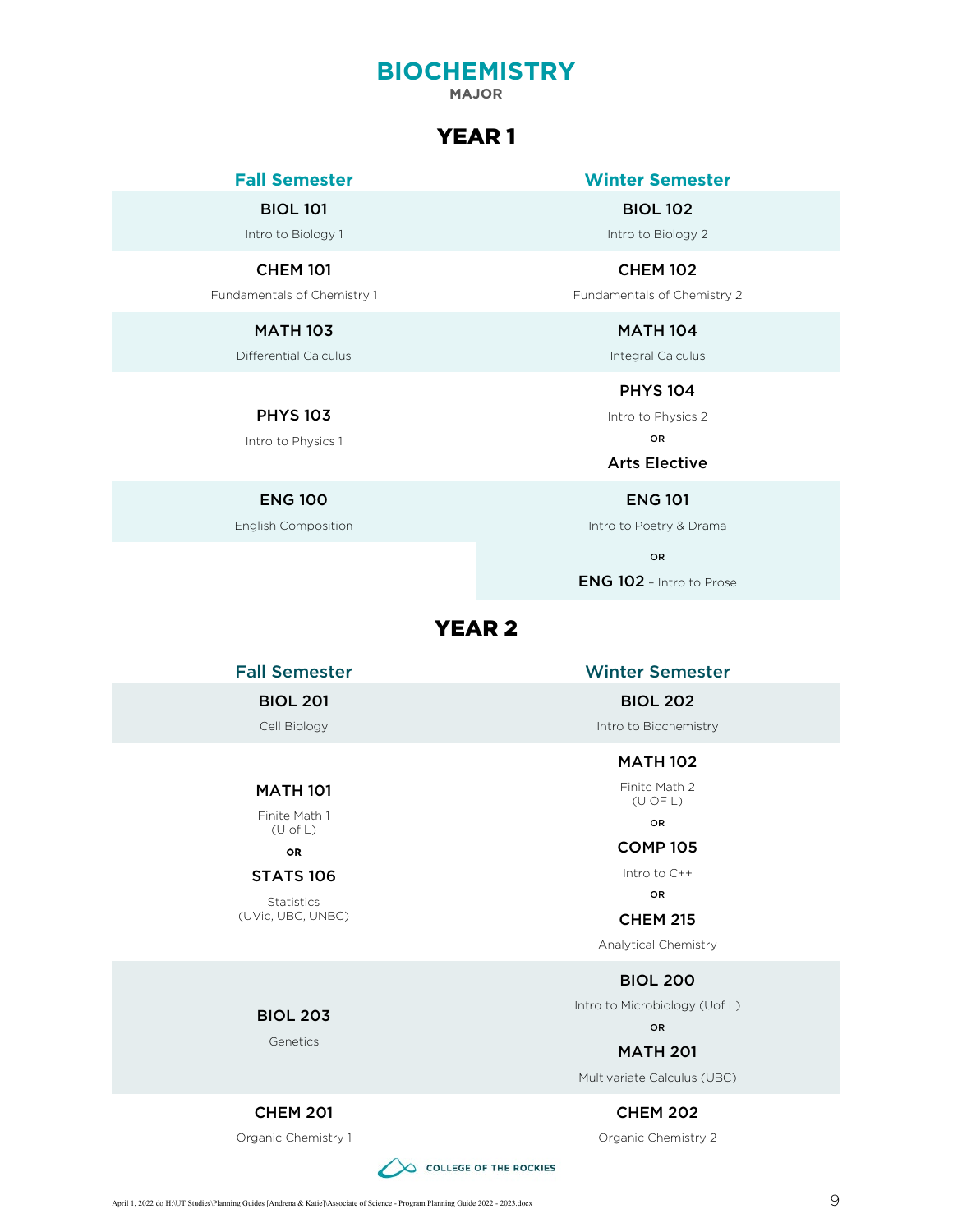#### **CHEMISTRY MAJOR**

### YEAR 1

BIOL 101

Intro to Biology 1

#### CHEM 101

Fundamentals of Chemistry 1

#### MATH 103

Differential Calculus

#### PHYS 103

Intro to Physics 1

#### ENG 100

English Composition

#### <span id="page-9-0"></span>**Fall Semester Winter Semester**

BIOL 102 Intro to Biology 2

CHEM 102 Fundamentals of Chemistry 2

> MATH 104 Integral Calculus

PHYS 104 Intro to Physics 2

OR

#### Arts Elective

ENG 101

Intro to Poetry & Drama

OR

#### ENG 102

Intro to Prose

### YEAR 2

Fall Semester Winter Semester

#### BIOL 201

Cell Biology

#### CHEM 201

Organic Chemistry 1

#### Computing 105

Intro to C++ (UNBC) OR

#### MATH 201

Multivariate Calculus (UBC, UVic)

#### Arts Elective **CHEM 215**

BIOL 202 Introduction to Biochemistry

### CHEM 202

Organic Chemistry 2

#### MATH 221

Linear Algebra (UNBC)

OR

### STAT 106

Statistics (UVic)

Analytical Chemistry

#### Arts, Science or Other Elective Arts, Science or Other Elective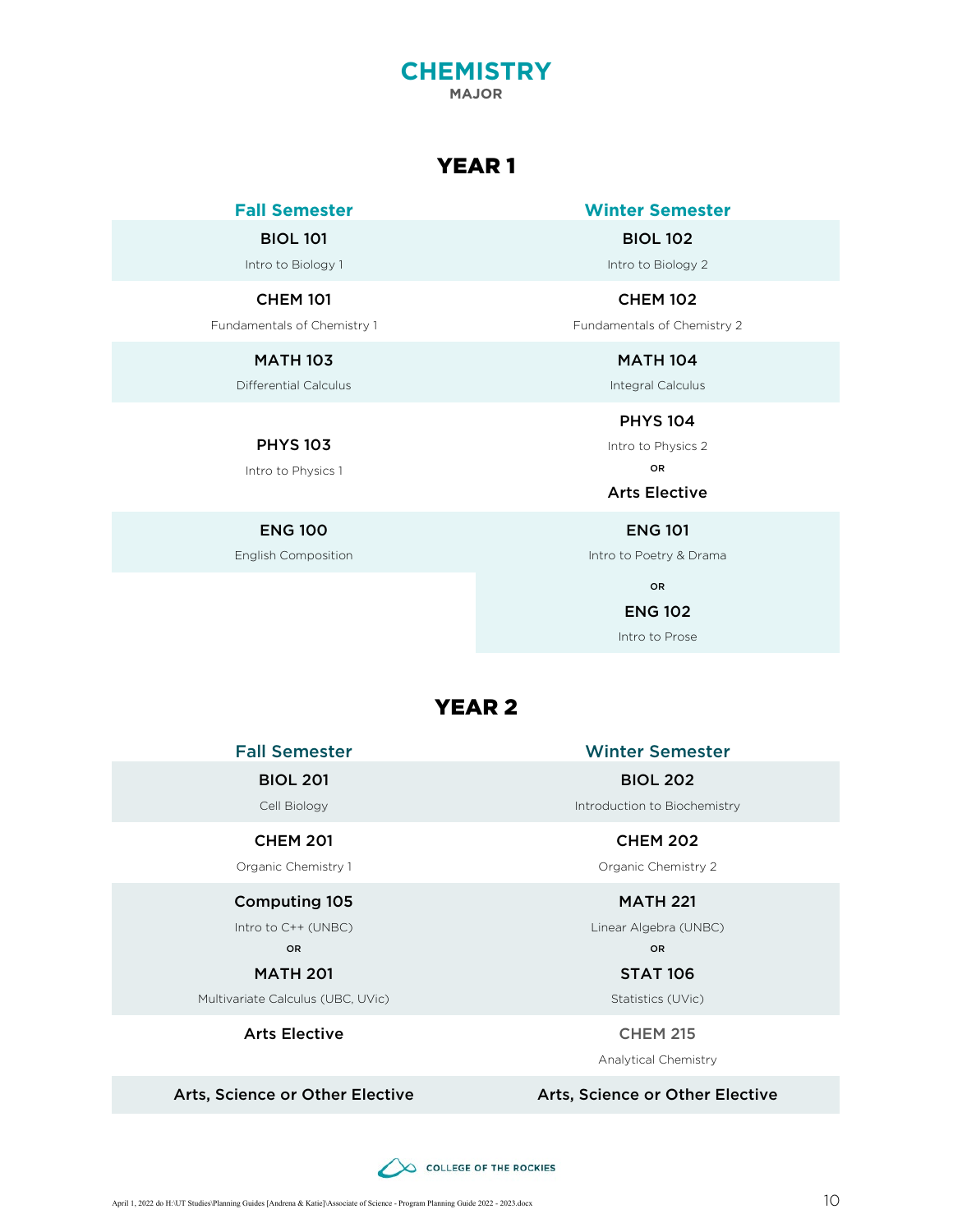## **GEOGRAPHY MAJOR**

### YEAR 1

#### BIOL 101

Introduction to Biology 1

#### Geography 101

Physical Geography

MATH 103

Differential Calculus

#### ENSC 101

Introduction to Environmental Science

ENG 100

English Composition

<span id="page-10-0"></span>**Fall Semester Winter Semester**

BIOL 102 Introduction to Biology 2

Geology 105 Introduction to Geology

> STAT 106 Statistics

PHYS 104 Intro to Physics 2 OR

Arts Elective

ENG 101 Introduction to Poetry & Drama

OR

ENG 102

Intro to Prose

### YEAR 2

BIOL 204

Ecology

#### GEOG 230

Meteorology, Climatology and Hydrology

#### CHEM 101

Fundamentals of Chemistry 1 (U of L, UNBC)

OR

#### Physics 103

Intro to Physics 1 (U of L)

Arts Elective

Fall Semester Winter Semester

### GEOG 210

Geography of BC

Geology 220 Enviro Geology & Natural Hazards

#### ENST 200

Intro to Environmental Sustainability

CHEM 102

Fundamentals of Chemistry 2 (UNBC) OR

#### Arts Elective

#### Arts, Science or Other Elective Arts, Science or Other Elective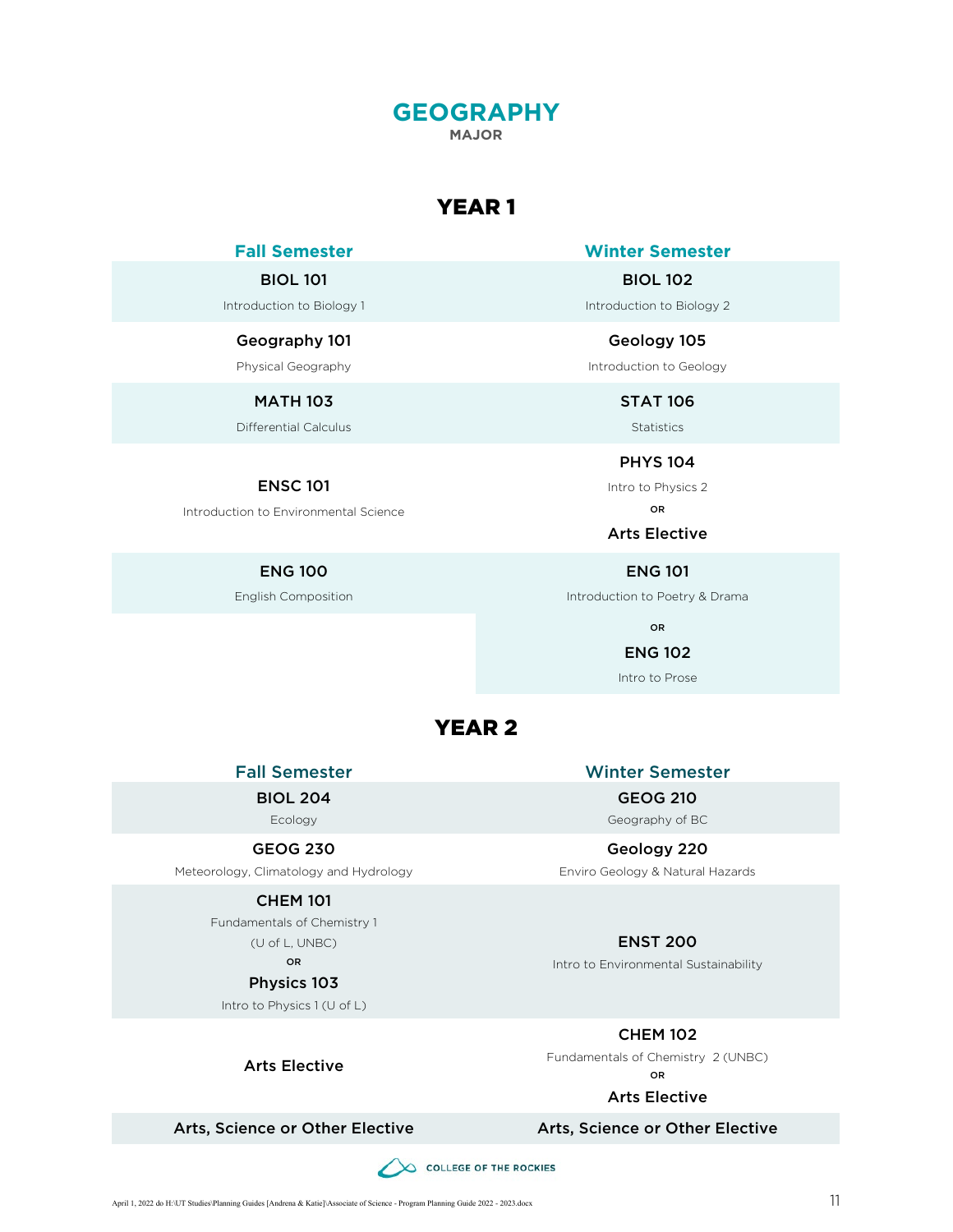### <span id="page-11-0"></span>**ENVIRONMENTAL SCIENCE**

**MAJOR**

### YEAR 1

#### BIOL 101

Introduction to Biology 1

#### CHEM 101

Fundamentals of Chemistry 1

GEOG 101

Physical Geography

#### ENSC 101

Intro to Environmental Science

#### ENG 100

English Composition

#### **Fall Semester Winter Semester**

BIOL 102

Intro to Biology 2

CHEM 102

Fundamentals of Chemistry 2

STAT 106 Statistics

ENST 200 Intro to Environmental Sustainability

ENG 101

Intro to Poetry & Drama

OR

#### ENG 102

Intro to Prose

#### YEAR 2

#### GEOG 211

Intro to Geographic Information Systems

#### BIOL 204

Ecology

#### BIOL 208

Vertebrate Biology (U of L, SFU)

CHEM 201

Organic Chemistry 1

GEOL 105

#### Intro to Geology

Fall Semester Winter Semester

MATH 103 Differential Calculus

BIOL 200 Intro to Microbiology (U of L)

Geography 230 Meteorology, Climatology and Hydrology

GEOG 210

Geography of BC

#### Arts, Science or Other Elective

#### CHEM 215

Analytical Chemistry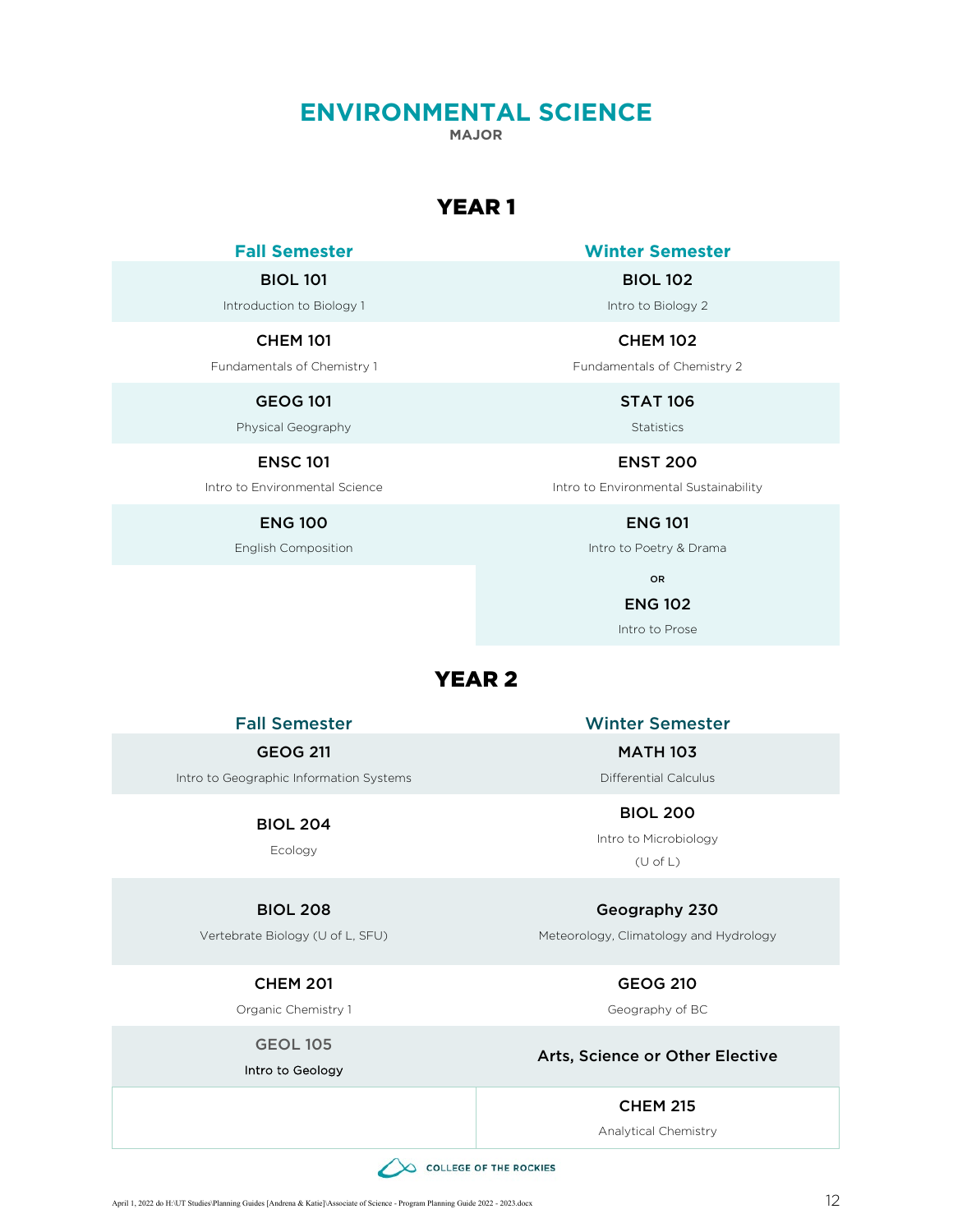### YEAR 1

**MATH MAJOR**

MATH 103

Differential Calculus

#### PHYS 103

Intro to Physics 1

COMP 105

Intro to C++

STAT 106

Statistics

#### ENG 100

English Composition

#### <span id="page-12-0"></span>**Fall Semester Winter Semester**

MATH 104

Integral Calculus

PHYS 104 Intro to Physics 2

MATH 221

Linear Algebra

#### Arts, Science or Other Elective

ENG 101

Intro to Poetry & Drama

OR

ENG 102

Intro to Prose

#### YEAR 2

MATH 201

Multivariate Calculus

#### MATH 203

Differential Equations

#### Arts, Science or Other Elective

#### CHEM 101

Fundamentals of Chemistry 1

(UBCO) OR

Arts, Science or Other Elective

Fall Semester Winter Semester

MATH 202 Vector Calculus

MATH 220 Mathematical Structures and Proofs

#### STAT 206

Mathematical Statistics

#### CHEM 102

Fundamentals of Chemistry 2 (UBCO)

OR

Arts, Science or Other Elective

#### Arts, Science or Other Elective Arts, Science or Other Elective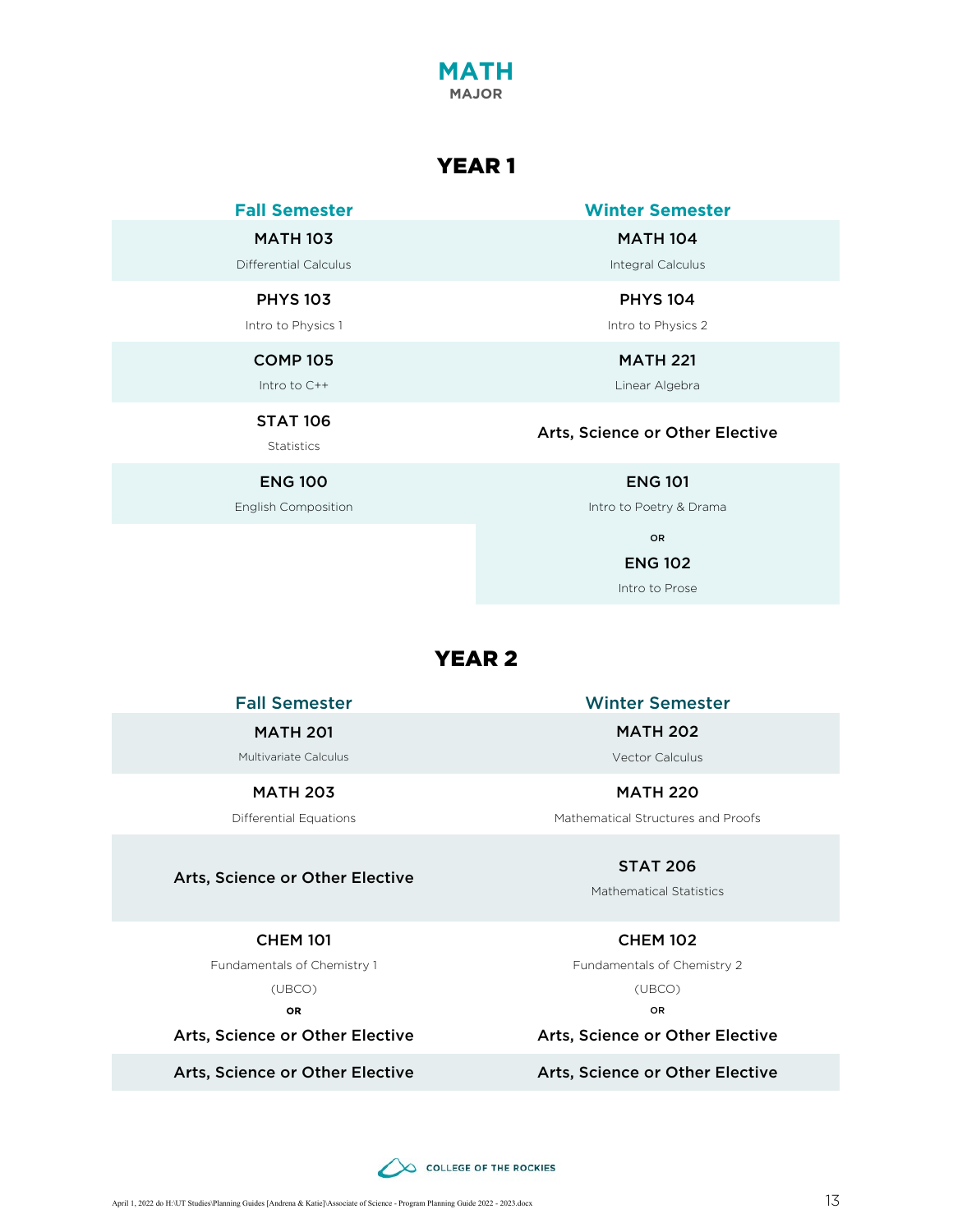![](_page_13_Picture_0.jpeg)

### YEAR 1

MATH 103

Differential Calculus

#### PHYS 103

Intro to Physics 1

COMP 105

Intro to C++

#### CHEM 101

Fundamentals of Chemistry 1

#### ENG 100

English Composition

<span id="page-13-0"></span>**Fall Semester Winter Semester**

MATH 104

Integral Calculus

PHYS 104

Intro to Physics 2

MATH 221 Linear Algebra

CHEM 102 Fundamentals of Chemistry 2

ENG 101

Intro to Poetry & Drama

OR

#### ENG 102

Intro to Prose

#### YEAR 2

MATH 201

Multivariate Calculus

#### PHYS 201

Analytical Methods

#### MATH 203

Differential Equations

#### Arts, Science or Other Elective Arts, Science or Other Elective

Arts, Science or Other Elective Arts, Science or Other Elective

Fall Semester Winter Semester

MATH 202 Vector Calculus

PHYS 202 Intro to Modern Physics

#### MATH 220

Mathematical Structures and Proofs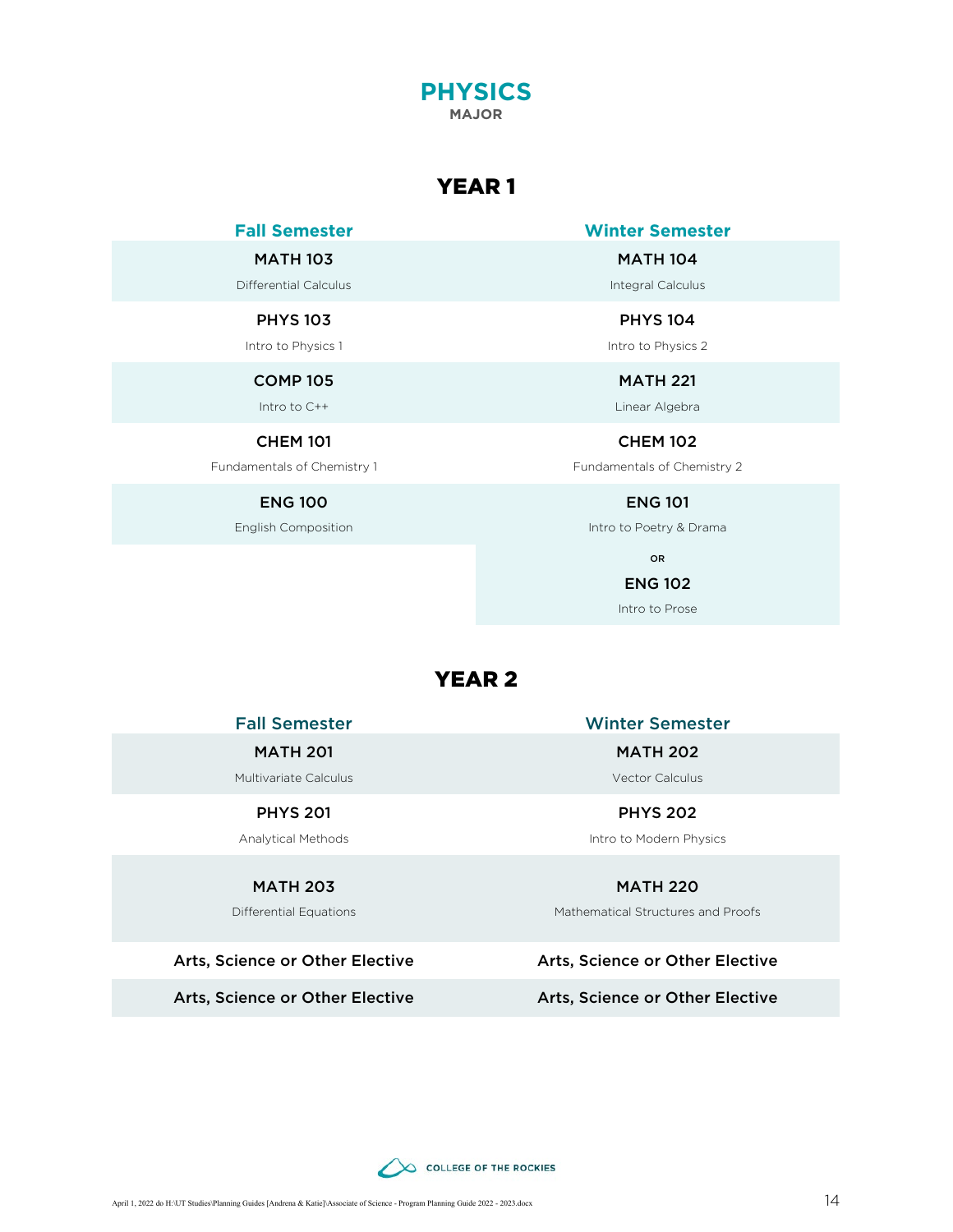### <span id="page-14-0"></span>**Institution Specific Science Requirements that can be completed at COTR within the ASc:**

#### <span id="page-14-1"></span>**University of Lethbridge**

| BSc. Biology                | BSc. Biochemistry                 | <b>BSc. Chemistry</b>   |
|-----------------------------|-----------------------------------|-------------------------|
| BIOL 101, 102,200, 203, 204 | BIOL 101, 102, 200, 201, 202, 203 | BIOL 101, 102, 201, 202 |
| CHEM 101, 102, 201, 202     | CHEM 101, 102, 201, 202           | CHEM 101, 102, 201, 202 |
| <b>MATH 103</b>             | MATH 103, 104                     | MATH 103, 104, 221      |
| <b>PHYS 103</b>             | <b>PHYS 103</b>                   | <b>PHYS 103</b>         |

| BSc. Geography/Env Sci                                                                                                       | <b>BSc. Mathematics</b>                                    | <b>BSc. Physics</b>                                                                    |  |  |
|------------------------------------------------------------------------------------------------------------------------------|------------------------------------------------------------|----------------------------------------------------------------------------------------|--|--|
| BIOL 101, 102, 200, 204, 208<br><b>ENSC 101</b><br>GEOG 101, 230<br><b>GEOL 106</b><br>CHEM 101, 102, 201<br><b>PHYS 103</b> | MATH 103, 104, 201, 202, 203,<br>220, 221<br>STAT 106, 206 | MATH 103, 104, 201, 202, 221<br>PHYS 103, 104, 201, 202<br><b>CHEM 101</b><br>COMP 105 |  |  |

#### <span id="page-14-2"></span>**University of Victoria**

| BSc. Biology                                                                                     | <b>BSc. Biochemistry</b>                                                                                | <b>BSc. Chemistry</b>                                                                               |
|--------------------------------------------------------------------------------------------------|---------------------------------------------------------------------------------------------------------|-----------------------------------------------------------------------------------------------------|
| BIOL 101, 102, 201, 202, 203, 204<br>CHEM 101, 102, 201, 202<br>MATH 103, 104<br><b>PHYS 103</b> | BIOL 102, 200, 201, 203<br>CHEM 101, 102, 201, 202<br>MATH 103, 104<br>PHYS 103, 104<br><b>STAT 106</b> | <b>BIOL 102</b><br>CHEM 101, 102, 201,202<br>MATH 103, 104, 201<br>PHYS 103, 104<br><b>STAT 106</b> |

| BSc. Geography/Env Sci              | <b>BSc. Mathematics</b>                                    | <b>BSc. Physics</b>                                                      |
|-------------------------------------|------------------------------------------------------------|--------------------------------------------------------------------------|
| GEOG 101, 210, 230<br>MATH 103, 104 | MATH 103, 104, 201, 202, 203,<br>220, 221<br>STAT 106, 206 | MATH 103, 104, 201, 202, 221<br>PHYS 103, 104, 201, 202<br>CHEM 101, 102 |

#### <span id="page-14-3"></span>**University of Northern British Columbia**

| <b>BSc. Biology</b>                                                                                                           | BSc. Biochemistry                                                                                                 | <b>BSc. Chemistry</b>                                                                              |
|-------------------------------------------------------------------------------------------------------------------------------|-------------------------------------------------------------------------------------------------------------------|----------------------------------------------------------------------------------------------------|
| BIOL 101, 102, 200, 203, 201, 202,<br>204<br>CHEM 101, 102, 201, 202<br><b>MATH 103</b><br><b>PHYS 103</b><br><b>STAT 106</b> | BIOL 101, 102, 200, 201, 202, 203<br>CHEM 101, 102, 201, 202<br>MATH 103, 104<br>PHYS 103, 104<br><b>STAT 106</b> | BIOL 101, 102<br>CHEM 101, 102, 201, 202<br>MATH 103, 104, 221<br>PHYS 103, 104<br><b>COMP 105</b> |

| BSc. Geography/Env Sci        | <b>BSc. Mathematics</b>       | <b>BSc. Physics</b>          |
|-------------------------------|-------------------------------|------------------------------|
| BIOL 101, 102, 200, 204       |                               |                              |
| <b>ENSC 101</b>               | MATH 103, 104, 201, 202, 203, | MATH 103, 104, 201, 202, 221 |
| GEOG 101, 210 230             | 220, 221                      | PHYS 103, 104, 201, 202      |
| GEOL 105, 106, 220            | STAT 106, 206                 | <b>CHEM 101</b>              |
| MATH 103, 104                 | <b>COMP 105</b>               | COMP 105                     |
| <b>STAT 106</b>               |                               |                              |
| CHEM 101, 102, 201            |                               |                              |
| <b>COLLEGE OF THE ROCKIES</b> |                               |                              |

![](_page_14_Picture_10.jpeg)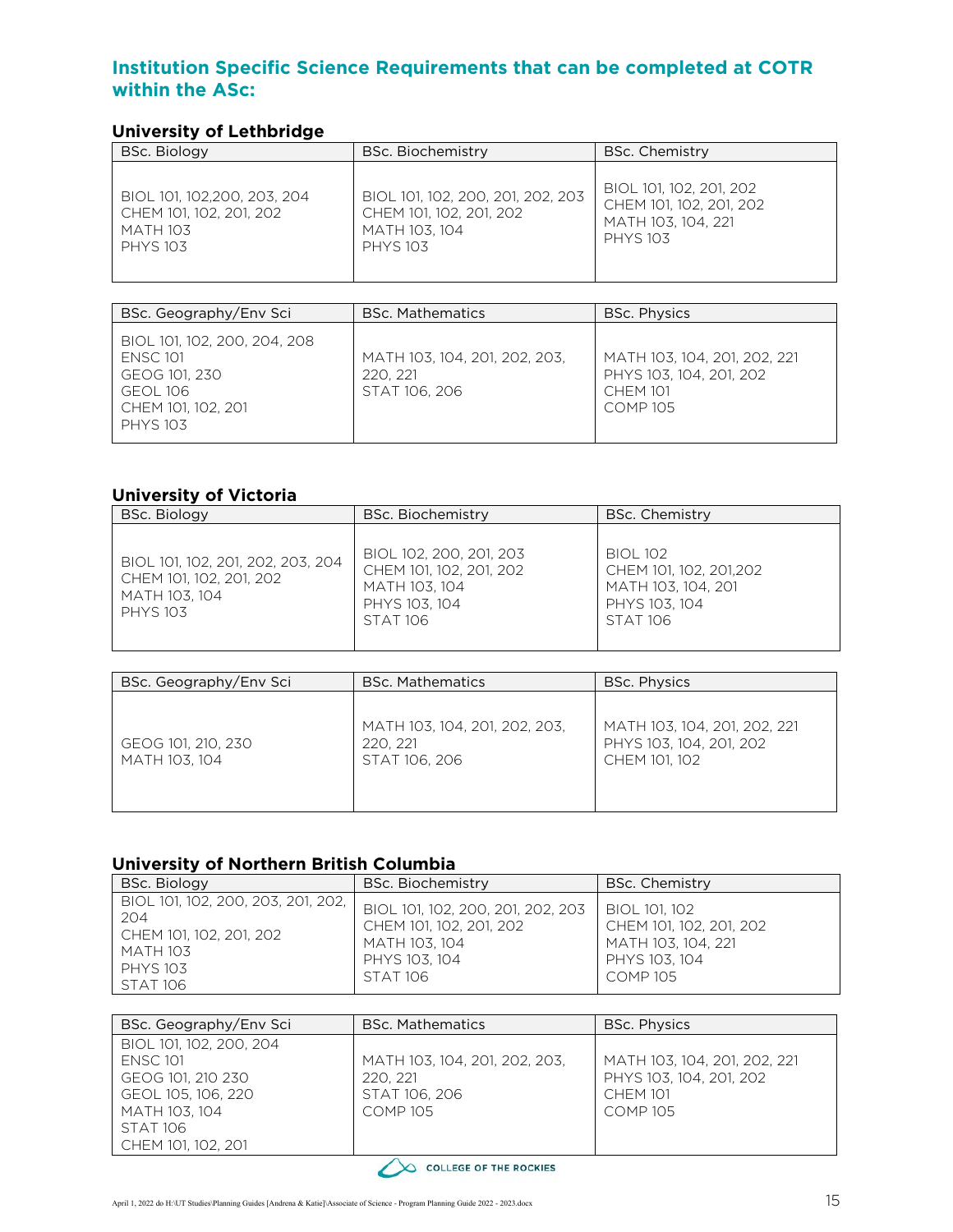| PHYS 103, 104 |  |
|---------------|--|
|               |  |
|               |  |
|               |  |
|               |  |

#### <span id="page-15-0"></span>**University of British Columbia - Vancouver**

| BSc. Biology                                                                                               | BSc. Biochemistry                                                                                                 | <b>BSc. Chemistry</b>                                          |
|------------------------------------------------------------------------------------------------------------|-------------------------------------------------------------------------------------------------------------------|----------------------------------------------------------------|
| BIOL 101, 102, 201, 203, 204, 200<br>or 208<br>CHEM 101, 102, 201, 202<br>MATH 103, 104<br><b>PHYS 103</b> | BIOL 101, 102, 200, 201, 202, 203<br>CHEM 101, 102, 201, 202<br>MATH 103, 104<br>PHYS 103, 104<br><b>STAT 106</b> | CHEM 101, 102, 201, 202<br>MATH 103, 104, 201<br>PHYS 103, 104 |

| BA Geography                             | <b>BSc. Mathematics</b>                                                     | <b>BSc. Physics</b>                                |
|------------------------------------------|-----------------------------------------------------------------------------|----------------------------------------------------|
| GEOG 101. 210<br>GEOL 105, 106, 210, 220 | MATH 103, 104, 201, 202, 203,<br>220, 221<br>STAT 106, 206<br>PHYS 103, 104 | MATH 103, 104, 201, 202<br>PHYS 103, 104, 201, 202 |

### <span id="page-15-1"></span>**University of British Columbia - Okanagan**

| BSc. Biology                                                                                             | BSc. Biochemistry                                                                                                      | <b>BSc. Chemistry</b>                                               |
|----------------------------------------------------------------------------------------------------------|------------------------------------------------------------------------------------------------------------------------|---------------------------------------------------------------------|
| BIOL 101, 102, 201, 203, 204, 200<br>or 208<br>CHEM 101, 102, 201, 202<br>MATH 103, 104<br>PHYS 103, 104 | BIOL 101, 102, 200, 201, 202, 203<br>CHEM 101, 102, 201, 202<br>MATH 103, 104, 201<br>PHYS 103, 104<br><b>STAT 106</b> | CHEM 101, 102, 201, 202<br>MATH 103, 104, 201, 221<br>PHYS 103, 104 |

| BSc. Geography                                                             | <b>BSc. Mathematics</b>                                                     | <b>BSc. Physics</b>                                                 |
|----------------------------------------------------------------------------|-----------------------------------------------------------------------------|---------------------------------------------------------------------|
| BIOL 101, 102, 204<br>GEOG 101, 210, 230<br>CHEM 101, 102<br>MATH 103, 104 | MATH 103, 104, 201, 202, 203,<br>220, 221<br>STAT 106, 206<br>PHYS 103, 104 | MATH 103, 104, 201, 202<br>PHYS 103, 104, 201, 202<br>CHEM 101, 102 |

![](_page_15_Picture_7.jpeg)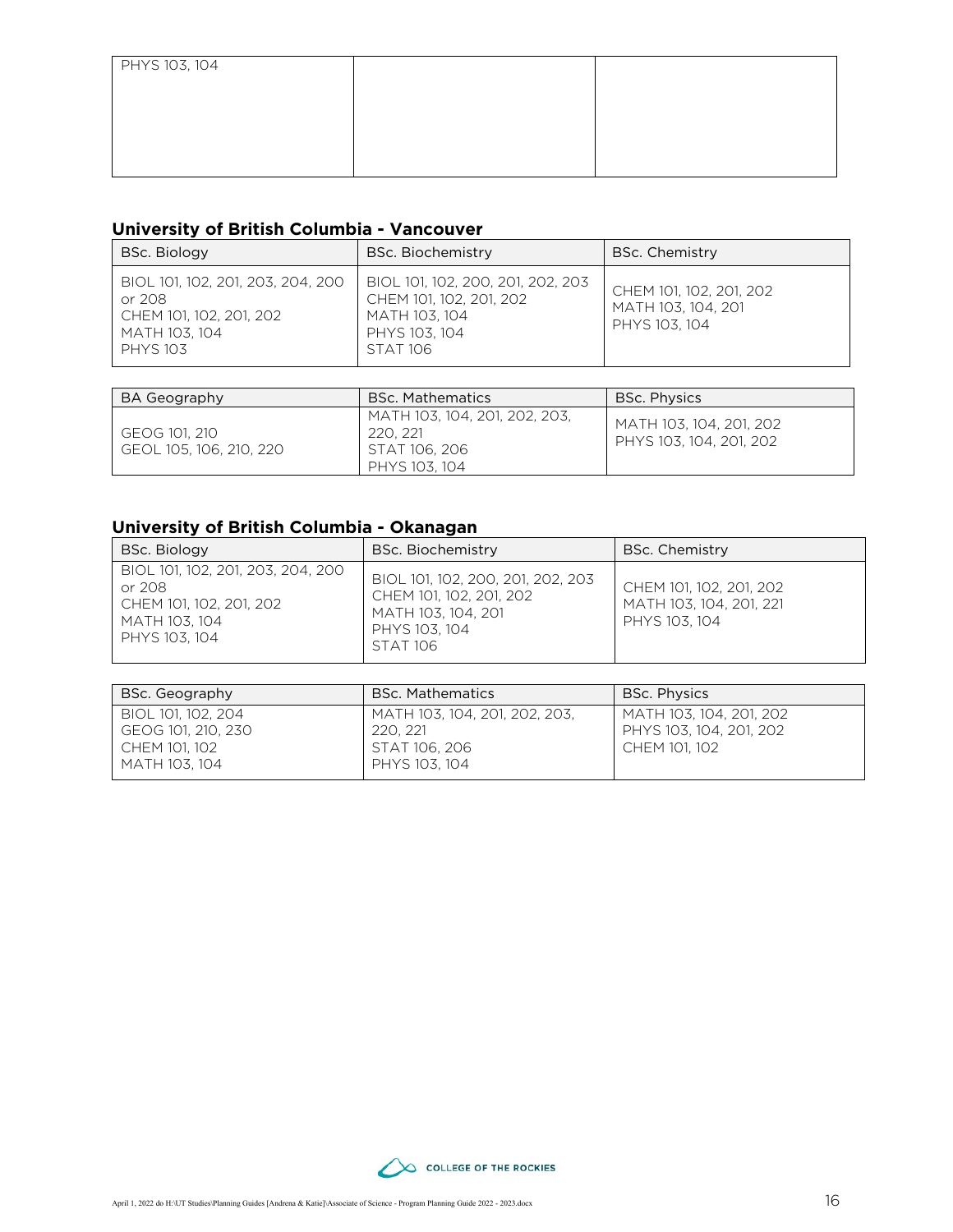## <span id="page-16-0"></span>COURSE DESCRIPTIONS

These courses form the core of the Associate of Science Degree Program. Please see course calendar or course outlines for specific course prerequisites and when choosing courses, please consult receiving institution for specific degree requirements.

#### *36 Credits in Science*

*at least 3 credits in lab science, up to 15 credits in other science courses and at least 18 credits in second year science in two or more subject area*

#### ASTR 100 – Astronomy

This course presents an overview of historical and modern astronomical knowledge. Topics include telescope design, astronomical methods, the planets of the solar system, the life cycle of stars, and our place among the galaxies. The accompanying lab introduces students to night sky observation and real-world experience with astronomical photography.

*Credits: 3.00*

#### BIOL 101 – Introduction to Biology 1

An introduction to the structure and function of organisms with particular reference to molecular, biochemical and physiological aspects of the living world. Designed for students seeking a degree or diploma in a field of science or technology, BIOL 101, with BIOL 102, lays the foundations on which the higher-level courses in Biology are based. It is also suitable as an elective course for general interest or arts students.

*Credits: 3.00*

#### BIOL 102 – Introduction to Biology 2

BIOL 102 is an introduction to organismic and population biology with emphasis on reproduction, genetics, developmental biology, evolution, diversity, and ecology.

*Credits: 3.00*

#### CHEM 101 – Fundamentals of Chemistry 1

This course presents the fundamental principles of chemistry with particular reference to acid base and redox chemistry, electronic structure of atoms and molecules, properties of liquids, gases, solids and their solutions, phase changes, and thermochemistry. The associated laboratory exercises emphasize proper experimental techniques, data collection and analysis, safety and technical writing skills.

*Credits: 3.00*

#### CHEM 102 – Fundamentals of Chemistry 2

Together with CHEM 101, CHEM 102 provides a solid foundation in fundamental chemical principles. Topics include equilibrium, thermodynamics, kinetics, electrochemistry, chemistry of the main group elements and the chemistry of organic and biomolecules. The associated laboratory exercises emphasize proper experimental techniques, data collection and analysis, safety and technical writing skills.

![](_page_16_Picture_19.jpeg)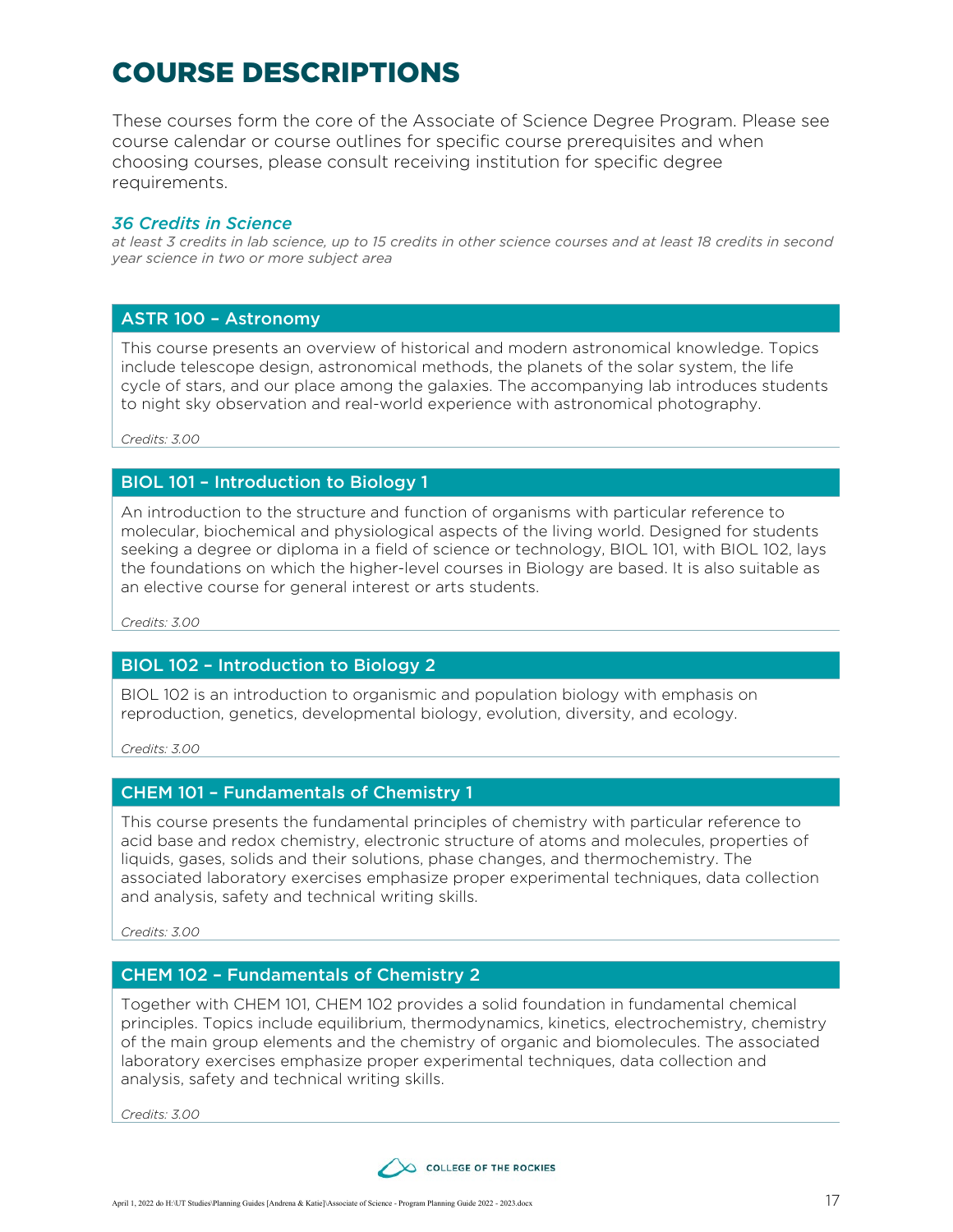#### COMP 105 – Introduction to C/C++

Covers the basic programming techniques of C and C++ languages with an introduction to structured programming and abstract data types.

*Credits: 3.00*

#### ENSC 101 – introduction to Environmental Science

This course introduces students to scientific analysis and communication of environmental issues. Students will learn about natural systems and the complex interactions among their biological, physical, chemical and anthropogenic components. Students will consider Western and Indigenous perspectives, governance, and economic factors to critically evaluate and communicate environmental problems. Students will investigate how these issues affect various aspects of the ecosphere, including humans, and will use integrated knowledge and perspectives to explore sustainable solutions. Laboratory activities, field trips and guest lectures will offer the opportunity to study regional environments and local environmental issues.

*Credits: 3.00*

#### GEOG 101 – Physical Geography

This course examines the concepts and processes of physical geography that govern the function of the atmosphere, lithosphere, hydrosphere, and biosphere using an earth-systems approach. Course lectures and lab topics introduce the sciences of cartography, meteorology, climatology, geomorphology, hydrology, biogeography, and soils. A focus on how human activities impact the environment, such as climate change and other real world issues will also be addressed.

*Credits: 3.00*

#### GEOL 105 – Introduction to Geology

An introduction to the major principles of physical and historical geology covering the origin and structure of the Earth, plate tectonics, volcanism and other mountain building processes, the erosion of the Earth's crust, and the formation and properties of minerals and rocks.

*Credits: 3.00*

#### GEOL 106 – Physical and Historical Geology

This course is an introduction to the major principles of structural and historical geology. Historical geology topics include geologic time, relative and absolute dating techniques, organic evolution, the study of fossils and the geologic history of the earth from the Precambrian to the present. Mineral deposits and natural resource issues will also be examined

*Credits: 3.00*

#### PHYS 103 - Intro to Physics 1

This course introduces the student to how calculus is used to build physical theory and to solve problems in kinematics, dynamics, momentum, and center of mass calculations. In addition, the student is introduced to several conservation laws, in particular conservation of mechanical energy and linear and angular momentum.

![](_page_17_Picture_18.jpeg)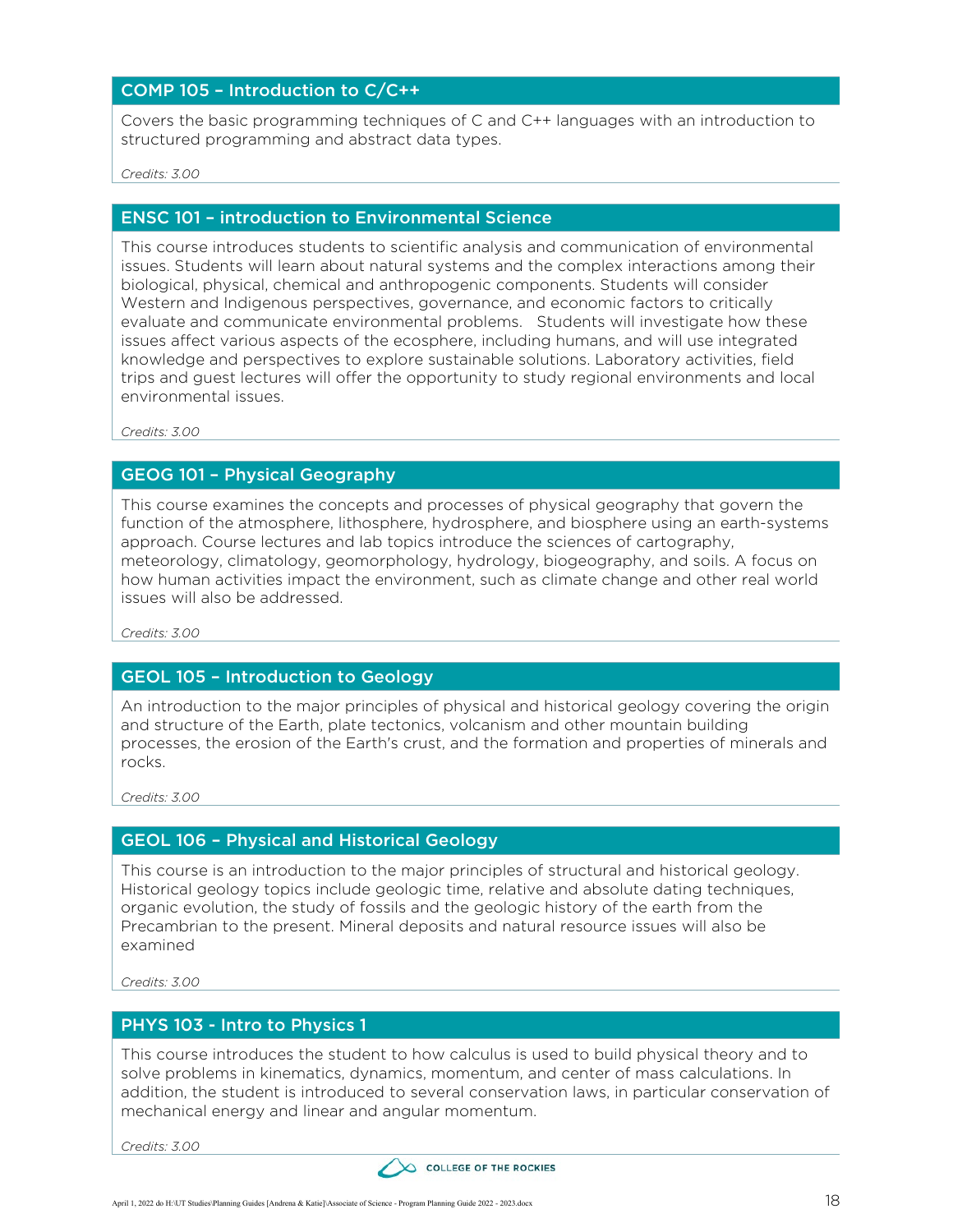#### PHYS 104 – Intro to Physics 2

This course builds on PHYS 103. Electric and magnetic fields are used as examples of vector fields, and the concept of flux and Gauss's theorem are used to calculate the electric field in simple cases. Line integrals and the gradient are introduced as a means of going between electric field and potentials. Students are taught the uses for resistors, capacitors, and inductors and how to do calculations for circuits which use them. Ideas from relativity and quantum mechanics are introduced.

*Credits: 3.00*

#### BIOL 200 – Introduction to Microbiology

Introduction to Microbiology is an introduction to the general principles of microbiology. Lectures and laboratory exercises explore fundamental topics of microbiology, environmental microbiology and molecular microbiology such as diversity of microorganisms, microbial structure, metabolism, genetics and microbial ecology emphasizing applied, medical and environmental microbiology. The laboratory introduces methods for safe handling of microorganisms, techniques of microbial isolation, enumeration and identification as well as experiments relevant to lectures.

*Credits: 3.00*

#### BIOL 201 – Cell Biology

This course studies the relationship between cell structure and cell function. The structure function of the cell membrane and most organelles are covered in detail. Topics also include the evolution of the eukaryotic cell, cell movements, and cell reproduction. An introduction to cytogenetics are also presented. The material in Biology 201 is an integral part of an undergraduate biological sciences program and is especially appropriate for students interested in health-related sciences, microbiology, genetics, developmental biology, biochemistry, botany, zoology, and general biology.

*Credits: 3.00*

#### BIOL 202 – Introduction to Biochemistry

BIOL 202 is continuation of BIOL 201. Through lectures and labs the course emphasizes the structural and functional aspects of cellular chemistry. Topics include cellular energetics, enzyme kinetics, respiration, photosynthesis, membrane transport, the genetic code, glycobiology, lipid biology, and protein biology. The laboratory exercises emphasize proper experimental techniques, data collection and analysis and technical writing skills.

*Credits: 3.00*

#### BIOL 203 – Genetics

Genetics is the study and understanding of inheritance and development of organisms. This course will provide an introduction to genes and gene function. Mendelian and extramendelian genetics and molecular genetics review and expand on these topics explored in first year biology. Topics in transmission, molecular and quantitative genetics will also be discussed. Lab material will include descriptive aspects, techniques, data analysis and experimentation.

![](_page_18_Picture_15.jpeg)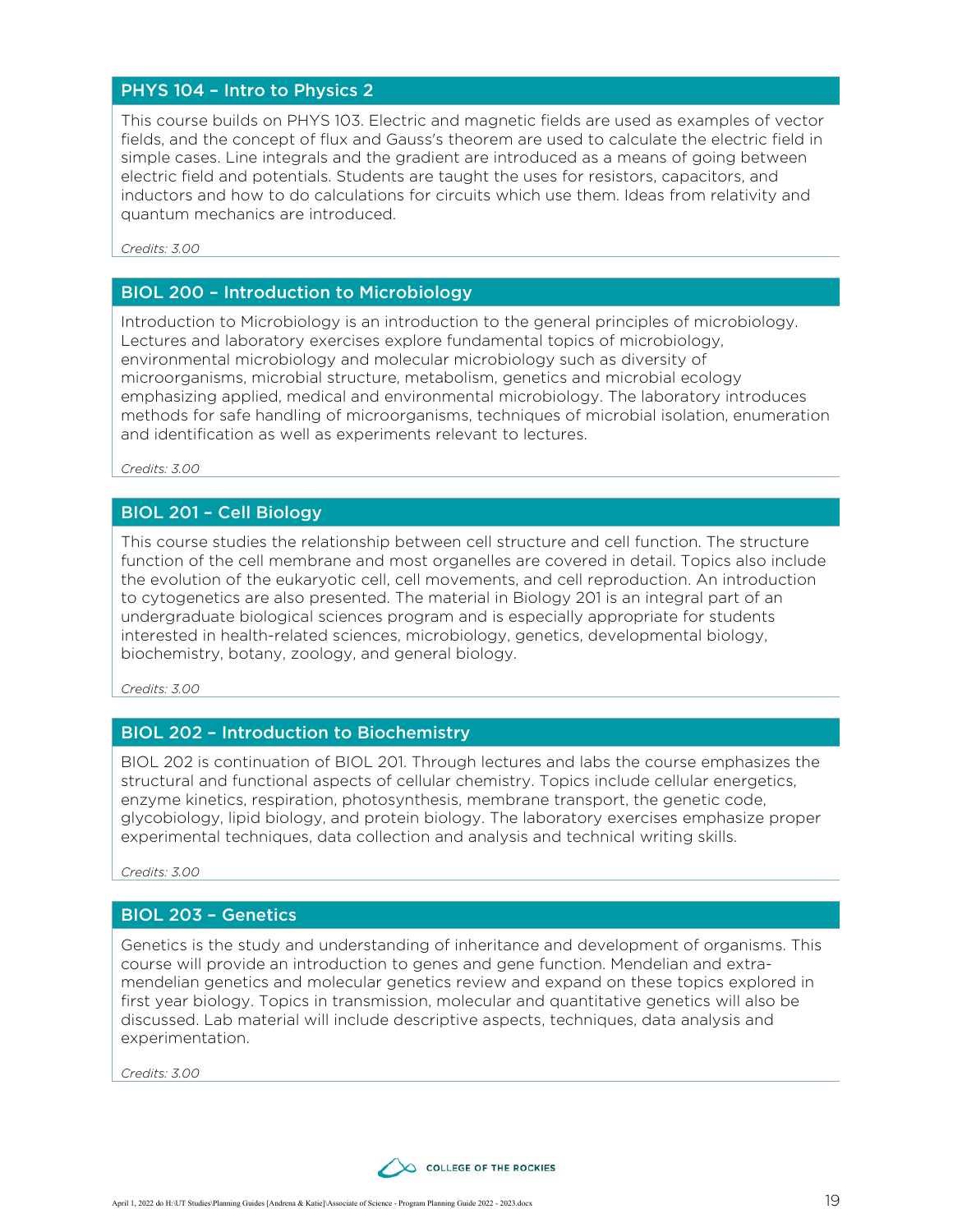#### BIOL 204 – Ecology

The course studies the interactions between organisms and their environment at the organismal, population, community and ecosystem levels. Topics considered include energy flow, nutrient cycling, ecological succession, population dynamics and evolutionary processes. Local examples may be used to illustrate some of the principles.

*Credits: 3.00*

#### BIOL 208 – Vertebrate Biology

This course covers the evolution and comparative anatomy of cephalochordates, urochordates, fish, amphibians, reptiles, birds, and mammals. The comparative anatomy of major organ systems among fishes, amphibians, birds, and mammals will be studied in the lab via dissection of representative organisms. The lab will emphasize the relationship between structure and function of vertebrate organisms while the lecture will focus on current controversies and discoveries in the scientific study of vertebrate evolution.

*Credits: 3.00*

#### CHEM 201 – Organic Chemistry

CHEM 201 is an introductory course in organic chemistry including the structure and reactions of aliphatic and aromatic hydrocarbons and their derivatives. The laboratory stresses the techniques of preparation, purification and identification of organic compounds.

*Credits: 3.00*

#### CHEM 202 – Organic Chemistry 2

CHEM 202 is a continuation of CHEM 201 involving the structure and reactions of the more complex aliphatic, aromatic and heterocyclic systems including an introduction to natural product chemistry and industrially important organic compounds. The laboratory stresses synthetic methods and some analytical procedures.

*Credits: 3.00*

#### CHEM 215

This course provides a solid background in the principles of analytical chemistry and their applications in fields such as environmental science. Topics include measurements and their errors, the use of statistics in data analysis and sampling, redox-, complexometricand acid-base titrations, absorption and emission forms of atomic and molecular spectroscopy, electrochemical methods of analysis and separation techniques. The laboratory exercises emphasize proper experimental techniques, data collection and analysis, safety and technical writing skills.

*Credits: 3.00*

#### GEOL 220 – Environmental Geology and Natural Disasters

This course examines the nature of a variety of natural hazards including events such as earthquakes, volcanic eruptions, landslides, river flooding, severe weather, wildfire, and hurricanes. Current methods of analysis, prediction and mitigation are investigated. Laboratory activities concentrate on working from real-life situations in order to draw conclusions about natural hazards issues.

![](_page_19_Picture_18.jpeg)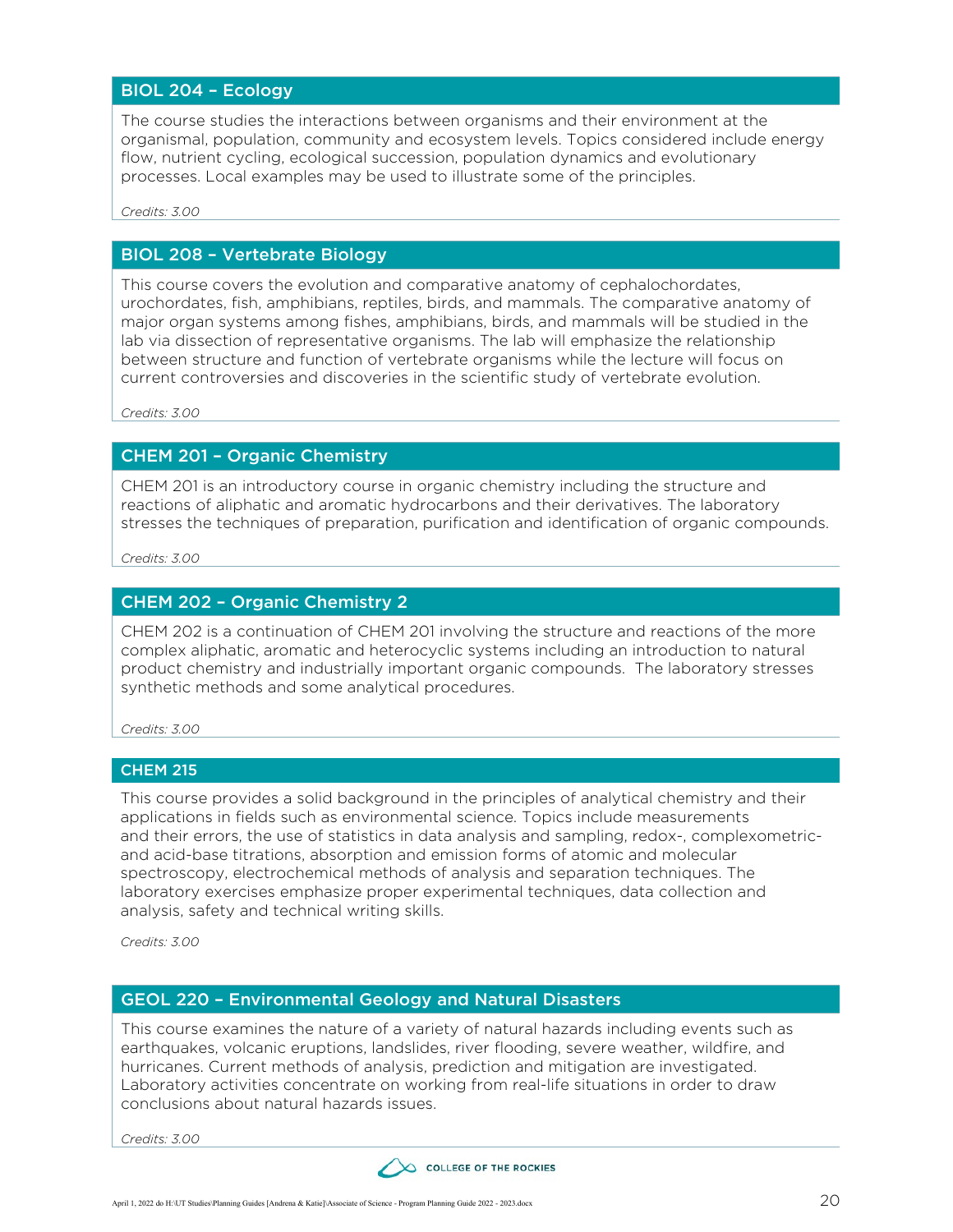#### GEOG 211

Geographic Information Systems (GIS) is an applied field encompassing the acquisition, storage, processing, analysis and presentation of spatial information. GIS has become an essential tool for spatially informed decision making in government, academic and private sectors. Course lectures will cover underlying theory, concepts and applications of GIS. Topics covered include spatial data acquisition, raster and vector data models, database, cartography and geoprocessing. Lab sessions will apply lecture theory through hands-on experience with industry standard GIS software. Next Offered 2021/2022

*Credits: 3.00*

#### GEOG 230

This course will examine the basic principles and processes governing the Earth's weather and climate, including the movement of water. In this course, students will analyze the linkages between the atmosphere, hydrosphere, and land surface interactions responsible for creating the weather and climate that we experience each day. Specifically, we will examine fluxes of mass and energy exchanges, radiation, precipitation, winds, weather systems, fluvial hydrology, water balances, and global climates. First Offering 2021/2022

*Credits: 3.00*

#### GEOG 251

This course will introduce methods for collecting, analyzing, and reporting geographic data. Course topics include gathering samples, describing data and theoretical distributions, testing significance, and exploring spatial relationships. Real-world examples from both physical and human geography as well as other related subject areas will provide a foundation for more advanced courses and applications. All lab activities are computer based using statistical software.

*Credits: 3.00*

#### MATH 201 – Multivariate Calculus

Math 202 extends the theory of integration to multivariate functions. Multiple integrals are introduced and applied, then further extended to general curves and surfaces in space. This course is intended for science and engineering students. It is a continuation of MATH 201. Presents theory relating to integration, gradients, curl, and divergence in a variety of coordinate systems. Theorems of Green, Stokes, and Gauss are presented

*Credits: 3.00*

#### MATH 202 – Vector Calculus

This course takes calculus from the two dimensional world of single variable functions into the three dimensional world, and beyond, of multivariable functions. Topics include vector geometry and the analytic geometry of lines, planes, and surfaces; calculus of curves in two and three dimensions, including arc length and curvature; calculus of scalar valued functions of several variables, including partial and directional derivatives, the gradient, the chain rule, Lagrange multipliers and optimization problems.

![](_page_20_Picture_15.jpeg)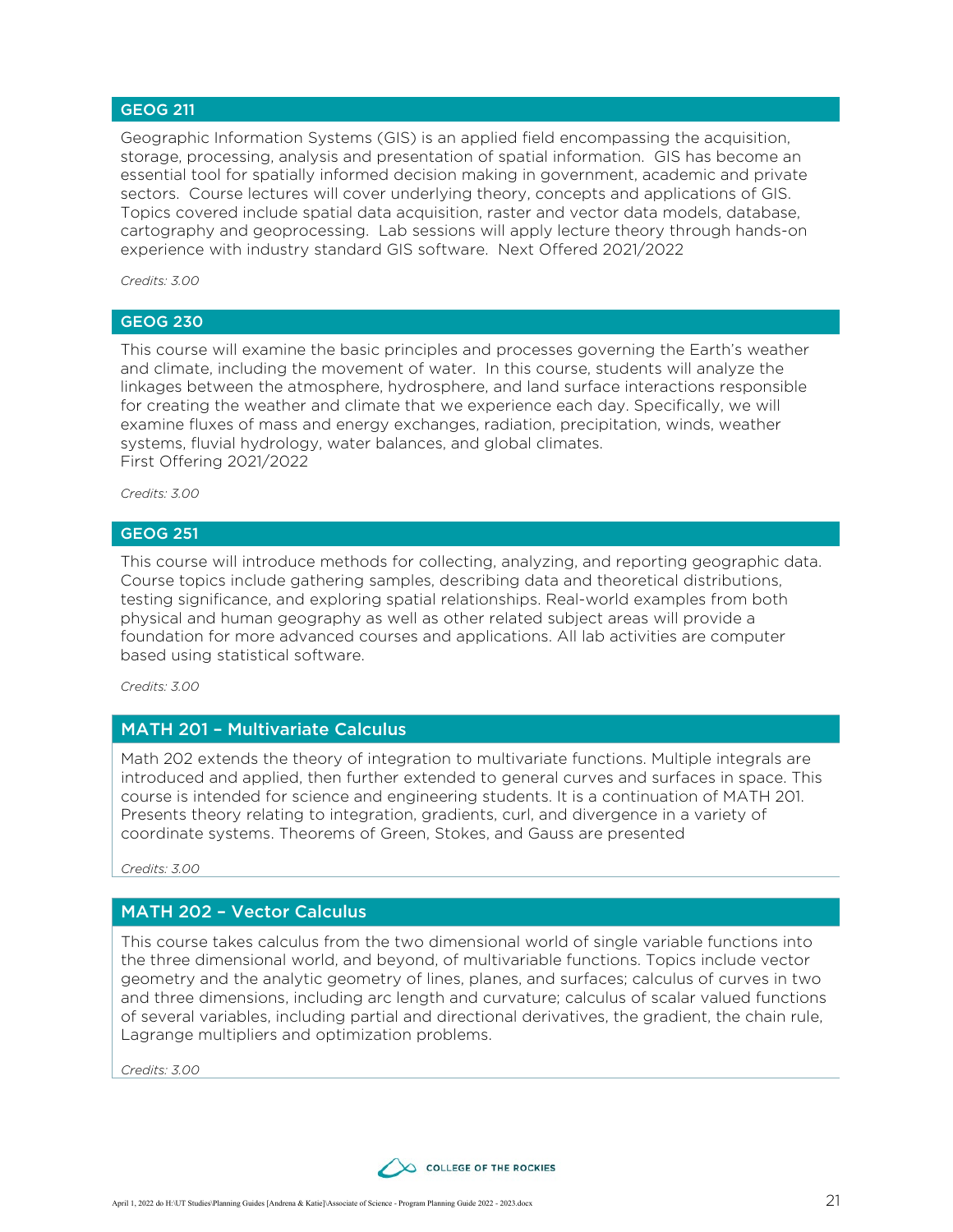#### MATH 203 – Differential Equations

Differential equations are used to model change throughout the sciences. Course topics include techniques for solving first order differential equations (separable equations, exact equations, integrating factors) with applications (population dynamics, mechanics), homogeneous and general second order linear equations, the Wronskian, higher order linear equations, power series solutions, and the Laplace transform. General theory such as existence and uniqueness theorems will be discussed as appropriate.

*Credits: 3.00*

#### MATH 220 – Mathematical Structures and Proofs

This course provides students with a transition from mathematics courses at the first-year level to rigorous, theoretical courses at the upper-division in which mathematical proof is emphasized. The nature and purpose of mathematical proof are examined. Many common techniques of proofs are studied and applied in analyzing a large number of elementary proofs. Students spend a considerable amount of time analyzing sample proofs and constructing their own proofs. No single area of mathematics will be emphasized; examples may be chosen from abstract algebra, number theory, analysis and combinatorics.

*Credits: 3.00*

#### MATH 221 – Elementary Linear Algebra

This course is intended for students who require an appreciation of higher mathematics but don't require calculus. Math 101 stresses a logical and critical thinking approach while investigating an introduction to linear algebra, linear programming, the simplex method, set theory and counting, an introduction to probability and statistics, and game theory

*Credits: 3.00*

#### PHYS 201 – Analytical Methods

Analytical Mechanics is a review of kinematics, Newton's Laws, and rotational motion. This course also covers non-inertial reference frames, central forces, Kepler's Laws of Motion and rigid bodies in 3D.

*Credits: 3.00*

#### PHYS 202 – Introduction to Modern Physics

Modern Physics covers wave-particle duality of matter, special relativity, and processes in atomic, nuclear, and solid state. It also introduces students to quantum mechanical devices and techniques.

*Credits: 3.00*

#### STAT 206 – Calculus Based Statistics

This course is intended for students who are pursuing Engineering on a Bachelor of Science degree. Topics include: probability theory, random variables, expected values, variance, moments, probability distributions (binomial, hypergeometric, Poisson, normal, geometric, negative binomial, and gamma),estimation (properties of estimators, method of maximum likelihood, and method of moments),hypothesis testing (type I and II errors, and generalized likelihood ratio tests), distributions (x2, t, and F) and their tests, goodness of fit and contingency tables, regression, and ANOVA. Statistics are used to analyze data throughout the sciences, including Biology, Chemistry, Commerce, Computer Science, Engineering, Geology, Mathematics, Medicine, and Physics.

![](_page_21_Picture_18.jpeg)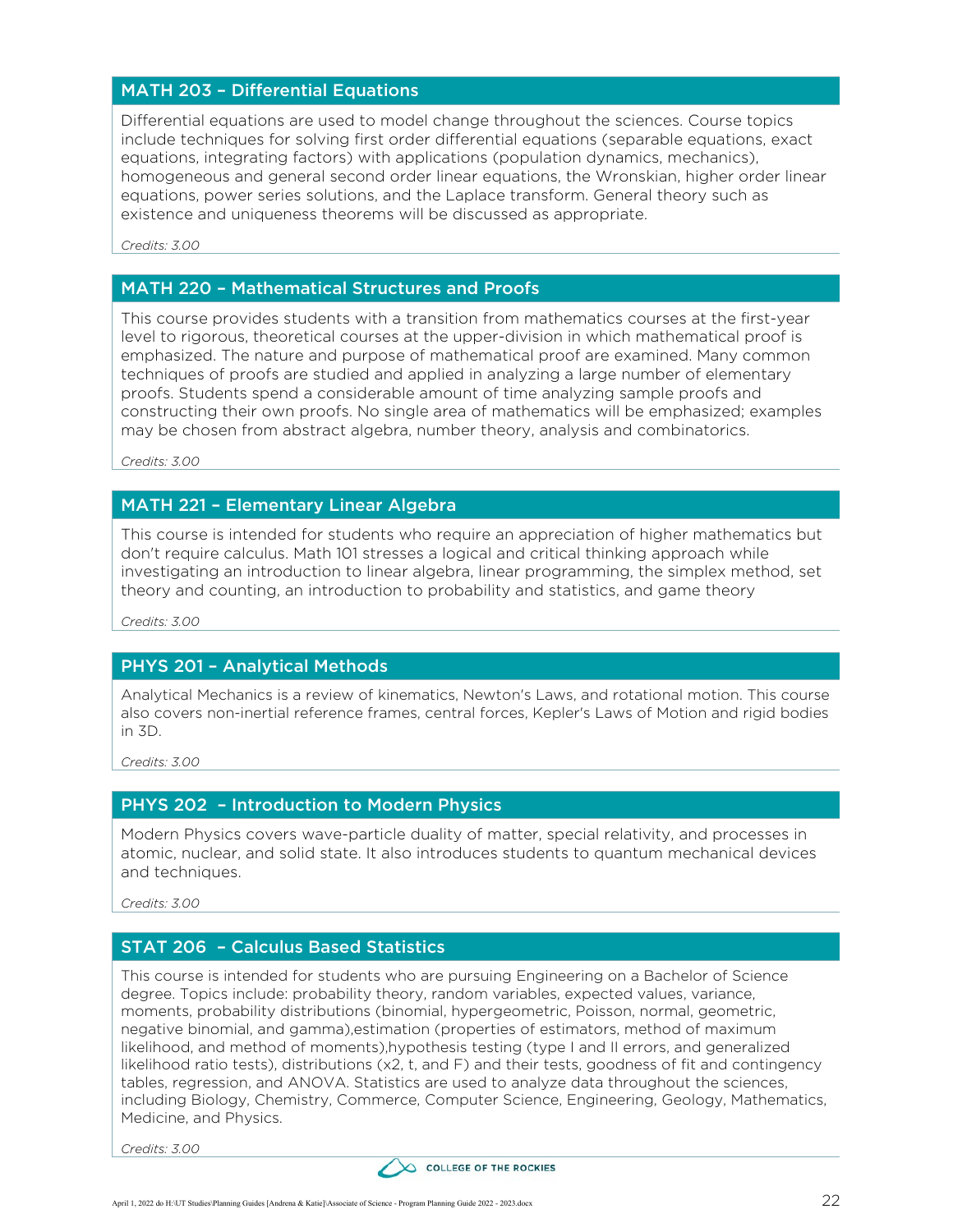*OR Any Science, Statistics, Kinesiology or Mathematics course not used for other requirements*

#### *6 Credits in first year English (ENG 100 and one of ENG 101 or ENG 102)*

#### ENG 100 – English Composition

English 100 focuses on composition for academic purposes and develops a student's ability to write clearly and effectively. Students also learn the fundamentals of critical thinking, persuasive writing techniques (including rhetorical appeals and devices), scholarly research, and academic reading.

*Credits: 3.00*

#### ENG 101 – Intro to Poetry and Drama

An introduction to the critical reading of literature through the study and analysis of poetry and drama across historical periods from Shakespeare to twenty-first century poets and dramatists. While this course will teach students how to preform college-level literary analysis of canonical texts, it will also teach students how to question and evaluate the cultural narratives that literature circulates. As such, the class will explore questions of gender, class, race, nationhood/nation building, and the problematic literary canon in order to develop strategies for negotiating complex literary texts and to become better, more nuanced readers.

*Credits: 3.00*

#### ENG 102 - Intro to Prose

English 102 introduces students to the genre of literary fiction from the origins of the short story in early nineteenth century to the novels of twentieth and twenty-first century. The aim of English 102 is to read fiction with an understanding of genre, technique and form; to apply various critical strategies to literary texts; and to develop analytical writing skills appropriate to essays at the university level. Ultimately, the course encourages students to consider how narrative forms can shape, challenge and respond to their moral, social, and political contexts.

![](_page_22_Picture_11.jpeg)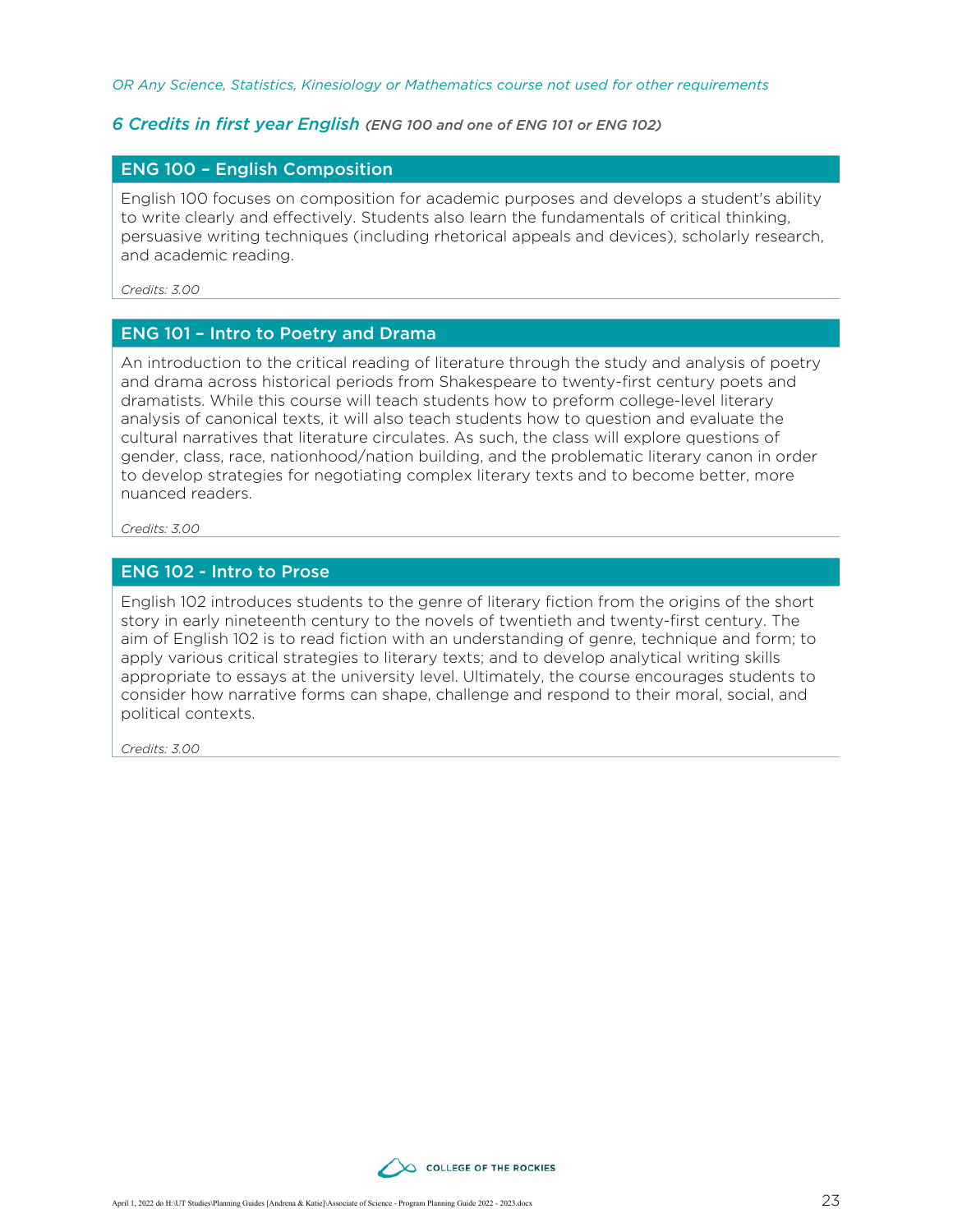#### *6 Credits in Mathematics (at least 3 credits in calculus)*

#### MATH 103 – Differential Calculus

This course is intended for students who are pursuing a Bachelor of Science degree. Topics include functions, limits, continuity, derivatives and their interpretation, differentiation rules, techniques of differentiation, implicit differentiation, inverse functions, exponential functions, logarithms, applications of differentiation such as linear approximations, Newton's method, related rates, analysis of graphs and optimization, the Mean Value Theorem, definite and indefinite integrals, integration by substitution, Riemann sums, and applications of integration. Calculus is a necessary step in any career in the sciences including Biology, Chemistry, Commerce, Computer Science, Engineering, Geology, Mathematics, Medicine, and Physics. It is also useful in any field which uses statistics to analyze data.

*Credits: 3.00*

#### MATH 104 – Integral Calculus

Topics include: Logarithmic, exponential and hyperbolic functions, complex numbers, integration techniques (substitution, parts, partial fractions, trigonometric substitution, numerical methods), L'Hopital's rule, improper integrals, sequences, series, convergence tests (divergence, integral, comparison, limit comparison, ratio, root, and alternating series tests), Taylor Maclaurin and Fourier series, vectors (dot products, vector valued functions), and polar curves. Calculus is a necessary step in any career in the sciences including Biology, Chemistry, Commerce, Computer Science, Engineering, Geology, Mathematics, Medicine, and Physics. It is also useful in any field which uses statistics to analyze data.

*Credits: 3.00*

#### STAT 106 – Statistics

This course introduces the fundamental ideas of statistics and can be applied to any discipline. Topics include: collection, description, and presentation of data; calculating central tendency and dispersion; probability and statistical inference; hypothesis testing (means, proportions, variances, one and two samples); correlation and regression; decision making and sampling, Goodness of Fit Tests, and Contingency Tables.

*Credits: 3.00*

#### MATH 101 – Finite Mathematics 1

This course is intended for students who require an appreciation of higher mathematics but don't require calculus. Math 101 stresses a logical and critical thinking approach while investigating an introduction to linear algebra, linear programming, the simplex method, set theory and counting, an introduction to probability and statistics, and game theory

*Credits: 3.00*

#### MATH 102 – Finite Mathematics 2

This course is intended for students entering programs that require an appreciation of higher mathematics, but do not require calculus. The course covers regular and absorbing Markov Processes, operations and conversions in other bases, introduction to logic (statements, truth tables, laws, simplification), Boolean Algebra, logic gates, sets and relations, logical puzzles, algorithms and flowcharts, graphs, directed graphs, trees, and Euler and Hamiltonian graphs. MATH 102 is usually taken by students working towards a B.A. or a B. Ed. Students planning to take a B.Sc may take MATH 102 as an elective, but need to take Calculus, as well, as a requirement of that degree. MATH 102 is often taken by Business students, as it is good preparation for further study in computing.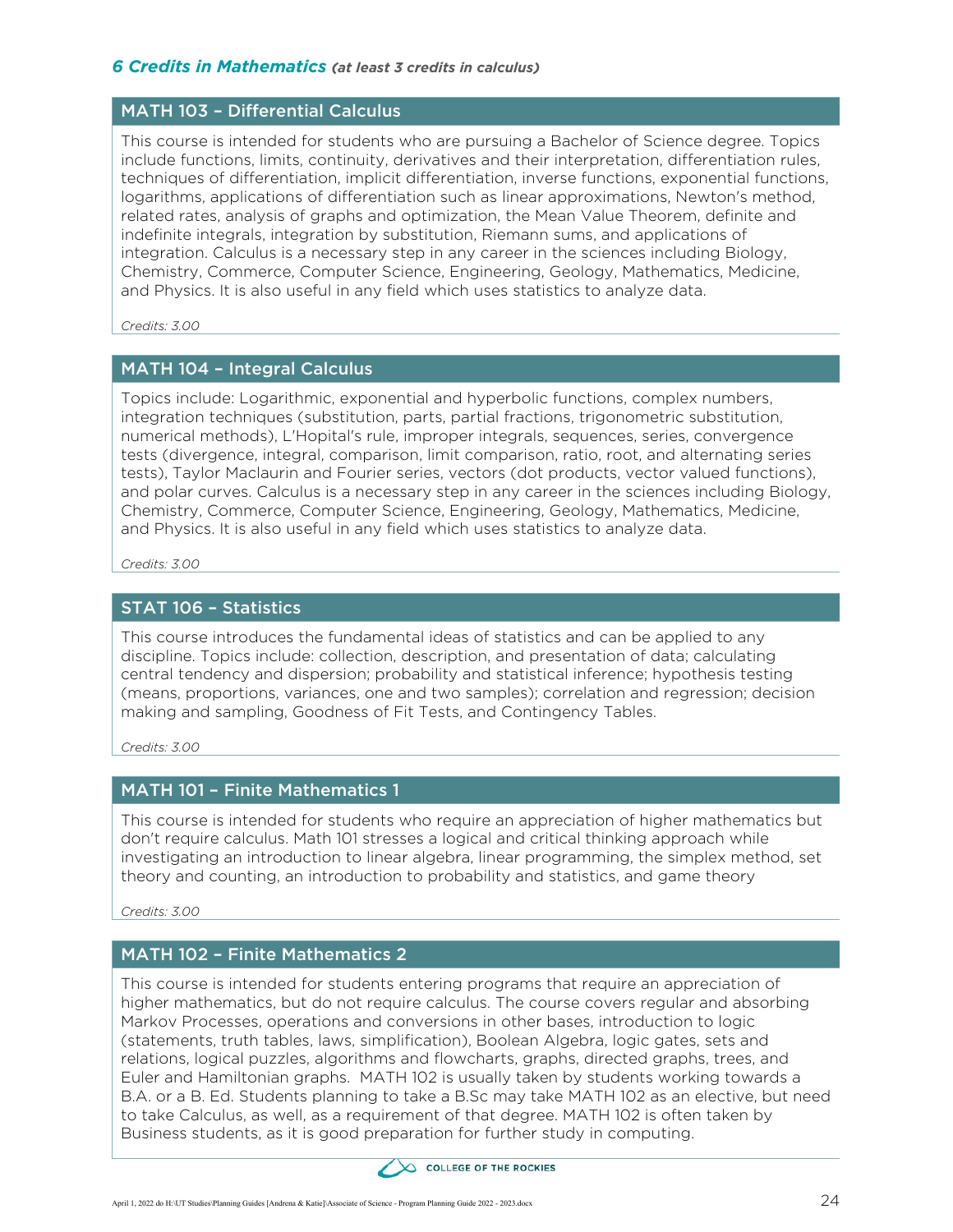#### MATH 221 – Elementary Linear Algebra

This course is intended for students who require an appreciation of higher mathematics but don't require calculus. Math 101 stresses a logical and critical thinking approach while investigating an introduction to linear algebra, linear programming, the simplex method, set theory and counting, an introduction to probability and statistics, and game theory

*Credits: 3.00*

#### *6 Credits in Arts (other than English)*

#### HUMANITIES

#### COMC 101 – Tech. and Professional Writing

In this introductory course, students develop practical writing skills for the workplace. Activities centre on effective writing styles and offer detailed guidelines on planning, organizing, composing, and revising documents for a range of communication tasks. This course reviews some grammar essentials and leads students to be resourceful and successful communicators in traditional and virtual correspondence.

*Credits: 3.00*

#### COMC 102 – Advanced Professional Comc.

This course presents the written and oral communication strategies required in any workplace environment. Students gain practical experience that centers on gathering, summarizing and critically assessing information to produce professional documents. Students will also gain a better understanding on how basic design elements enhance the readability of workplace documents and online communication. This course also focuses on helping students develop speaking skills appropriate to informal and formal presentations and interviews.

*Credits: 3.00*

#### FREN 101 – Beginners' French 1

This is an introductory language course designed for the absolute beginner in French. The focus of this course is to help students become functionally proficient in the French language. The design of this course is based on the communicative approach to equip students with basic comprehension, writing and communication skills while highlighting the basic foundation and grammatical structures of the language. This course also explores the diversity and influence of the French culture in a global context.

![](_page_24_Picture_15.jpeg)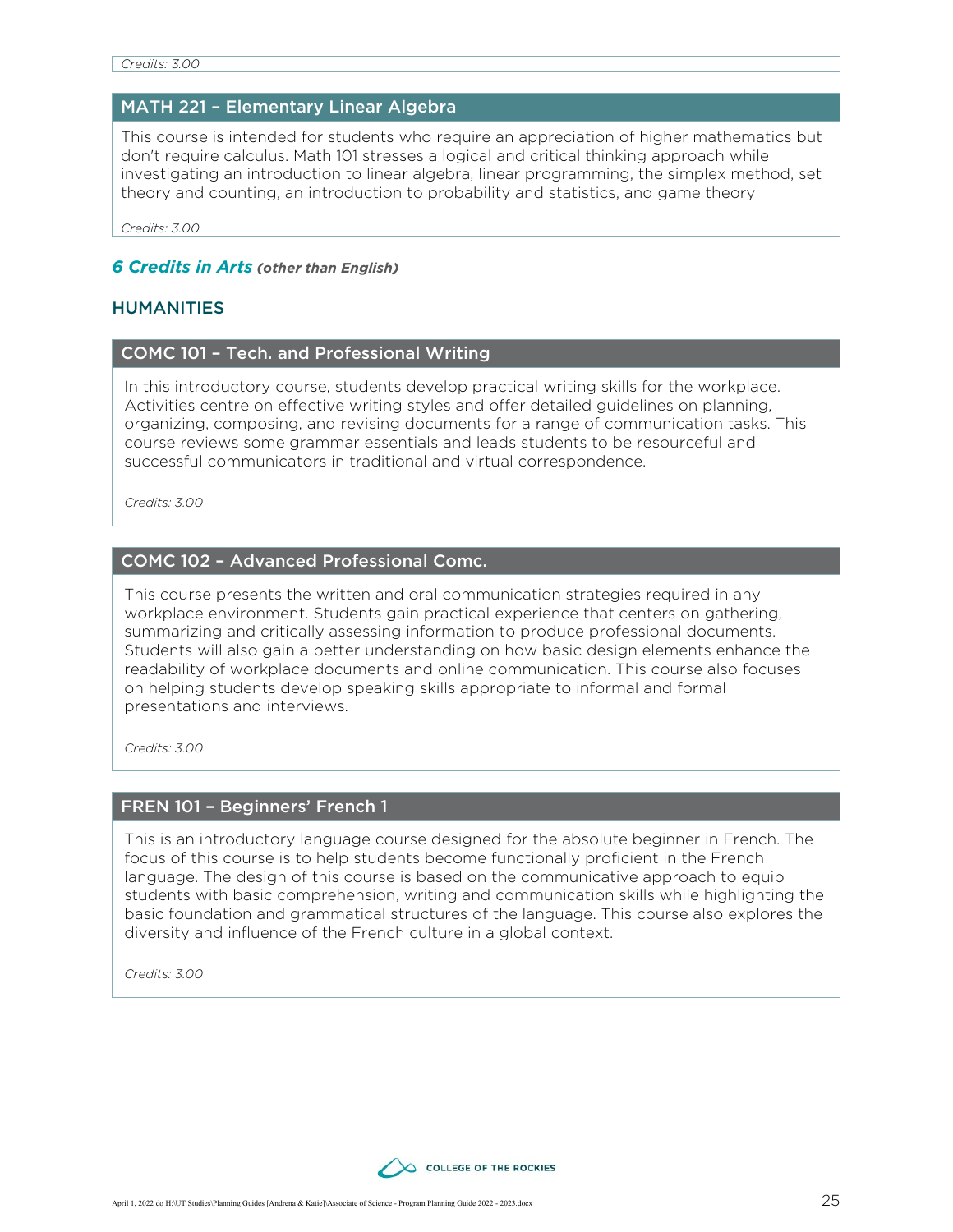#### FREN 102 – Introductory French 2

This course builds on the skills developed in FREN101 (Introductory French 1). The focus of this course is to help students become functionally proficient in the French language through the basic skills of reading, writing, listening and speaking. The diverse and culturally rich characteristics of the French-speaking world will be discussed and explored.

*Credits: 3.00*

#### FNST 101 – First Nations Studies 1

This course is an introduction to the multi-disciplinary field of Aboriginal studies. The prehistory, history, and traditional and contemporary cultures of Aboriginals in Canada and their various perspectives are addressed. Additionally, the historical overview of Aboriginal/non-Aboriginal relations and their effects are explored.

*Credits: 3.00*

#### HIST 201 – Pre – Confederation Canada

This course surveys Canada's past before 1867. It looks at original Indigenous inhabitants through French settlers and English conquerors to colonial immigrants, labourers, businessmen, politicians, and women, a panoply of fascinating historical agents. In addition, significant events, such as group contact/relations, expansion/settlement processes, economic undertakings, military battles as well as rebellions, social developments, and political evolutions, are examined. Attention is paid to time's impact on continuity and change throughout the period, but greater emphasis is placed on understanding these agents and events through the major analytical categories of race/ethnicity, gender, and class. Doing so helps foster students' interest in the importance of understanding this country's past and allows them to acquire greater historical consciousness to critically understand Canadians' current context.

*Credits: 3.00*

#### HIST 202 – Post – Confederation Canada

A historical survey of Canada, this course traces the country's development from the immediate aftermath of Confederation to contemporary times. Over that period, significant actors and events, like the World Wars and the Depression, will be considered. Greater attention, however, will be paid to changes and continuities arising from Canada's territorial growth; consolidation under the national policy, including incorporating large numbers of immigrants into the country; cleavages in their various manifestations; imperialismcontinentalism choices; industrialization/urbanization/reform movements; post-war international and social decisions; Sixties' upheavals, and Indigenous marginalization. All of these areas of study will help foster students' interest in the importance of understanding this country's past and allow them to acquire greater historical consciousness to critically question whether Canadians' attempts to create a great nation were best for all.

![](_page_25_Picture_12.jpeg)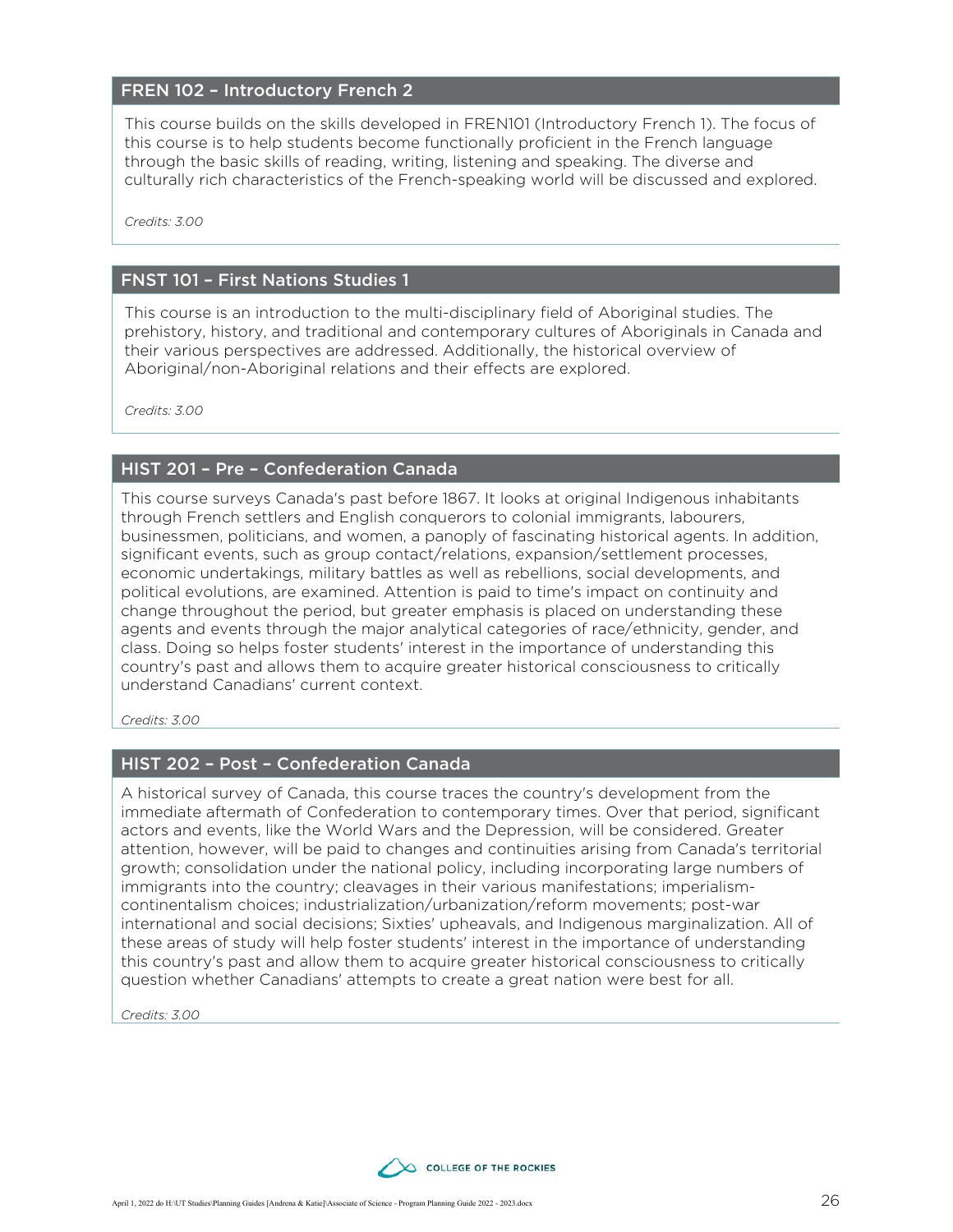#### KTUN 101 – Intro to Ktunaxa Language

This course is an introduction to the Basic Ktunaxa series with an emphasis on the structure and syntax of Ktunaxa at a basic level. It provides students with the opportunity to develop introductory skills in reading, writing, speaking, and comprehending the Ktunaxa Language; the emphasis is on speaking and responding to basic commands and key phrases. Students develop the skills, strategies, and resources to support the revitalization of Ktunaxa language in their homes, their schools, and their communities. Experiential/communicationbased instruction is a feature of this course.

*Credits: 3.00*

#### KTUN 102 – Basic Ktunaxa Language

This course is the second part of the introduction to basic Ktunaxa language. The course continues to focus on the structure and syntax of the Ktunaxa language at a basic level. It provides the opportunity to KTUN 101 students and basic speakers to further develop their skills in reading, writing, speaking, and comprehending the Ktunaxa language. The course emphasis is on natural conversations, greetings, requests, and responses to everyday situations in the classroom, in the family, and in the community. Participants will begin to understand how to develop their own language resources for use in the family home.

*Credits: 3.00*

#### PHIL 101 – Intro to Philosophical Inq 1

Philosophy 101 is designed to introduce students to the questions and ideas in the world of thought and the skills of moral reasoning. In the context of both classical and contemporary philosophers, the moral principles used to justify how we should live are discussed. What are the sources of such principles? What are their limitations? An analysis of various moral traditions will seek to answer Socrates' timeless ethical question, "How ought we to live?"

*Credits: 3.00*

#### PHIL 102 – Intro to Philosophical Inq 2

Philosophy 102 is designed to explore three primary subject areas of philosophy: the nature of reality (metaphysics), the study of knowledge (epistemology), and the question of God (the philosophy of religion). Resources include Plato, Aristotle, Descartes, Materialism, Locke, Hume, Kant, and many more, both classical and contemporary. Some of the particular issues explored are: the question of transcendent reality, the mind-body problem, free will versus determinism, the role of mind and perception in knowing, the claims of skepticism, and the central arguments for and against the existence of God.

*Credits: 3.00*

#### PHIL 180 – The Search for Meaning

This course explores the question of meaning in life, especially in the modern setting. The disintegration of externally provided meanings and the proposition of a universe without objective value poses specific issues and questions for individuals: Where can meaning be found? Is meaning subjective? What role does God, religion, spirituality, nature, science, and society play? After examining the philosophical context which structures the question of modern meaning, we explore diverse solutions (religious, spiritual, atheistic, etc.). Sources include Nietzsche, Kierkegaard, Tolstoy, Camus, Sartre, Freud, Jung, Viktor Frankl, Bertrand Russell, and others.

![](_page_26_Picture_15.jpeg)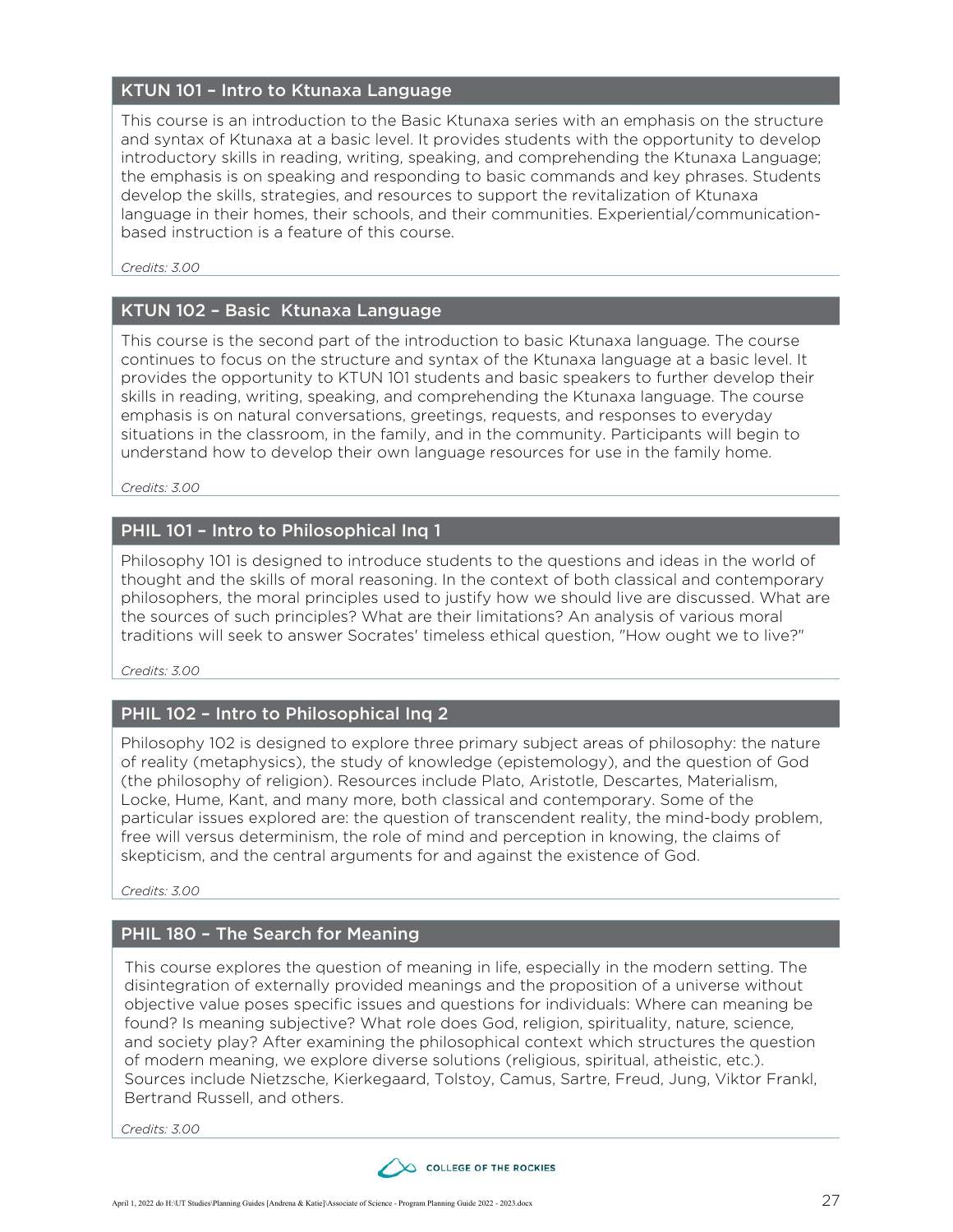#### SPAN 101 – Beginners' Spanish

This is an introductory language course and is designed for the absolute beginner in Spanish. The focus of this course is to help students become functionally proficient in the Spanish language through the basic skills of reading, writing, listening, and speaking. This course also explores the diversity and influence of the Spanish culture in a global context.

*Credits: 3.00*

#### SPAN 102 – Introductory Spanish 2

This course continues from SPAN 101. The focus of this course is to help students become functionally proficient in the Spanish language through the four basic skills of language acquisition: reading, writing, listening and speaking. The diverse and culturally rich characteristics of the Spanish-speaking world will be discussed and explored.

*Credits: 3.00*

#### SOCIAL SCIENCES

#### ANTH 101 – Intro to Cultural Anthropology

This course involves an in-depth exploration of the concept of culture and the cross-cultural study of human diversity within the discipline of anthropology. Students focus on topics such as anthropological research, ethics, culture, worldview, gender, language, marriage, families and households, Indigenous peoples, religion, and globalization. Students also engage in self-reflexive examination of their own worldviews, perceptions, and biases in relation to other peoples and cultures.

*Credits: 3.00*

#### ANTH 105 – Intr. Health/Well. Indigenous

This course adopts a holistic approach to understanding health and wellness within Indigenous communities. Students examine many factors and conditions that impact Indigenous community health from a strength based rather than problem focused approach. This course also focuses on Indigenous worldviews in terms of how community health and wellness is articulated and maintained. Traditional knowledge and Indigenous scholarship are incorporated alongside anthropological perspectives. Whether delivered face to face or online, the course is treated as an interactive lecture series. Indigenous representatives from local communities and scholars knowledgeable about course topics share their valuable insights and knowledge with students.

*Credits: 3.00*

#### ANTH 120 – Indigenous Worldviews

Through the use of decolonized pedagogical framework students witness and explore indigenous issues in Canada with a specific focus on British Columbia exclusively from an Indigenous perspective. Indigenous worldviews on those contemporary issues are heard through studying literature and other ways of knowing from Indigenous peoples. The meaning and impacts of decolonization, treaties, cultural appropriation, self-governance, empowerment, cultural survival, and nation rebuilding are also explored.

![](_page_27_Picture_16.jpeg)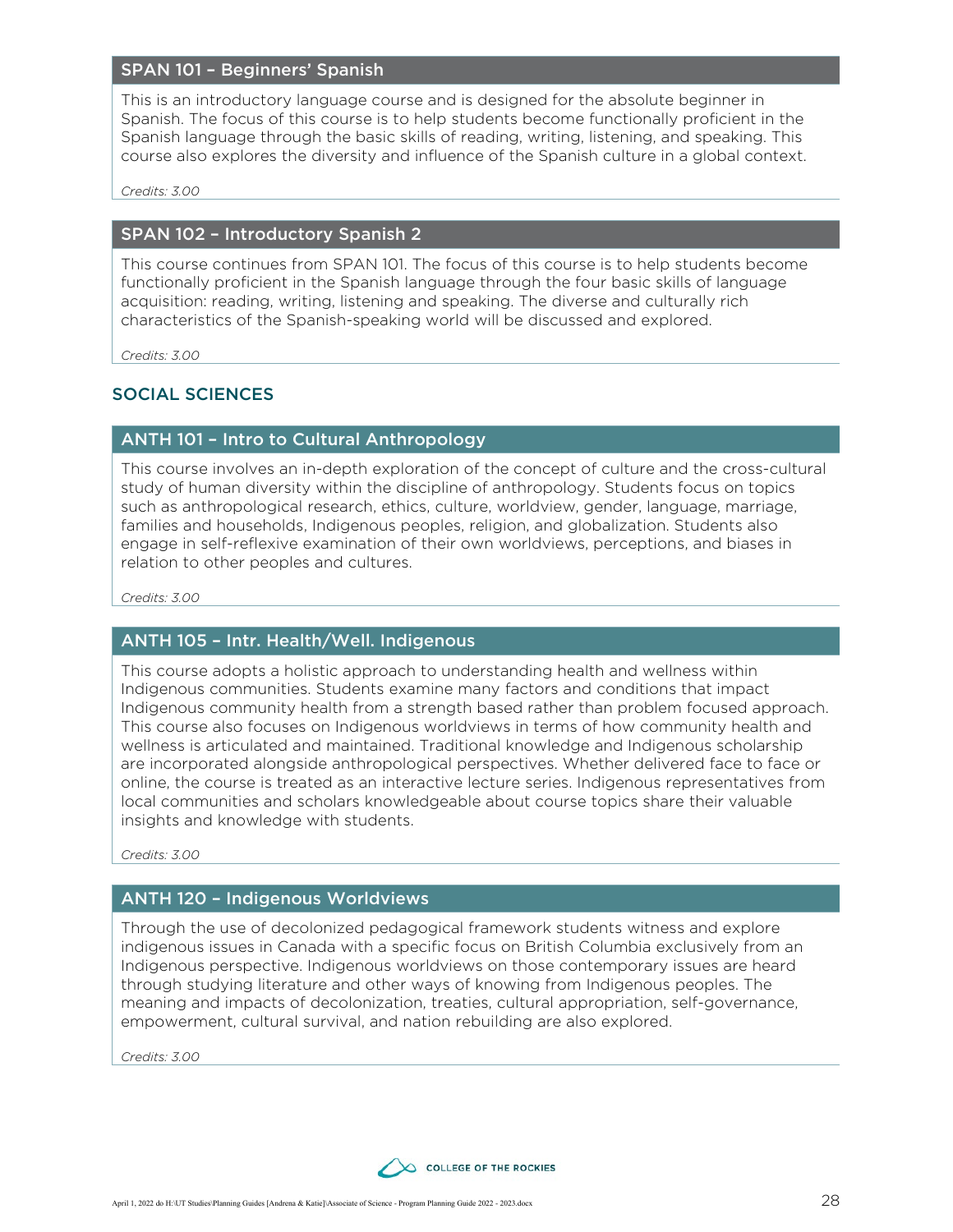#### CRIM 101 – Introduction to Criminology

This course is an introduction to the major theories, historical, Indigenous and modern, which provide explanations of crime and criminal behavior. Various typologies of crime are also explored as well as topics such as crime statistics, crime correlates and trends, crime and the media, fear of crime and victims of crime.

*Credits: 3.00*

#### CRIM 103 – Psyc. Expl. Of Crim & Deviant

This course is an introduction to biological, psychiatric, psychological and social/environmental explanations of criminal and deviant behaviour. This course explores specific types of behaviours such as violent offences (homicide), sexual offences and family violence through a psychological lens. The unique nature and needs of Indigenous, female, youth, and mentally ill offenders will also be explored.

*Credits: 3.00*

#### CRIM 131 - Intro to Criminal Justice

This course involves a critical examination of the structure and operation of the system that responds to crime and criminal behaviour: the police, courts and corrections. This course also examines the relationship between these agencies and the impacts and implications of the system. An emphasis is placed on experiential and interactive learning where students will engage with various individuals involved in the system. This course also includes an introduction to Indigenous justice models, community and restorative justice.

*Credits: 3.00*

#### CRIM 135 – Introduction to Canadian Law

This course is a general introduction to the principles of jurisprudence and the legal institutions of Canada. Students will study Canadian legal systems, the various ways law is made and organized, different explanations and perspectives of law, and its history and role in Canadian society. Students will learn basic concepts in public and private law, including constitutional, family, criminal, and tort law and will also learn basic techniques of legal reasoning and research.

*Credits: 3.00*

#### CRIM 210 – Law Youth and Young Offenders

This course is an analysis of the nature, prevalence, characteristics and consequences of youth crime, deviance and responses to youth crime in Canada. Students examine the social construction of youth crime and young offenders. The history of youth crime legislations, legal frameworks, theoretical explanations and statistics of youth deviance are analyzed.

*Credits: 3.00*

#### ECON 101 – Microeconomics

This course deals with the economic principles that govern the individual segments of the economy. Topics include supply and demand, price elasticity, utility, cost of production, perfect and imperfect market structures, theory of production, the demand for factors, and the pricing of factors. Some current business situations are discussed.

![](_page_28_Picture_18.jpeg)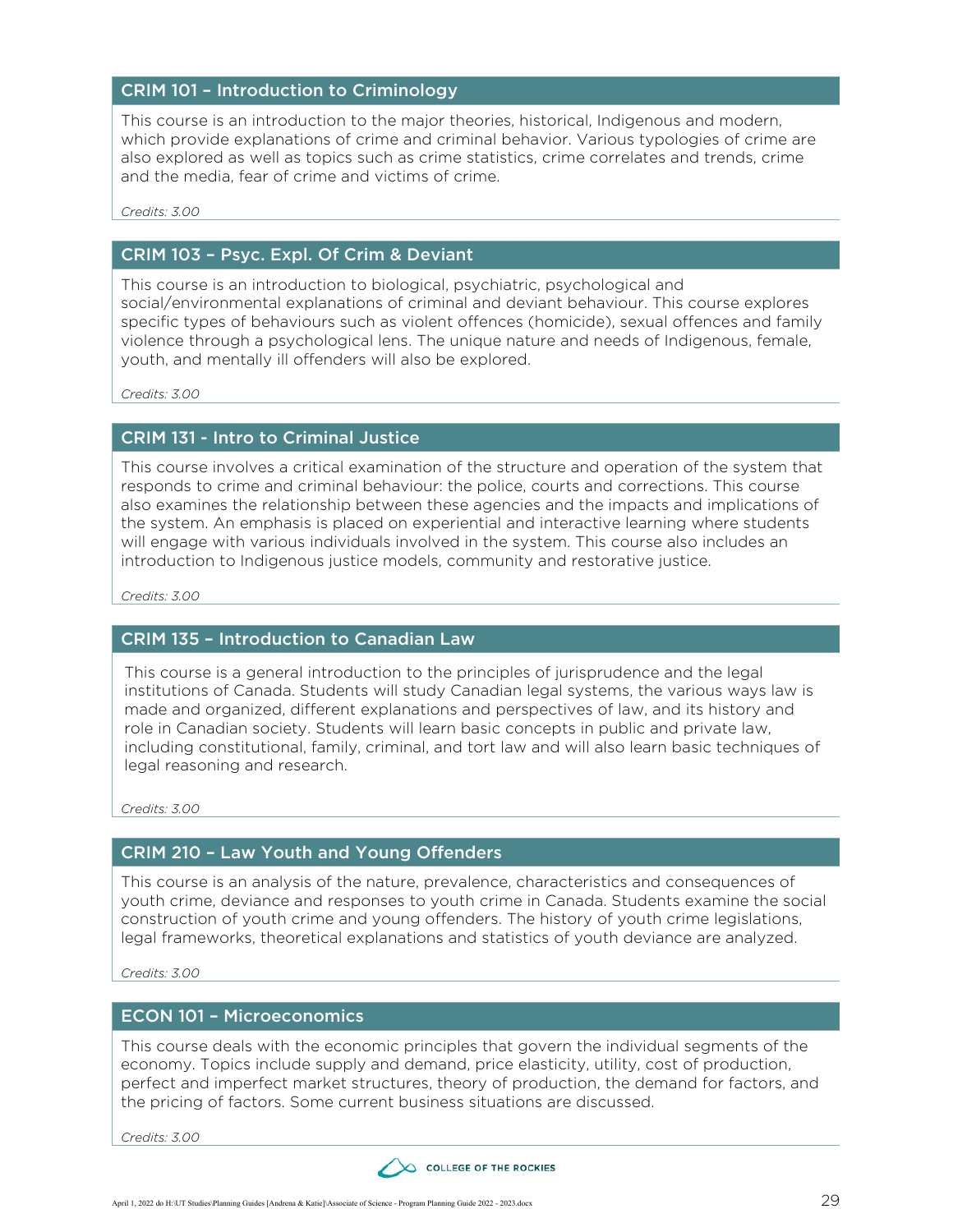#### ECON 102 – Macroeconomics

This course presents the economic principles that govern the behaviour of the nation's economy. Topics include production possibility, supply and demand, national income analysis, money and banking, fiscal and monetary policy, and international trade. Current Canadian economic problems are discussed.

*Credits: 3.00*

#### ECON 207 – Managerial Economics

This course deals with quantitative strategies to assist management decision-making. Topics covered include economic optimization, demand and demand estimation, forecasting techniques, production functions, cost analysis and estimation, the perfectly competitive, monopoly, monopolistically competitive and oligopoly market structures, pricing practices, and evaluating risk. Basic differentiation techniques are introduced. This course may appeal to those students wishing to transfer to a commerce or business administration degree program or those who wish to learn about this managerial application of microeconomic principles.

*Credits: 3.00*

#### ECON 250 – Environmental Economics

This course provides an introduction to the concepts and methods of analysis in environmental economics. It applies microeconomic principles to the examination of market failures and how they may be corrected either through incentives or policy. Topics include valuing the environment, cost-benefit analysis, environmental policy analysis, and specific Canadian environmental issues and policy.

*Credits: 3.00*

#### ENST 200 – Intro to Enviro Sustainability

This course examines the central concepts of environmental sustainability and considerations for development. Students are introduced to the complexity and debate of developing resource-based industries and minimizing impacts to ecosystems and communities. Planning and management strategies for various industries, as well as the role of various agencies and organizations, will be examined with specific examples.

*Credits: 3.00*

#### POLI 100 – Intro to Politics & Government

This course introduces students to political science, assisting them to gain a foundational understanding of first, the discipline's key concepts and second, its practicalities. In order to do so, study will start with the fundamental nature of politics; power in all its guises; political beliefs, attitudes, and values acquisition; and the theoretical bases/action plans of various ideologies. Consideration will then turn to an exploration of peoples' efforts to create proper sized political units; set fundamental rules; lead and make decisions; debate and pass laws; offer advice for and put in place government programs; organize to achieve goals and aims; and devise electoral systems to make choices. To clarify and solidify learning this information, students will work up case studies so they can develop better-informed political opinions and proceed to other political science courses.

![](_page_29_Picture_15.jpeg)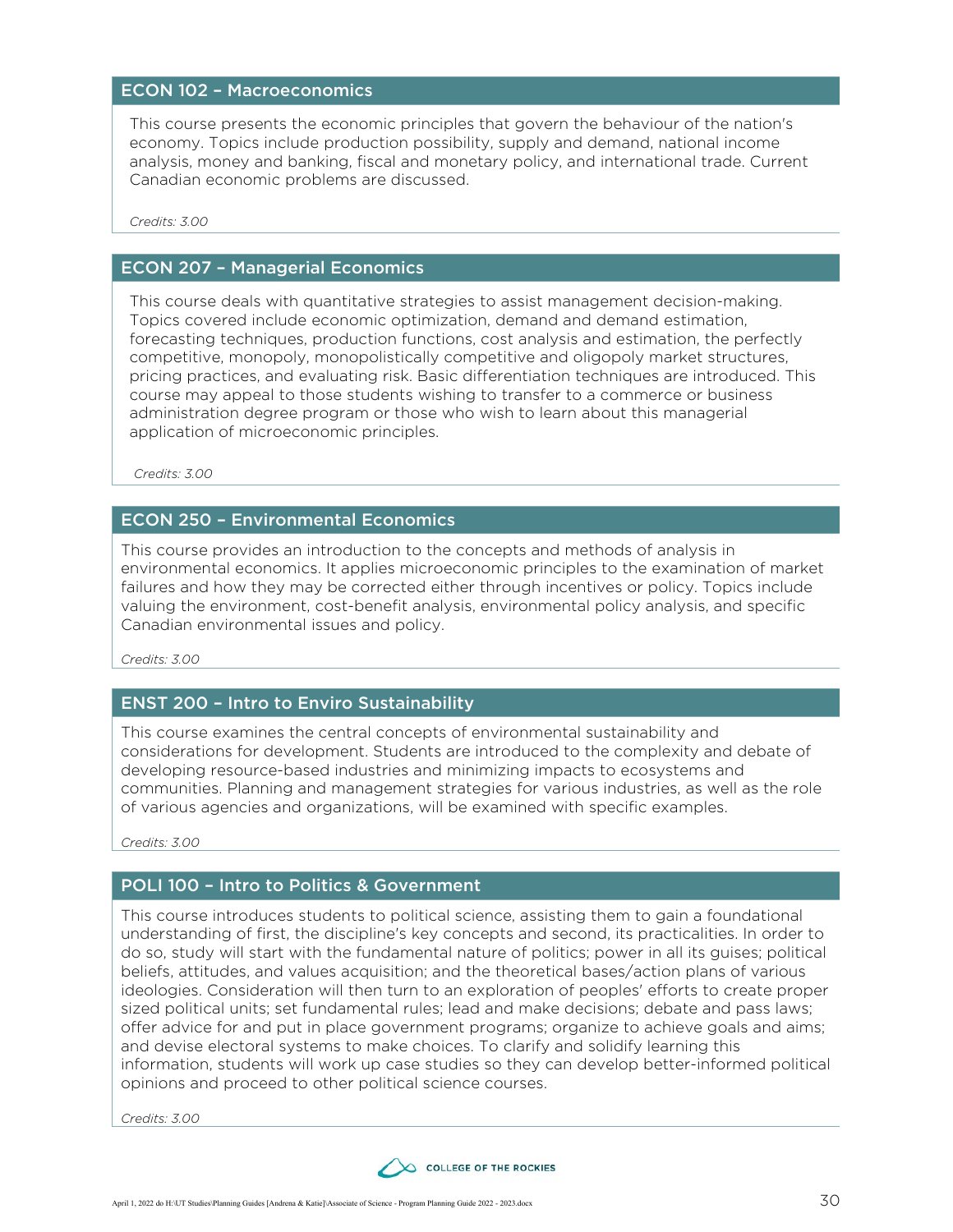#### PSYCH 101 – Introduction to Psychology 1

This course provides an introduction to the history, principles, and methods of psychology. Topics may include the brain and behaviour, sensation and perception, learning and memory, thinking and language, and states of consciousness.

*Credits: 3.00*

#### PSYCH 102 – Introduction to Psychology 2

This course is a continuation of Psychology 101. Topics may include development across the lifespan, intelligence, motivation, emotion, stress and health, personality, psychological disorders, therapy, and social behaviour.

*Credits: 3.00*

#### SOCI 101 – Sociology and the Individual

Sociology 101 introduces students to the basic concepts of sociology, while also focusing on the relationship between the individual and society. In addition to theory and research methods, topical areas include: culture, socialization, media, conformity, social structure and interaction, sex and intimate relationships, population and urbanization, and globalization. Students will increasingly acquire a sociological perspective to enrich their understanding of the social world, especially the vital link between self and society.

*Credits: 3.00*

#### SOCI 102 – Intro to Soci 2: Social Instit

This introductory course examines the major social institutions and social processes in contemporary society, and examines in the central theoretical perspectives in sociology: functionalism, conflict theory, symbolic interactionism, feminism, and postmodernism. Topics include: Family, Education, Religion, Mass Media, Economy and Work, Power, Politics and Government, Social Class and Stratification, Global Stratification, and Collective Behaviour, Social Movements and Social Change.

*Credits: 3.00*

#### FINE ARTS

#### CRWT 101 – Creative Writing 1

This workshop course seeks to increase the student's ability to use language with sensitivity, boldness, and precision. Students will be introduced to the craft and skills of creative writing and the dynamics of the writing process from free-writing or first draft to finished work. They are required to write regularly in prose and poetry, present some of their work in class for discussion, and produce a portfolio of finished, polished work by the end of the course

*Credits:3.00*

#### CRWT 102 – Creative Writing 2

Creative Writing 102 is a continuation of CRWT 101, designed to build on the skills and creativity developed in that course. Students are required to write regularly both in and out of class, present several pieces of prose or poetry for class discussion, and produce a portfolio of polished work by the end of the semester. Students are encouraged to experiment with new forms, participate in readings, and submit work for publication.

![](_page_30_Picture_19.jpeg)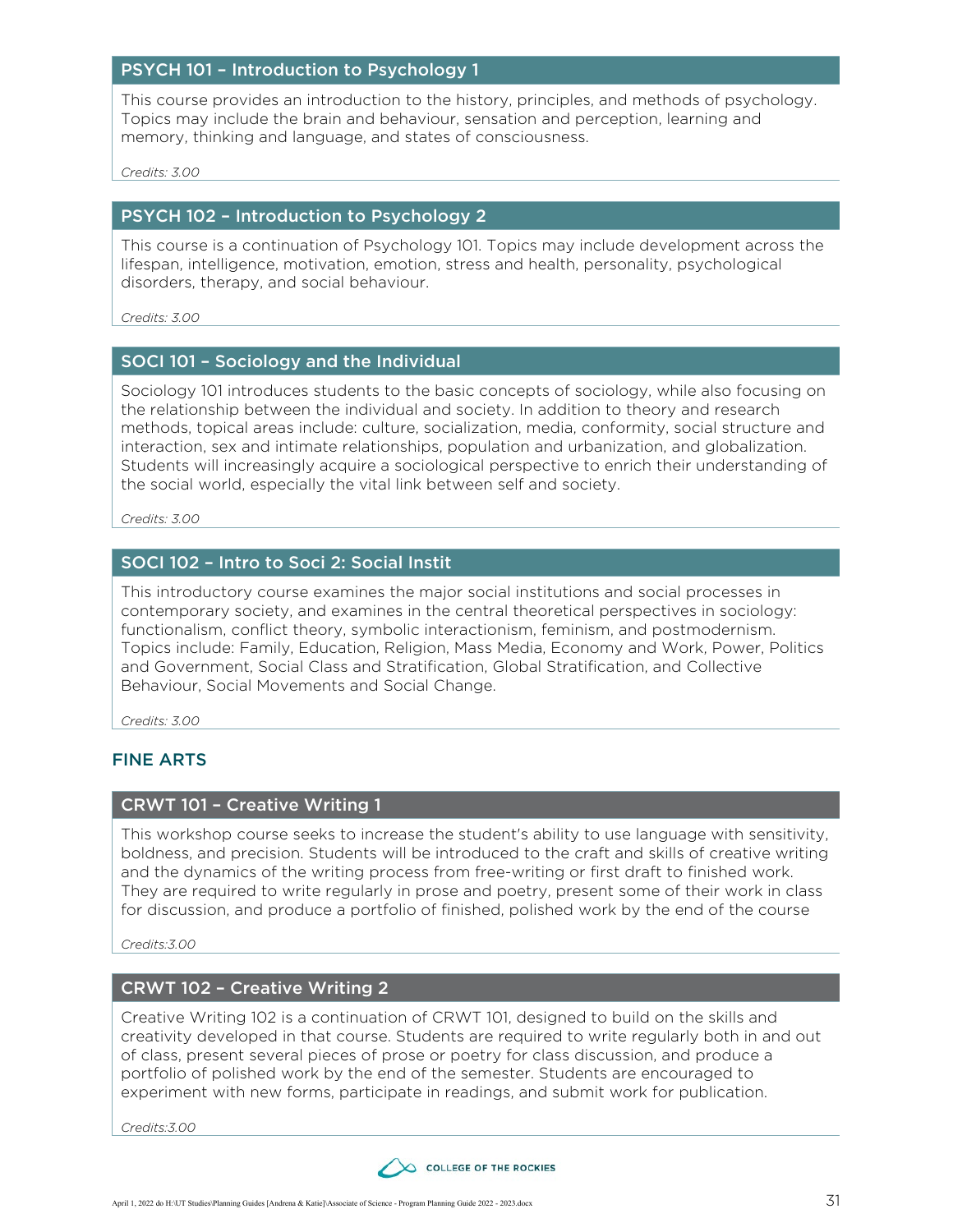#### CRWT 202 – Creative Non-Fiction

Creative Writing (CRWT) 202 is an introductory course in the major forms of creative nonfiction, including the personal essay, memoir, biography, travel writing, history and social/cultural analysis. Students of CRWT 202 read widely in order to familiarize themselves with the genre and its techniques. They also write extensively in order to develop writing skills, practice working within a particular form and find their individual writing voice.

*Credits:3.00*

#### FA 100 – Introduction to Fine Arts

The Introduction to Fine Arts course provides students with an overview of fine arts history, philosophy, and practice, including issues surrounding the creation, display, assessment, and interpretation of art objects in cultural, social, and political contexts. Students may elect to do their major projects in essay form or produce art pieces with appropriate artist's statements.

*Credits:3.00*

#### FA 101 – Contemporary Art: A History

This course provides an opportunity to study and interpret significant social, historical, political and philosophical themes of contemporary art as a cultural expression of society. Beginning with Western Art of the 13th century, we will study the influences leading to Modern and Contemporary Art of the 20th and 21st centuries. Students explore important developments through the intersection of art, science, technology and the new forms of visual culture that are shaping the contemporary art of today.

*Credits:3.00*

#### FA 105 – Studio Foundations

The Studio Foundations course embodies fundamental hands-on experience with art materials and creative processes in drawing, painting, sculpture, printmaking, photography, and graphics. It provides students with an introduction to concepts and processes used in producing and presenting art through the study and application of creative methods and techniques, specific and multimedia approaches, and other considerations needed in the planning, rendering and presenting of art.

*Credits: 3.00*

#### FA 106 – Introduction to Drawing

This course provides a magnificent opportunity for student-artists to develop a keen sensitive eye along with deeper feelings for materials and subjects of drawing. Through lecture and hands-on experience, the student-artist explores contemporary and historical drawing practices, bringing their intellectual awareness, emotional responses, skills, and capabilities to a new level. Beginning with how one perceives an image through a broad spectrum and diverse techniques of drawing practice, the student-artist sees the indispensable role of drawing as an important aspect of art making.

![](_page_31_Picture_15.jpeg)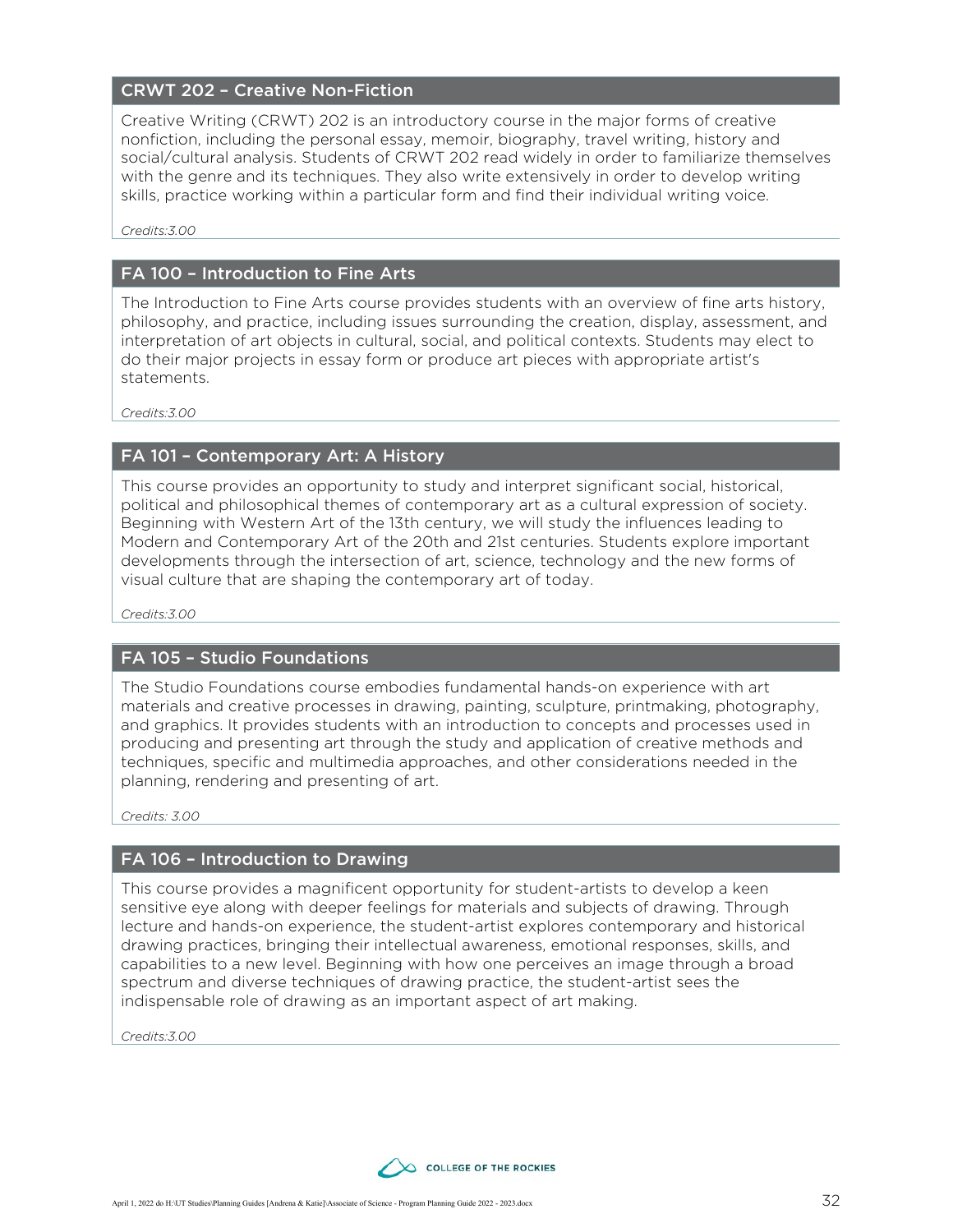#### FA 107 – Sculpture

The student is introduced to sculpture and 3D thinking through the element of clay, exploring a variety of historical and contemporary methods and styles. Investigation of a number of building techniques, and various embellishment and firing styles lead the student to an experience of the processes and qualities inherent in clay as a sculpture medium.

*Credits:3.00*

#### FA 108 – Introduction to Painting

The student is introduced to painting with oil and acrylic on canvas, and acrylic and watercolour on paper. Colour mixing, composition, ideas and concepts, themes, experimentation with painting materials, and problem solving are addressed. Methods of thinking, working and seeing are experienced with an open mind and spirit of exploration.

*Credits:3.00*

#### *6 Credits in Arts, Science or other areas*

#### ARTS

#### COMC 253 – Intercultural Communication

This course explores the inherent relationship between culture, language, and communication. The key concepts of study are identity, culture, assumptions and stereotypes, beliefs, value systems, and globalization. From theory to practice, students will investigate the impact of identity and context in intercultural interactions. The focus of this course is to help students develop meaningful strategies to communicate in today's culturally diverse communities.

*Credits:3.00*

#### ENG 202 – Intro to Modern Cdn Literature

English 202 is a survey of Canadian Literature from the 20th and 21st Century. In this course students learn about the important themes and ideological concerns of Canadian Literature in the genres of poetry and prose. As part of the course, students read work from English-Canadian writers, although some French Canadian writers may be included in translation. They will also study the work of some Indigenous Canadian writers. Because literary analysis is an important element of Canadian Literary studies, students will be introduced to some of the leading critics in the field.

*Credits:3.00*

#### ENG 211 – Engl Beowolf 18th Century

English 211 provides students with foundational knowledge of the representative (and sometimes scandalous) literary works and movements that defined British literature from c. 1200 to 1780. Students will read a wide variety of texts from Beowulf and Chaucer to the speeches and poetry of Queen Elizabeth I and the biting satire of Alexander Pope. The course will also ask students to question the scope of literary canon, incorporating texts from marginal and underrepresented writers and pointing out gaps.

![](_page_32_Picture_17.jpeg)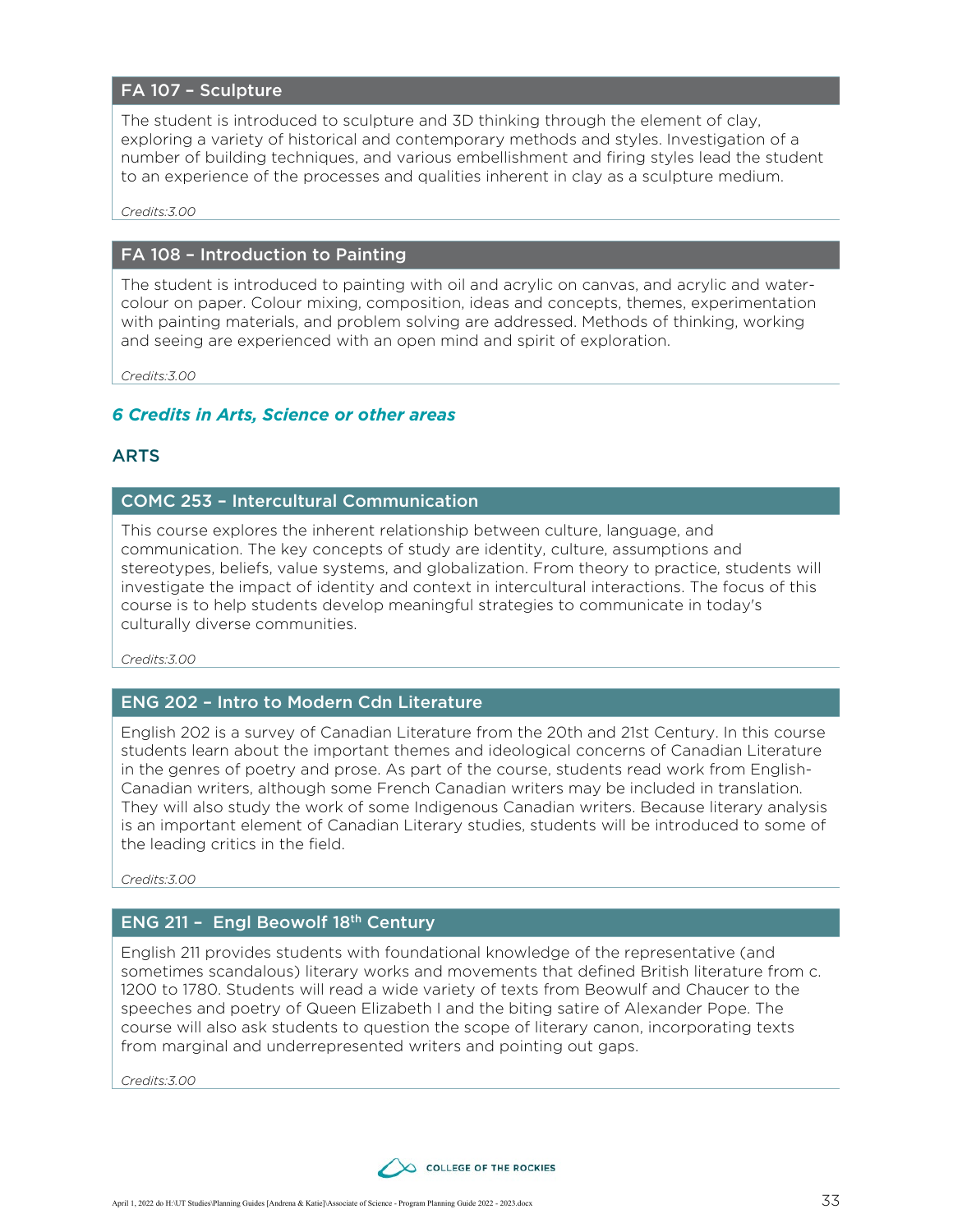#### ENG 212 - Major Eng Writers 19th & 20th Cen

A study of English literature that includes representative works from the Romantic, Victorian, and Modern periods. Various genres are discussed in their historical and cultural contexts.

*Credits:3.00*

#### ENG 223 – Introduction to the Novel

Throughout this course students read five or six novels representing the diversity of the genre. The novels of study range from those published in the eighteenth and nineteenth centuries to those published in the twentieth and early twenty-first centuries. Through a study of these novels, students discover the shape of traditional as well as contemporary fiction, and increase their knowledge and appreciation of the genre.

*Credits:3.00*

#### ENG 224 – Introduction to Short Fiction

This course provides an introduction to the genre of short fiction, specifically the short story. Students will read texts spanning the nineteenth to twenty-first centuries in order to develop a comprehensive understanding of the genre of the short story and its development over time. Students will also be introduced to the unique literary features of the novella.

*Credits:3.00*

#### ENG 270 – Children's Literature

In this course, students learn about the history and development of children's literature, from eighteenth and nineteenth-century fairy tales to twenty-first century young adult fiction. Students read a selection of the fairy tales that provide the roots for what we consider children's literature as well as novels written for children and young adults, including Lewis Carroll's illustrated classic Alice in Wonderland. In addition, since illustration plays such a large role in children's literature, students also study picture books aimed for young children.

*Credits:3.00*

#### FA 217 – Sculpture 2 - Mixed Media

A study of contemporary themes and personal expression in mixed media sculpture, using experience and experimental approaches. The student explores clay, plaster, glass, elements from nature, and various other materials in the creation of 3D forms. In the process the student develops sensitivity to how each of these materials interrelates in the sculptural process.

*Credits:3.00*

#### FA 218 – Painting

Students continue their artistic expression through painting using diverse media including oil and/or acrylic. Students explore and are guided through contemporary, cultural and personal themes. An in depth study with experimental approaches and new concepts are combined with current artistic theory.

![](_page_33_Picture_18.jpeg)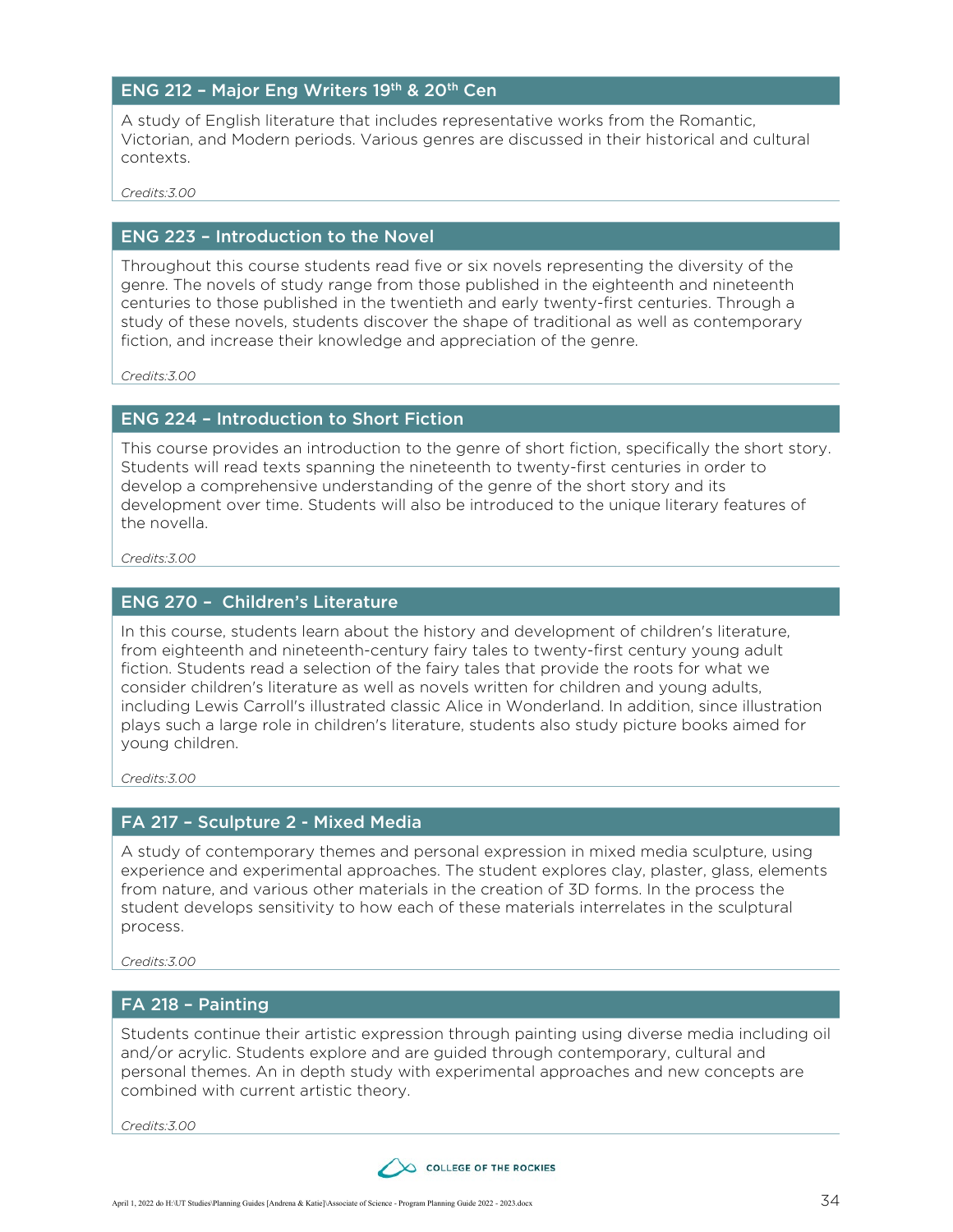#### FNST 201 – Indigenous Ways of Knowing

This course introduces students to concepts of Indigenous traditional knowledge, worldview and epistemology through witnessing Elder teachings, insights from Indigenous scholars and experiences of Indigenous community members. This course begins with a review of knowledge creation and ways of knowing. It then explores the value, importance and uniqueness of Indigenous ways of knowing and pedagogy in comparison to Western ways of knowing and pedagogy through exploring questions that are important to First Nations peoples.

*Credits: 3.00*

#### FNST 205 – Indigenizing Practice

This course explores ways to address the learning and teaching needs of Indigenous children and youth through understanding Indigenous peoples' relationship with land, language, and community. Students will witness various Indigenous cultures and ways of knowing and traditional pedagogy through a focus on incorporating voices from Indigenous scholars, Indigenous community members, and Ktunaxa Elders. Through this experience students practice indigenizing various learning and educational environments to address the needs of both teachers and learners.

*Credits: 3.00*

#### HIST 208 – Canadian – American Relations

This course explores the relationship between Canada and the United States, primarily in diplomatic terms, touching on the military, political, economic, and cultural exchanges between the two countries. Canada has not always shared peaceful interactions with its neighbour. Students also come to understand the mercurial nature of Canadians' attitudes to Americans. Students are also made aware of the adjunct role played by Great Britain in the Canadian-American relationship.

*Credits: 3.00*

#### HIST 211 – Women in Canada 1920-Present

This course focuses on a number of important aspects of women's twentieth century experience in intriguing ways. Concepts such as domesticity and motherhood are examined through the study of marriage rituals, childrearing practices and contraceptive methods. The sexual division of labour is analyzed in terms of women's paid and unpaid work during times like the Second World War. Consumption is examined by looking at shopping habits of the 1950s. Political involvement is measured not only in the progress women made in becoming persons, but also in becoming feminists. Attempts are also made to account for the experiences of immigrant and lesbian women.

*Credits: 3.00*

#### HIST 230 – Canada's Environmental History

Nature and humans have had a long, complex, reciprocal relationship, making for certain conceptions, processes, and complexities to develop. Those developments have led to three main areas of historical overview and deeper consideration: 1) How Canadians, including Indigenous people, have thought about the natural environment and colonized landscapes; 2) How development of resources and industrialization/urbanization in Canada have had short and long term effects; and 3) How Canada's conservationists and environmentalists have responded at various junctures to address concerns, using an array interdisciplinary sources emerging in the burgeoning environmental history field, this course ultimately places the dynamic interplay between the environment and people under study to better understand that relationship overtime.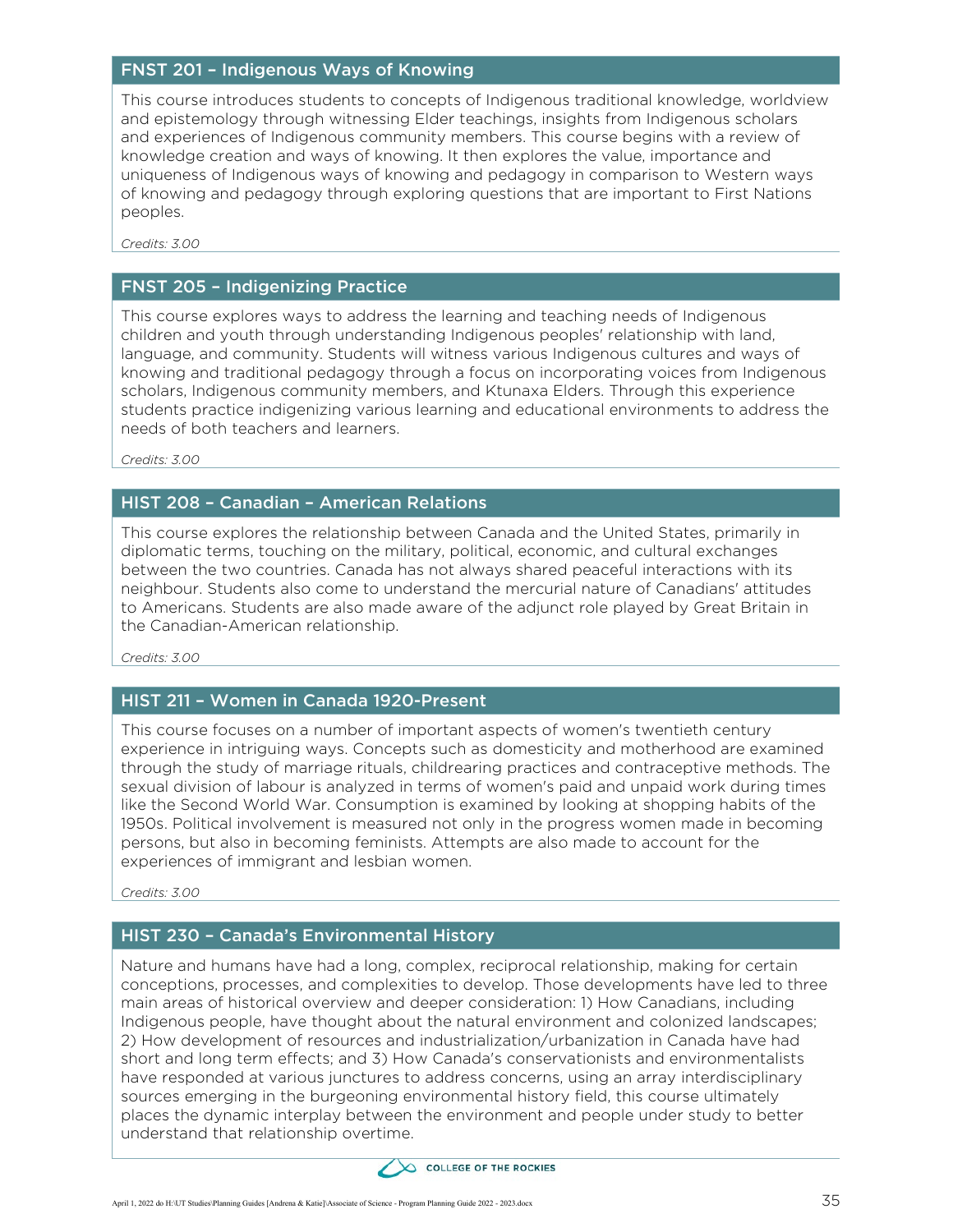#### *Credits: 3.00*

#### PSYCH 207 – Social Psychology

This course provides an introduction to the study of human social behavior. Topics include research methodology, social cognition, social perception, the self, attitudes, conformity, group processes, interpersonal attraction, prosocial behaviour, aggression, and prejudice.

*Credits: 3.00*

#### PSYCH 240 – Introduction to Abnormal Psych

This course is an introduction to the research, history, and theories of abnormal psychology. A major emphasis in the course is to examine selected categories of psychological disorders such as anxiety, depression, schizophrenia, personality disorders, eating disorders, and substance use disorders. Additional topics may include diagnostic classification, the impact of health and stress on psychological functioning, understanding abnormality, and therapies.

*Credits: 3.00*

#### PSYCH 270 – Environmental Psychology

Psychological theory is used to explore how the environment affects our daily lives and how we, in turn, shape and influence the environment. Topics may include wayfinding, personal space, learning and work environments, crowding, territoriality, and serious environmental problems. A greater understanding and appreciation of built and natural environments are the primary objectives.

*Credits: 3.00*

#### SOCI 210 – Intro to Research Methods

Introduction to Social Research Methods examines the scientific method applied to the understanding of behaviour, the recognition and posing of scientifically researchable questions, and the examination of different research designs. Students gain an understanding of qualitative and quantitative methods in social research. Students are introduced to relevant research questions, issues of interest, and how to communicate knowledge and information about their social world.

*Credits: 3.00*

#### SOCI 240 – Indigenous Family Support

This course explores the diverse and unique nature and dynamics of First Nations, Aboriginal, Metis and Inuit (referred to inclusively as Indigenous) families. Students learn directly from Indigenous families, their support networks and advocates their strengths as well as the challenges and struggles they continue to face through the imposed transition from traditional to contemporary family roles. From this, students will work towards fostering a better understanding of how they can assist in providing culturally appropriate family support, and promoting family wellness and safe environments for children.

*Credits: 3.00*

*OR any humanities course, social science course or fine arts course not used to meet other requirements*

![](_page_35_Picture_17.jpeg)